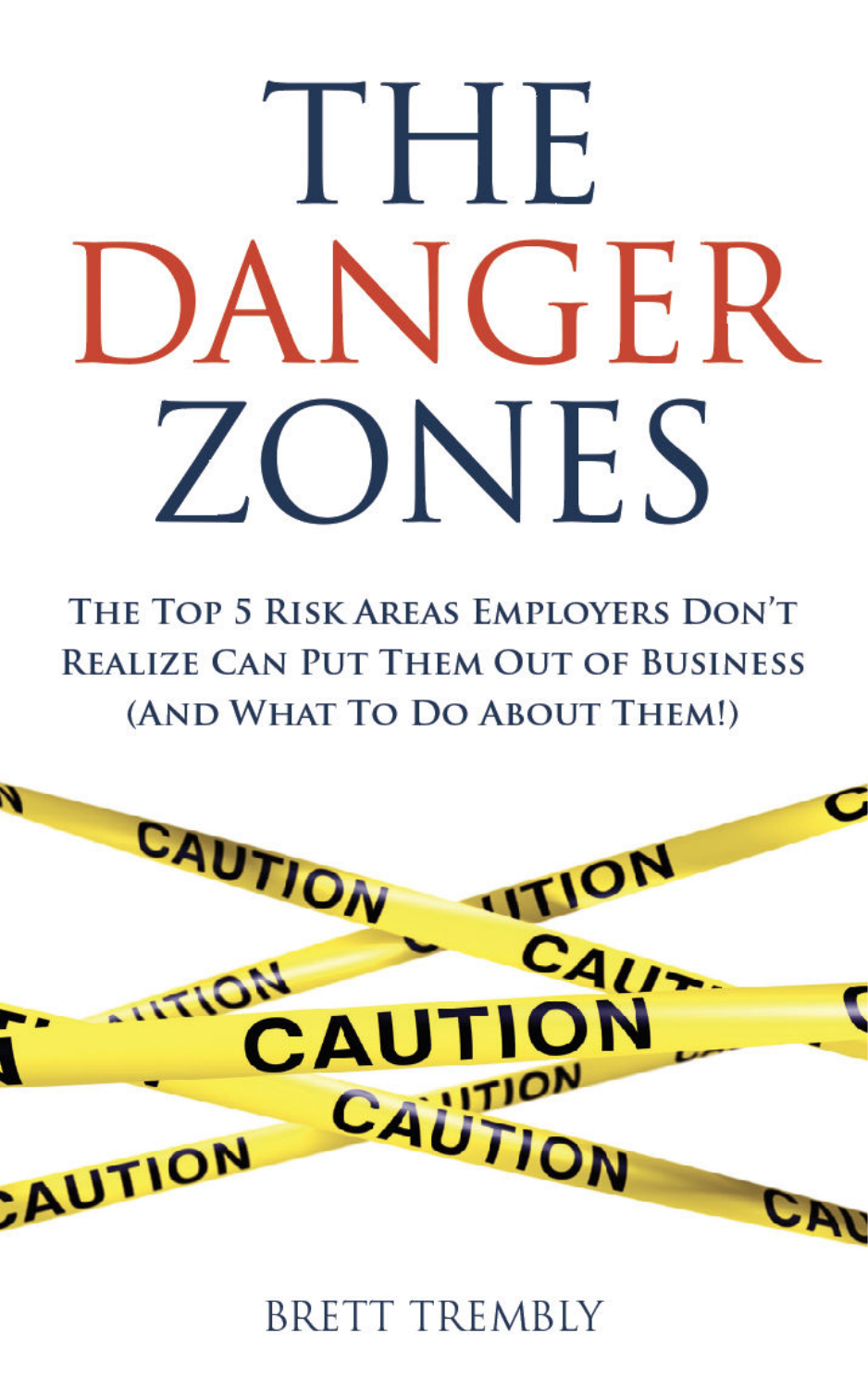### The Danger Zone The Top Five Risk Areas Employers Don't Realize Can Put Them Out of Business (and What to Do About Them)

Brett Trembly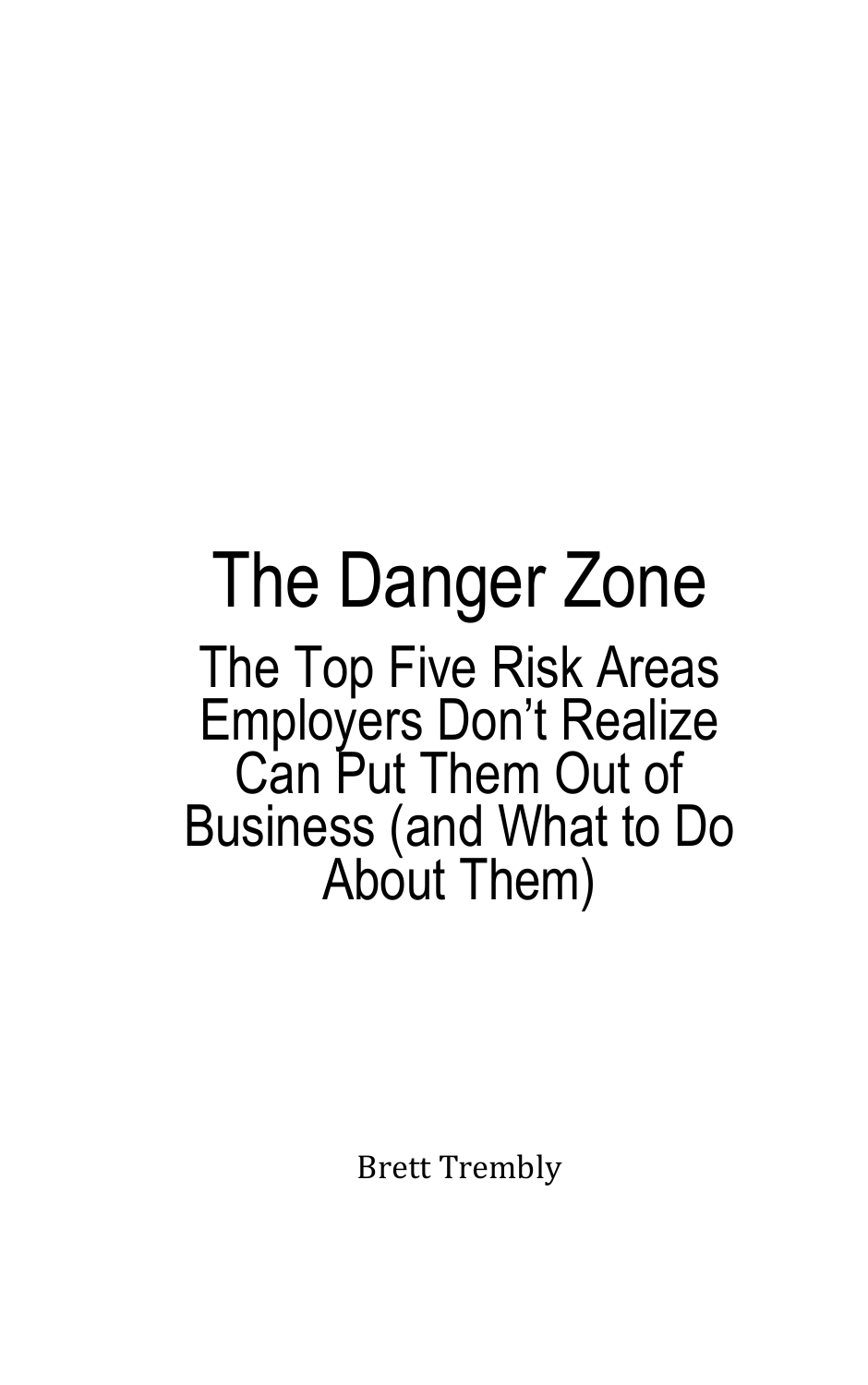The Danger Zone

Created with: 90-Minute Books 302 Martinique Drive Winter Haven, FL 33884 www.90minutebooks.com

Copyright © 2019, Brett Trembly

Published in the United States of America

190415-01341.1

SKU: 2370000731319

No parts of this publication may be reproduced without correct attribution to the author of this book.

For more information on 90-Minute Books including finding out how you can publish your own book, visit 90minutebooks.com or call (863) 318-0464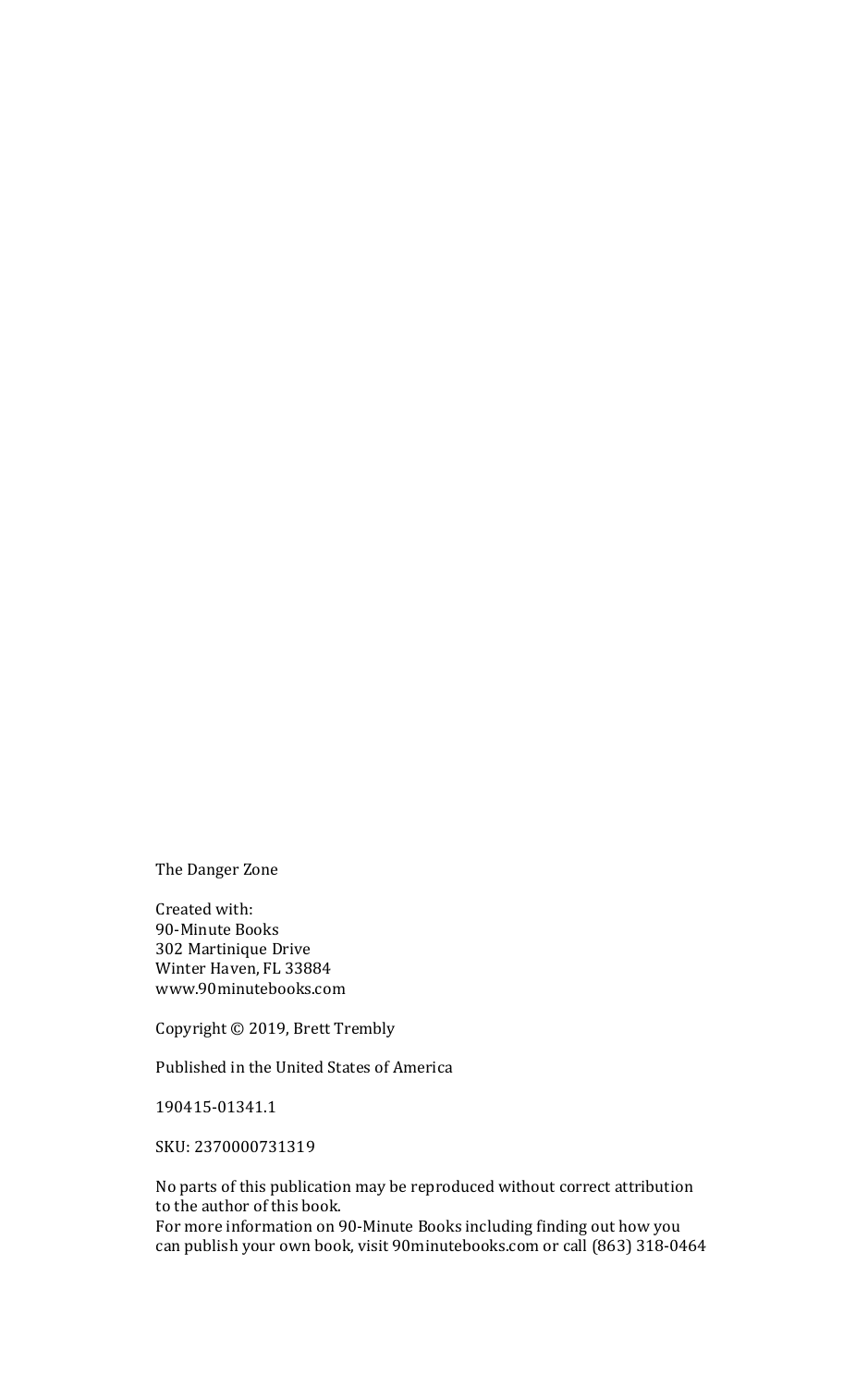# About the Author

Brett Trembly is the Founder of Trembly Law Firm, a franchise and business law firm in Miami. From one attorney in 2011, the firm has grown to nine attorneys and twenty employees. Trembly Law represents some of the largest businesses in the eastern United States, as well as many small local businesses. All clients are equally important, as the firm's mission is to "*protect the economy one business at a time*."

Brett grew up in Albuquerque, New Mexico. In 2005, he moved to Miami to attend the University of Miami School of Law. He lives in Palmetto Bay, Florida, with his wife and three children: Liv (age 7), Ritter (age 4), and Bentley (age 1). In the South Florida legal community, Brett has served as President of the South Miami Kendall Bar Association and as Vice-Chair of the Florida Bar 11th Circuit Grievance Committee 11. He also volunteers on the Florida Bar Young Lawyers Division Mentoring Program, the Dade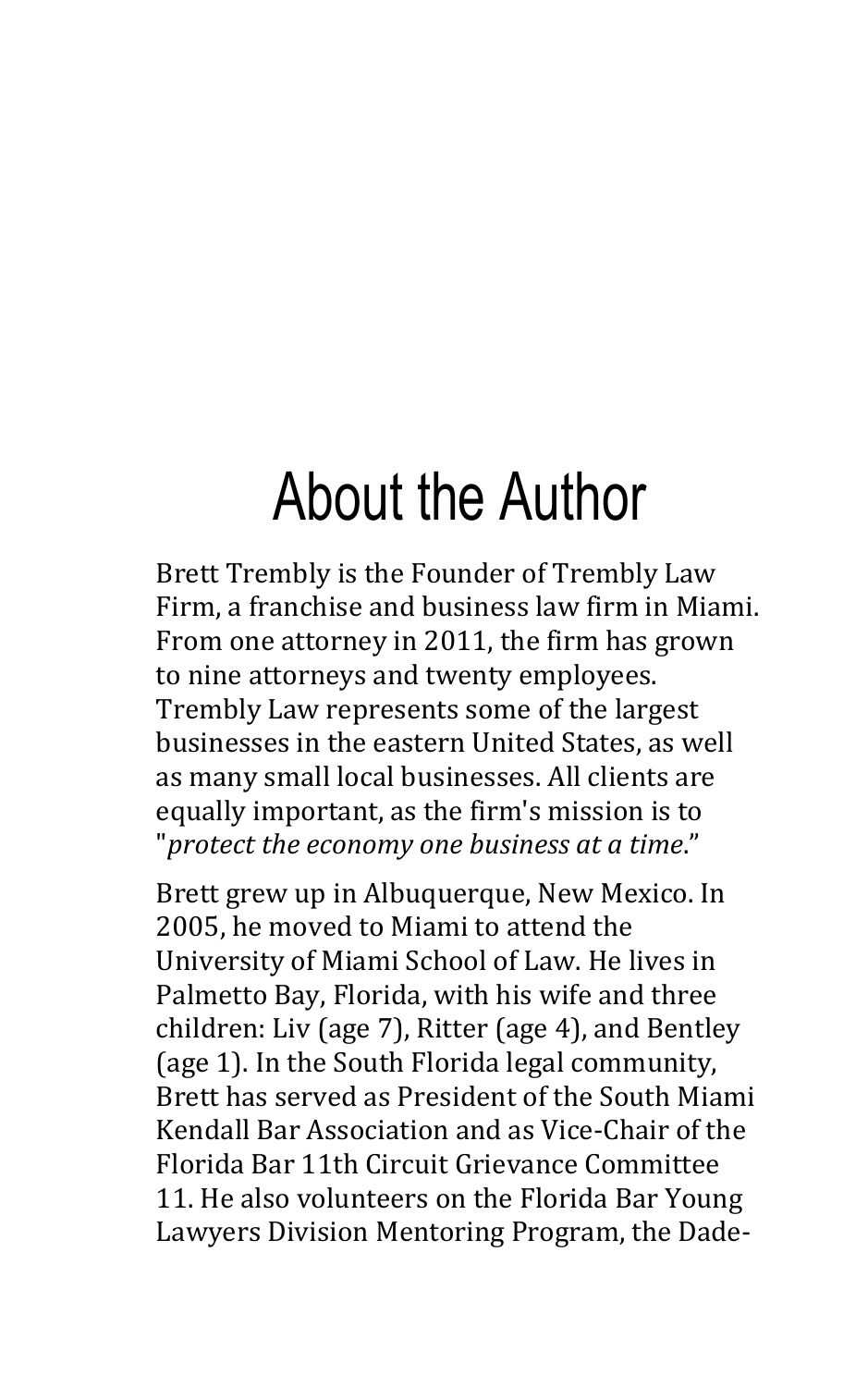County Bar Association's Rainmakers Committee, and annually for Miami-Dade County's Ethical Governance Day. Brett was named a Super Lawyers "Rising Star" in Florida for the past four years and was on *American Ninja Warrior*.

Regarding his philanthropic and business involvement, Brett is strongly committed to leadership and giving back, having served as President of the Rotary Club of South Miami, President of a B.N.I. Chapter, and Vice-President of the Rotary Foundation of South Miami, Inc. He has also served as Director of the Palmetto Bay Business Association and has also been a Board Member of the *Gentlemen's Journal*. Brett is actively involved in the Pinecrest Business Association and the Entrepreneurs' Organization.

Two years ago, Brett organized a fundraiser for hurricane relief for Puerto Rico; he raised over \$7,000 in just a few weeks. This year, on October 10th, Trembly Law Firm is hosting its first annual Charity Domino Tournament, to benefit, Walk to End Alzheimer's. Next year, Brett would like to host this event to help the Nicklaus Children's Hospital Foundation.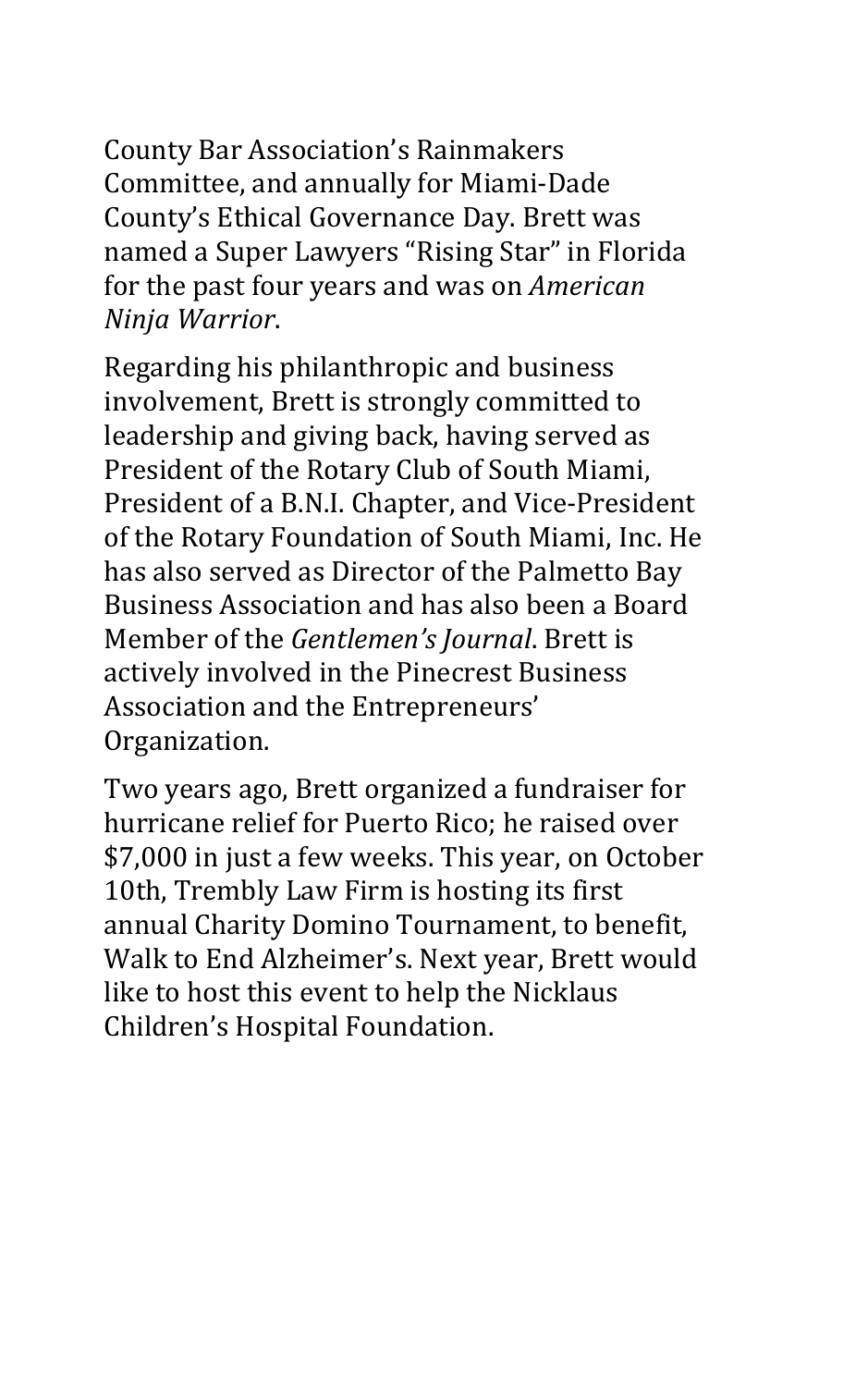# Here's What's Inside…

| <b>The First Danger Zone</b><br>Lack of Corporate Infrastructure4                   |
|-------------------------------------------------------------------------------------|
| <b>The Second Danger Zone</b>                                                       |
| <b>The Third Danger Zone</b><br><b>Contracts and Lease Agreements  22</b>           |
| <b>The Fourth Danger Zone</b>                                                       |
| <b>The Fifth Danger Zone</b>                                                        |
| <b>Dealing with Danger Zones in Eight Steps:</b><br>How to Protect Your Business 44 |
| <b>Is Your Business Protected Against</b>                                           |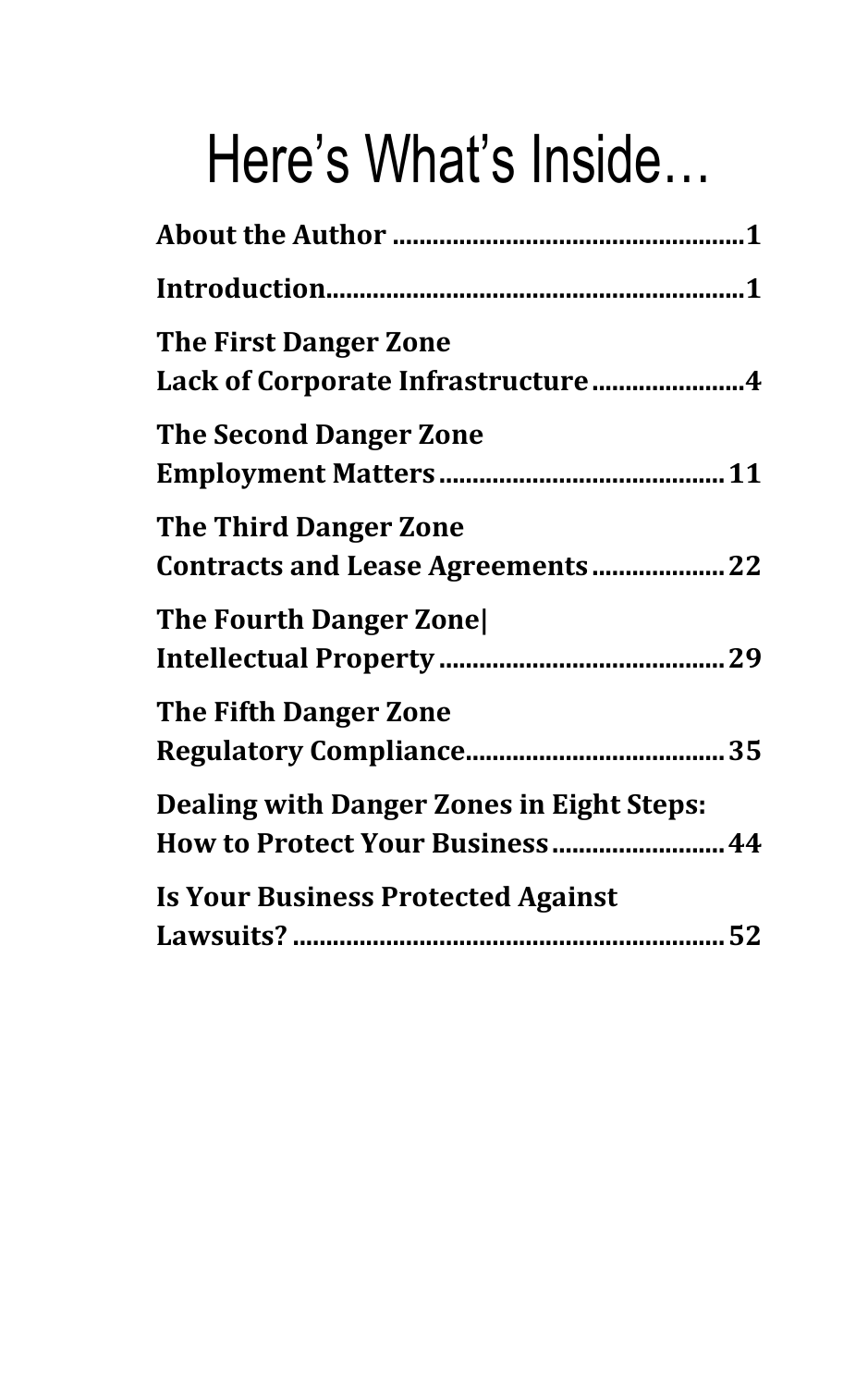# Introduction

Business owners are the backbone of our economy, supplying more than half the jobs in the United States. Typically, a business owner's day consists of dealing with clients, overhead, payroll, and other expenses, as well as putting out fires. As a norm across most companies, the business owner gets paid last. With all the focus on clients and employees, it's easy to become overwhelmed with the small print that takes place every day in conducting business in South Florida. Unfortunately, ignoring the small print or not being aware it exists can open the business owner up to lawsuits, which can sometimes lead to the closure of the company.

Why should anyone who puts their heart and soul into their business, go through the struggle only to have the very people they're working to employ be able to turn around and sue the company? Most people think that being an entrepreneur is easy; only business owners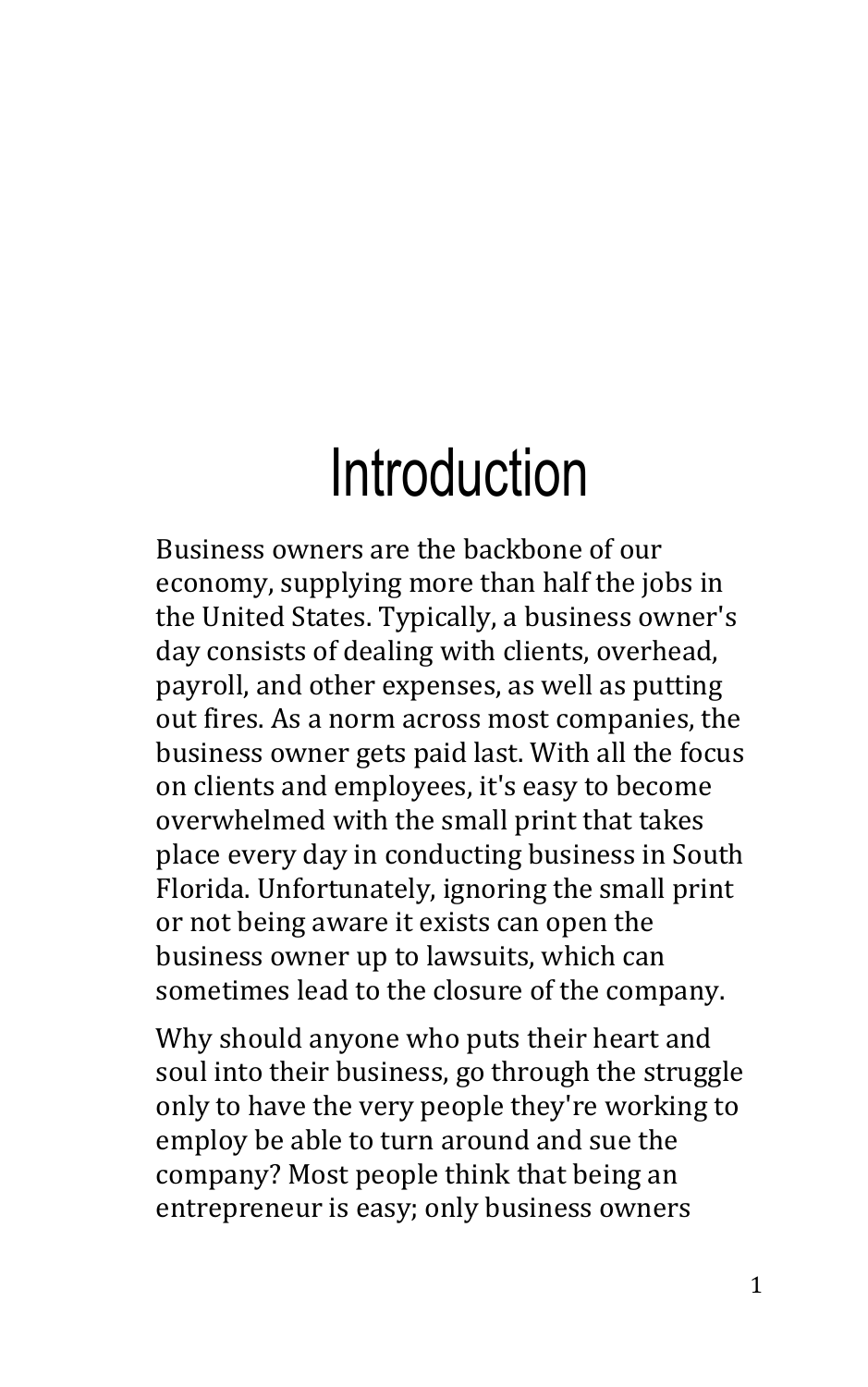know how hard it is. Watching an employer lose all their hard-earned savings due to the cost of litigation is heartbreaking. In too many ways, employers are leaving themselves exposed right now, and we want to help.

After reading this book, you should have a better understanding of the common pitfalls that lie in wait for business owners regarding different aspects of employment loss in addition to the ways you can learn to protect yourself and your business in the future.

#### Who are we and how can we help you?

Over the years, I have spoken to hundreds of people who want to be in business for themselves. The one thing they hold in common is the idea that being a business owner is easy, and that the money always rolls in. Of course, entrepreneurs, employers, and managers know that isn't the case, but it could be. With the proper legal, financial, and operational guidance, owning a business can *and should* be fun.

In our business, the Trembly Law Firm, we have had above 50% growth for six straight years. We just hired our ninth attorney; we don't see the growth slowing down any time soon. With every *great hire* we make, we ensure the new team member fits our core values. We implement structured training programs to ensure we set up the *great hires* for success. By faithfully following a proven system for success, we have increased the value we can offer to our clients.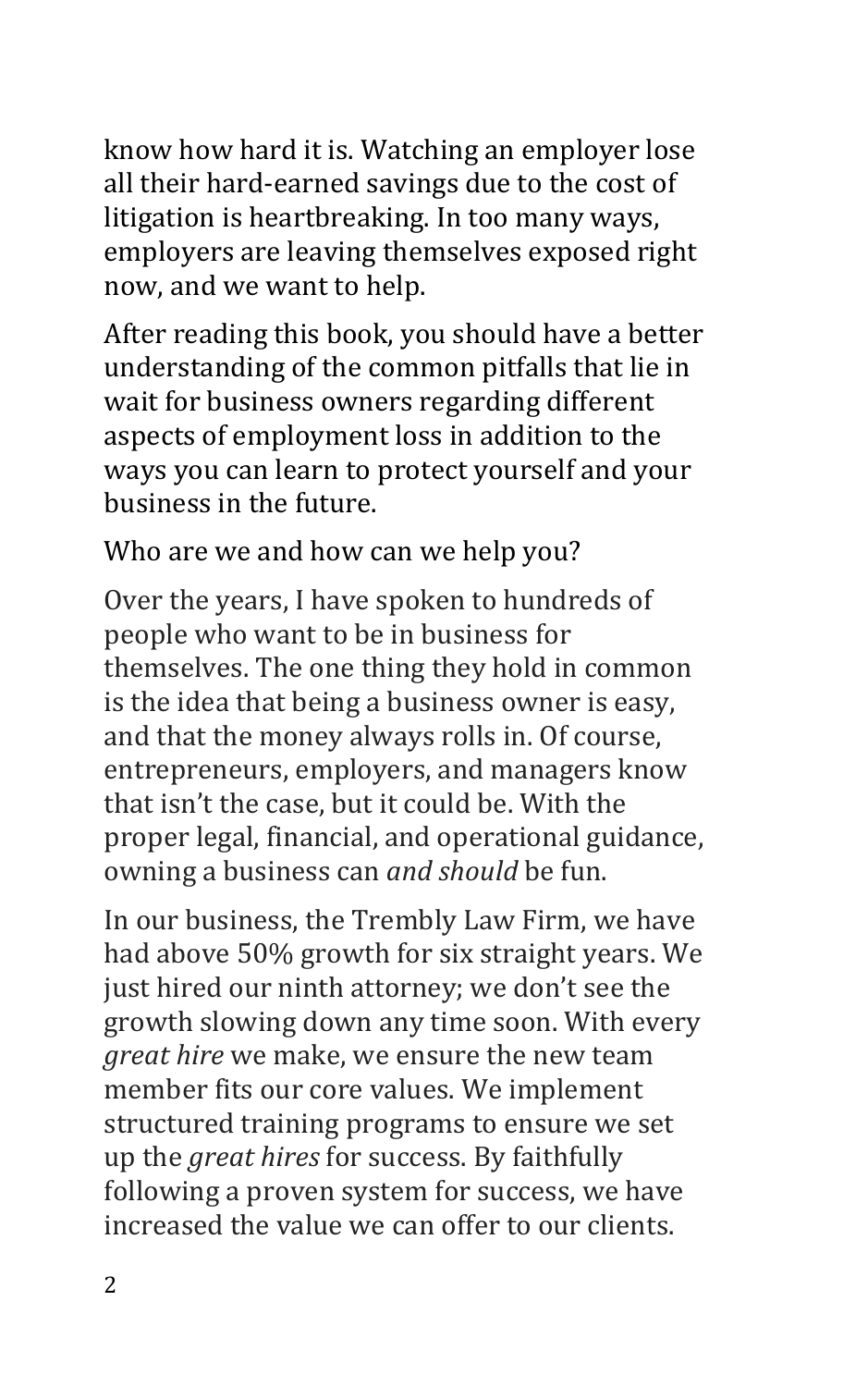I mention all of this because we want the same success for you: a thriving enterprise, with the confidence of knowing your legal foundation is solid, and you're ready to build. We look forward to partnering with you in the future. You have enough on your plate with working in and running your business, let us take care of the small print.

From the bottom of my heart, thank you for reading this book. It's our very first book, and we hope the conversational style gives you some comfort about your business and some ideas for improvement. After all, a business is like a tree; it's either growing or dying. There is no inbetween.

Thanks again and best of luck in your journey.

Protecting the economy one business at a time,

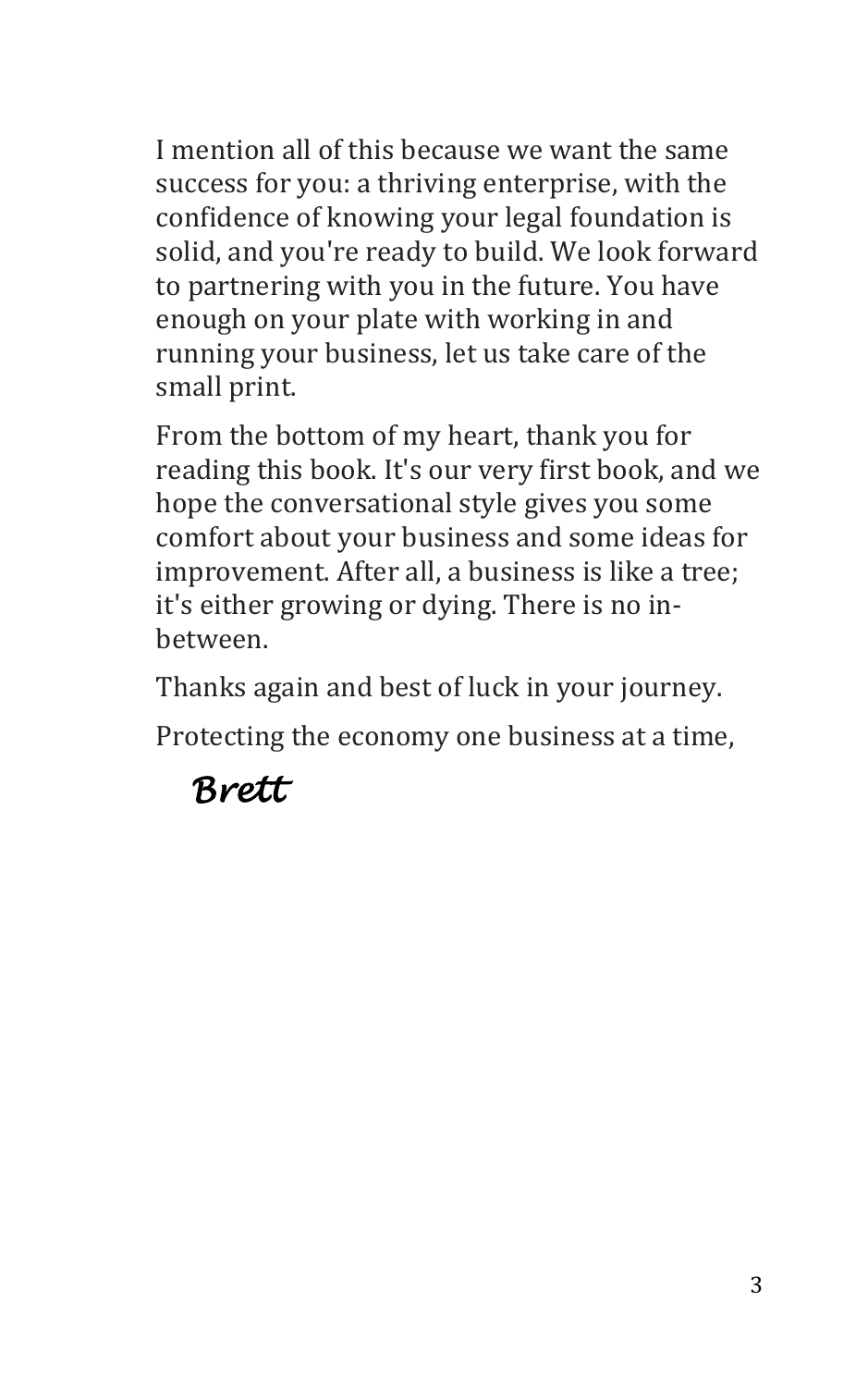### The First Danger Zone Lack of Corporate **Infrastructure**

Many people go into business on a handshake and a promise. We've seen a lot of success stories of businesses that started in somebody's garage, such as Amazon and Microsoft. Once you dive deep to learn more about the early days of those businesses, you will see the struggle for equity and buyout, and always, there will be fights over ownership.

If you have read the book *Accidental Billionaires* or watched the movie about Facebook, *The Social Network*, you know the owners were embroiled in years of litigation because of the lack of written documents. Many people don't take the time to put corporate documents in place to protect their business. They think, "Let's go into business and start making money, and we'll deal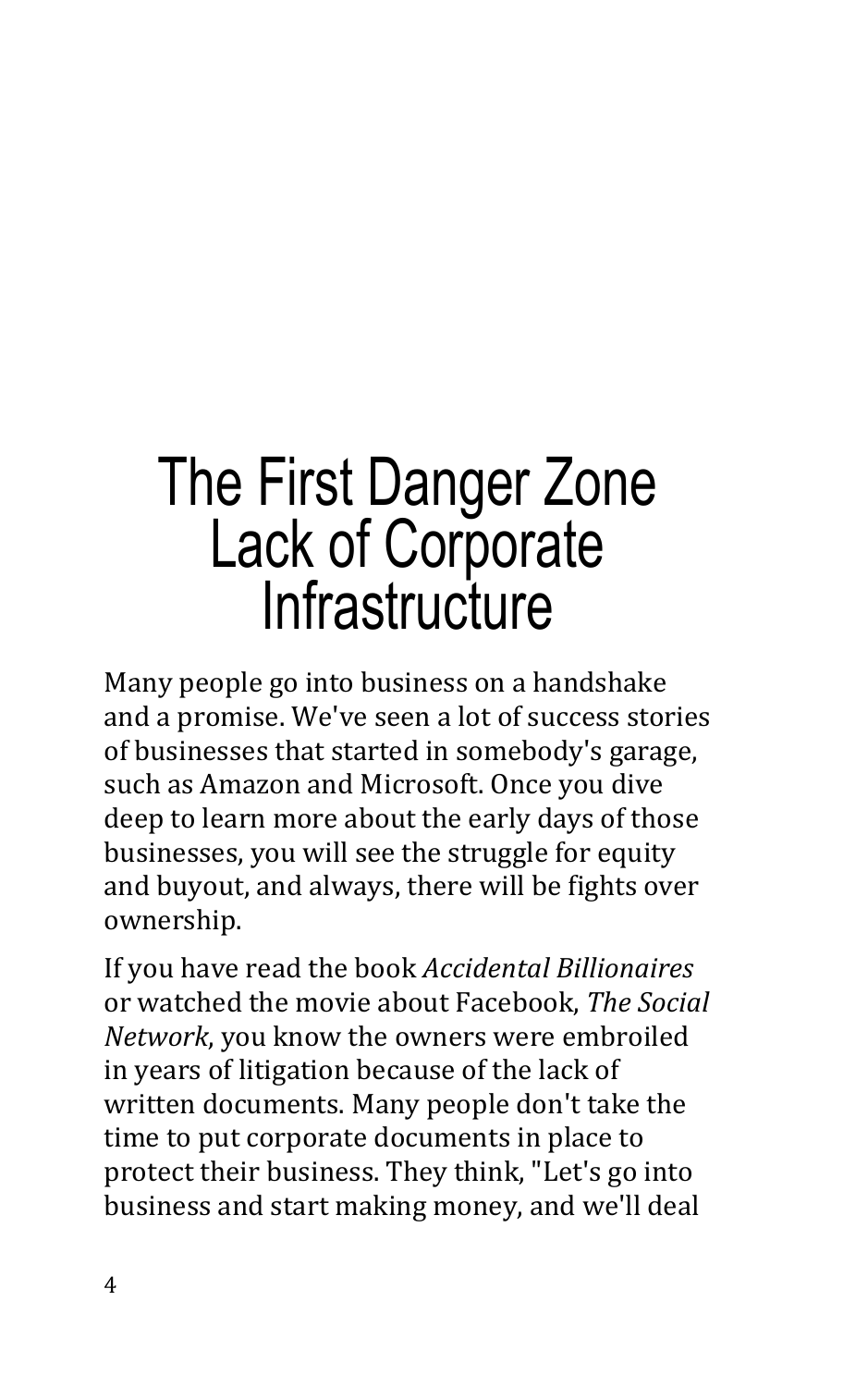with it later. We're all friends here. I'm sure it will be fine."

There's a major problem with that type of nonplanning. Most of the time, owners never deal with it "later." They get too busy.

#### **The Time to "Get Legal Advice" is Before There's a Problem**

Let's be honest, as long as the money is coming in; you don't stop and think about protecting yourself. Problems arise when you must rely on your memory instead of an official document all the partners signed. It's a proven fact everyone will remember the same event in a different way. Even if you have the best of intentions, if you have one or more business partners, the way you remember the agreement can vary greatly, and each person thinks his or her memory is correct. When two people honestly believe they're right, that's when a lot of problems arise. And those problems can get very expensive very quickly.

For example, Trembly Law Firm represents a client who started a business back in the late '80s. For 20 years, things were fine. Out of the three shareholders in the business, the third shareholder acted more like a straw shareholder for the person's spouse, who pulled a lot of the strings for a long time and claimed (his or her) absence on the corporate documents, was due to tax reasons.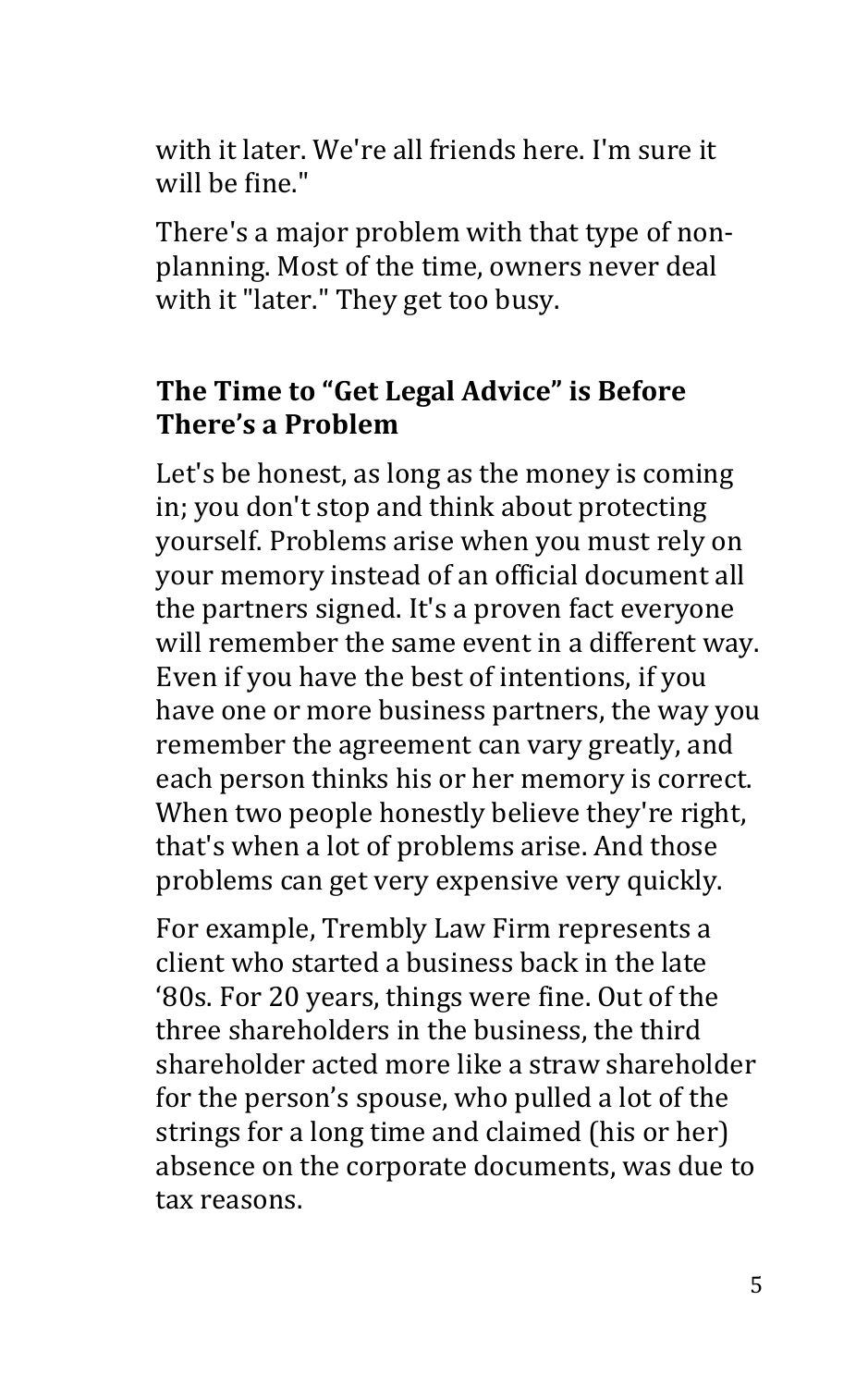The shareholders' agreement was written up in the early 1990s; unfortunately, it left a lot to be desired. As the business continued to grow, no one ever went back and wrote up a more formal and proper shareholders' agreement, nor did they ever draft bylaws. For over 25 years, they managed the company flying by the seat of their pants and grew it into an almost \$10 million company. They never went back and corrected all the things they had forgotten to do in the early 1990s. This is such a common story in businesses across the U.S that it is simply mindboggling. We often hear, "Attorneys are too expensive," or, "We just didn't want to take the time to put all of our documents in place."

Let me show you what happens when you don't "take the time." In the business mentioned above, the guy pulling strings tried to do a corporate takeover. He claimed he had asked for and received over 50% of the company on a deal via email. This led to a costly litigation case that has dragged on for years. The two very honest shareholders who did all the work for all those years had sent money to the third shareholder, who wasn't doing any work. They were afraid of losing their business despite dedicating three decades to growing the business and providing an excellent financial foundation for their families. The human devastation and business wreckage of prolonged litigation are just heartbreaking.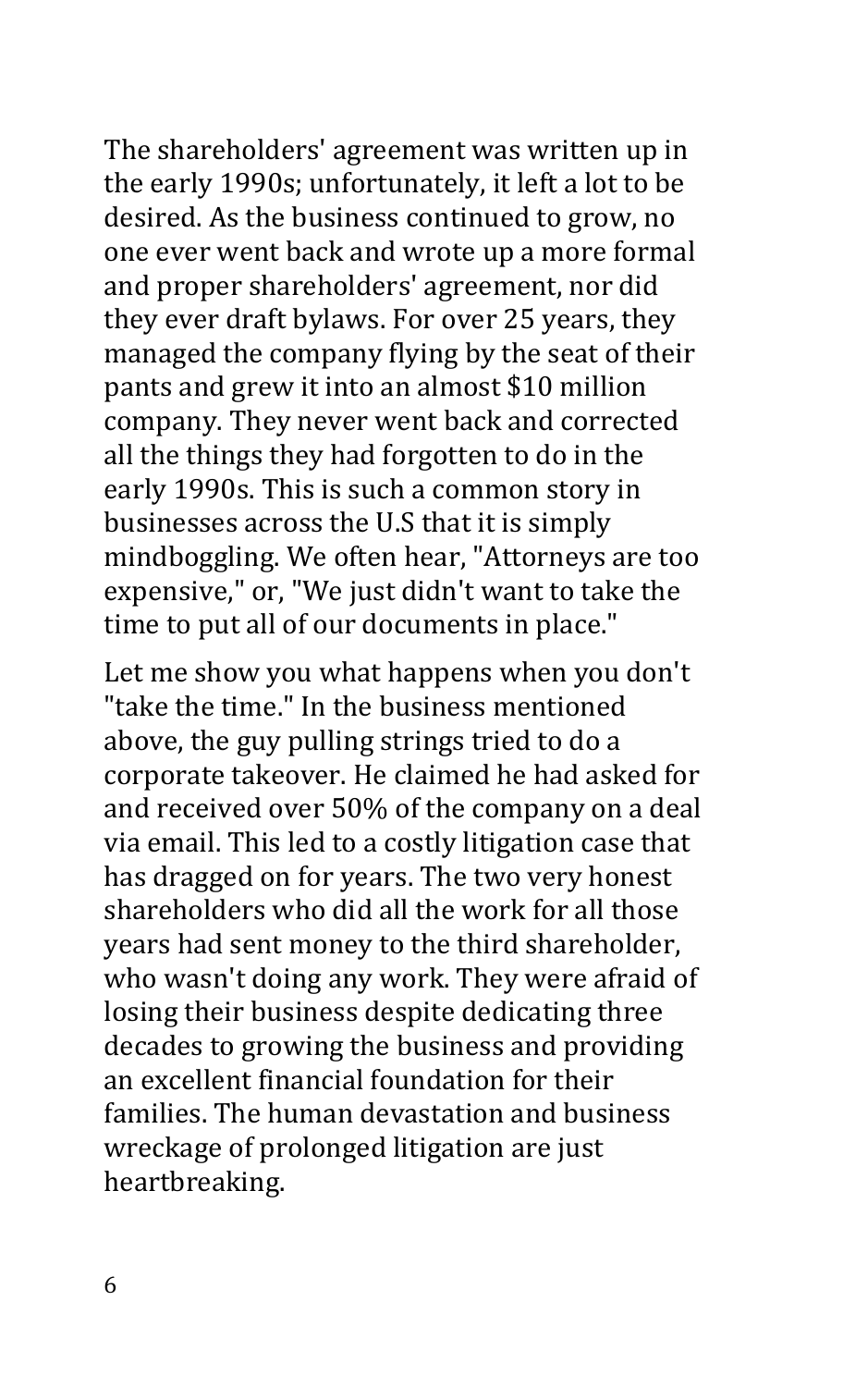Without getting into too much detail, that situation is not completely resolved. You can imagine the amount of stress and anxiety those business owners have faced, just thinking about having the business taken away from them. Not only did they not have their shareholders' agreement reviewed and rewritten, but they also didn't develop bylaws or take minutes or have annual meetings for all those years. Then they negotiated with one another via email and made big promises and agreements that led to a lot of circumstantial evidence, which creates a lot of problems. Usually, in one of these fights, the party that comes out on top is the party with the most money.

It's also very, very hard to save a corporation that has experienced fighting among shareholders. At that point, the business normally implodes. Everything you've worked for goes away because the two sides or three sides will fight to the bitter end.

#### **The Best Place to Start is at The Beginning**

As I said earlier, the first danger zone is a lack of corporate infrastructure. If you are starting a business or thinking about starting a business, see somebody right away who can help you get your ducks in a row. If you're currently in business and you're thinking, "I'll handle it someday," that day should be today. You cannot put off ensuring your documents are in place, and your business is protected.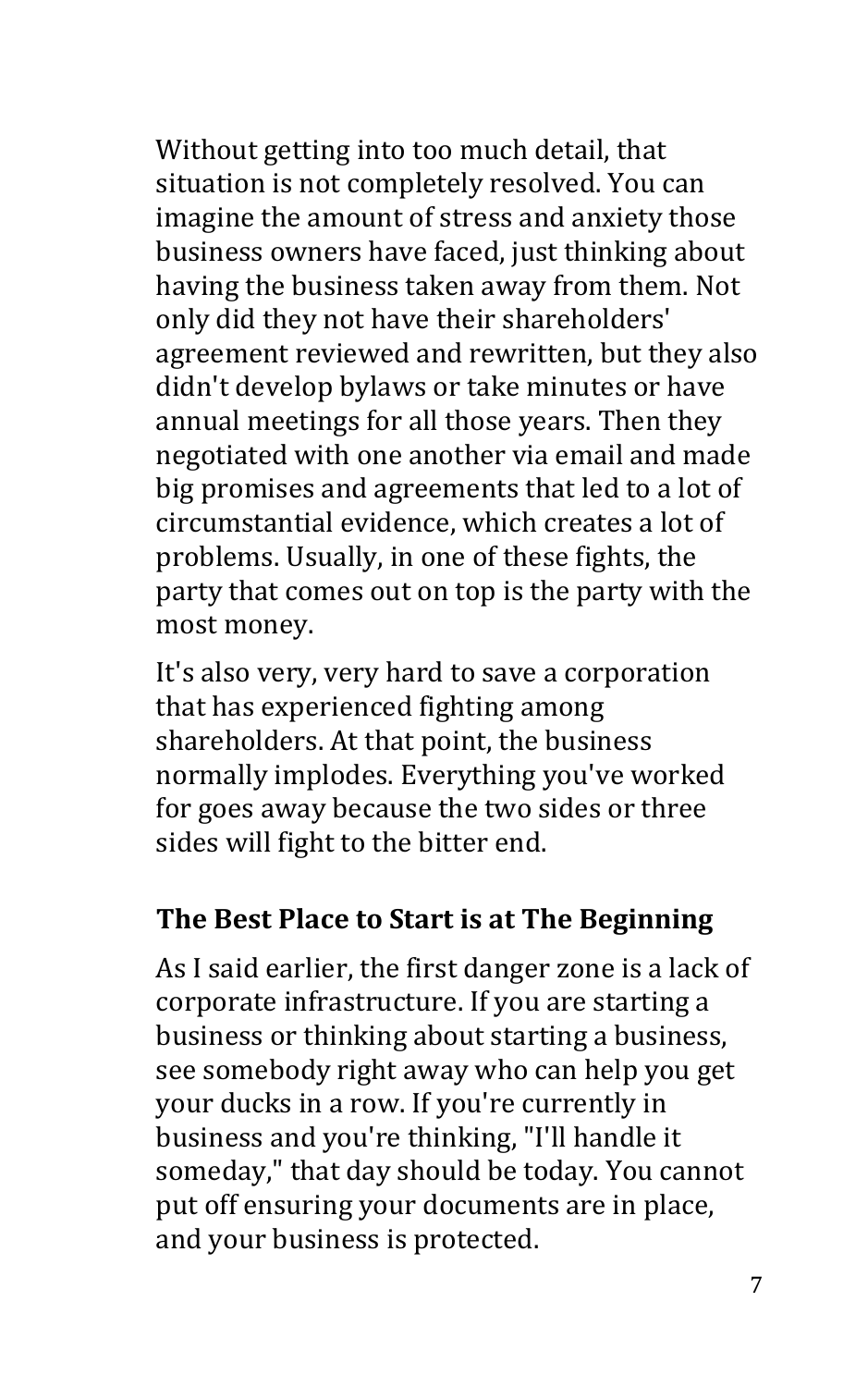Another huge thing that causes business owners, a lot of problems is when their CPA does the incorporation. With all due respect to CPAs, they don't have a legal background. While your CPA should help you create a tax strategy, they should not be incorporating you and selecting your legal entity. What they will do is buy you that black binder with the name imprinted and hand you something that says Shareholders' Agreement and Bylaws and Stock Certificate, so you feel like you have something in place, but none of the content is filled out.

Some of our clients are business owners who have been in business for years and years. They will say, "Here are my books," and when we open the binders, they're completely blank. That means going back to the drawing board, so the owners are trying to prove via tax returns and other circumstantial evidence which actually owns what part of the company and who's in control until someone ends up in court, digging through the Florida corporate statutes trying to figure out the best argument to save the company. That's another heartbreaking situation that could have been easily avoided if taken care of in the beginning.

You can face danger from a third party, such as dealing with litigation risk or dispute. When the partners or shareholders themselves are fighting, the business can implode from the inside out. That's a very, very tough situation to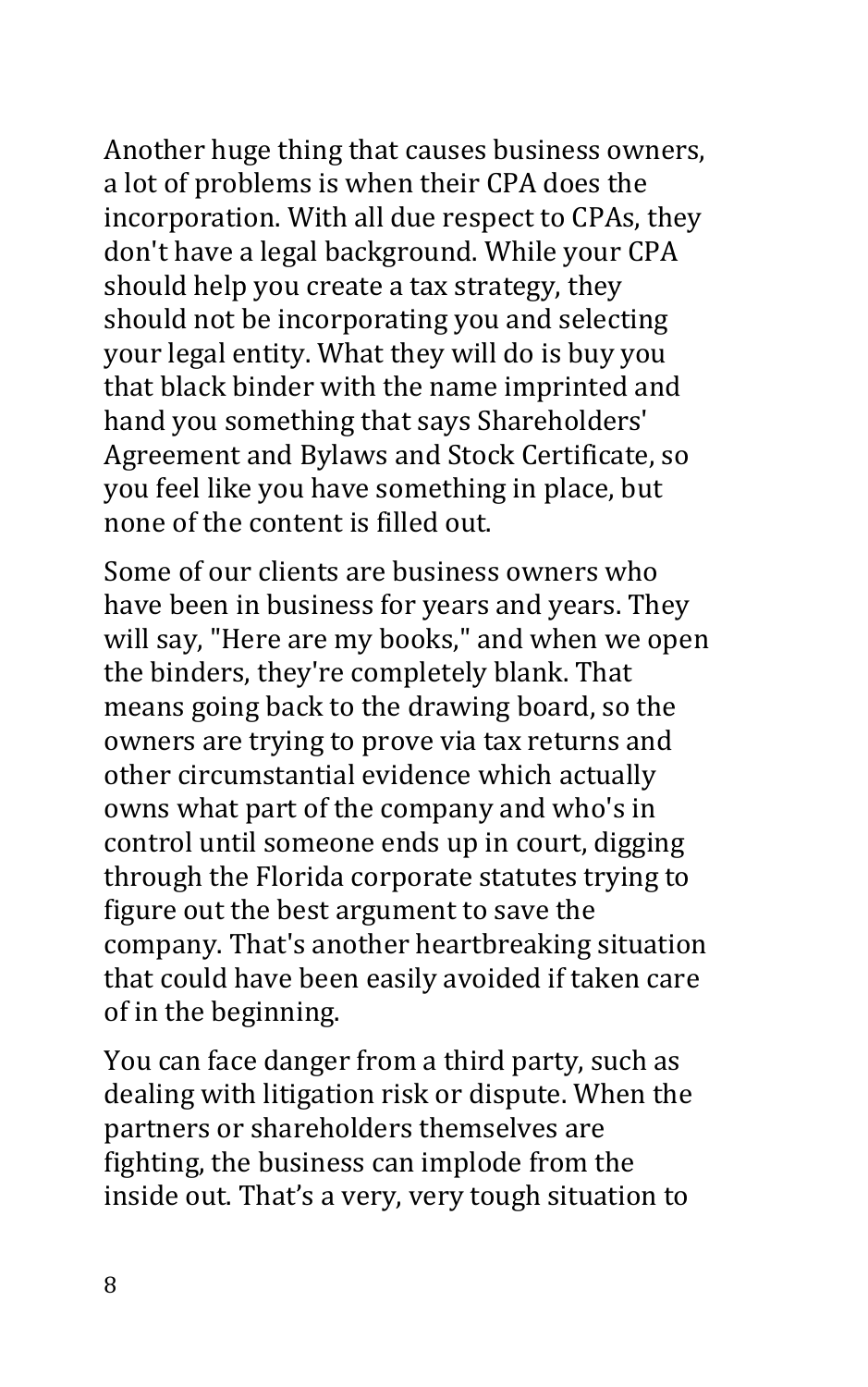deal with, an unfortunate situation that we see all the time.

#### **Getting Everything Together**

As far as your documents are concerned, a Limited Liability Company (LLC) is a great option, and a corporation is an okay option depending on your goals. When I say, "getting your documents together," I mean drafting an operating agreement if the company is an LLC or a shareholder agreement if the company is a corporation.

*You must have your operating agreement or your shareholder agreement in place. It's your business bible.*

It says who owns what, who's responsible for what, who's allowed to do what, and who isn't allowed to take specific actions. It may not seem like a big deal and it may appear obvious who does what daily. But things change and people remember differently, so it's essential to have everything in writing. These documents are a legal guide to the ownership of the business and the decision-making structure that has been put into place. But it's important you know that it's not a public document.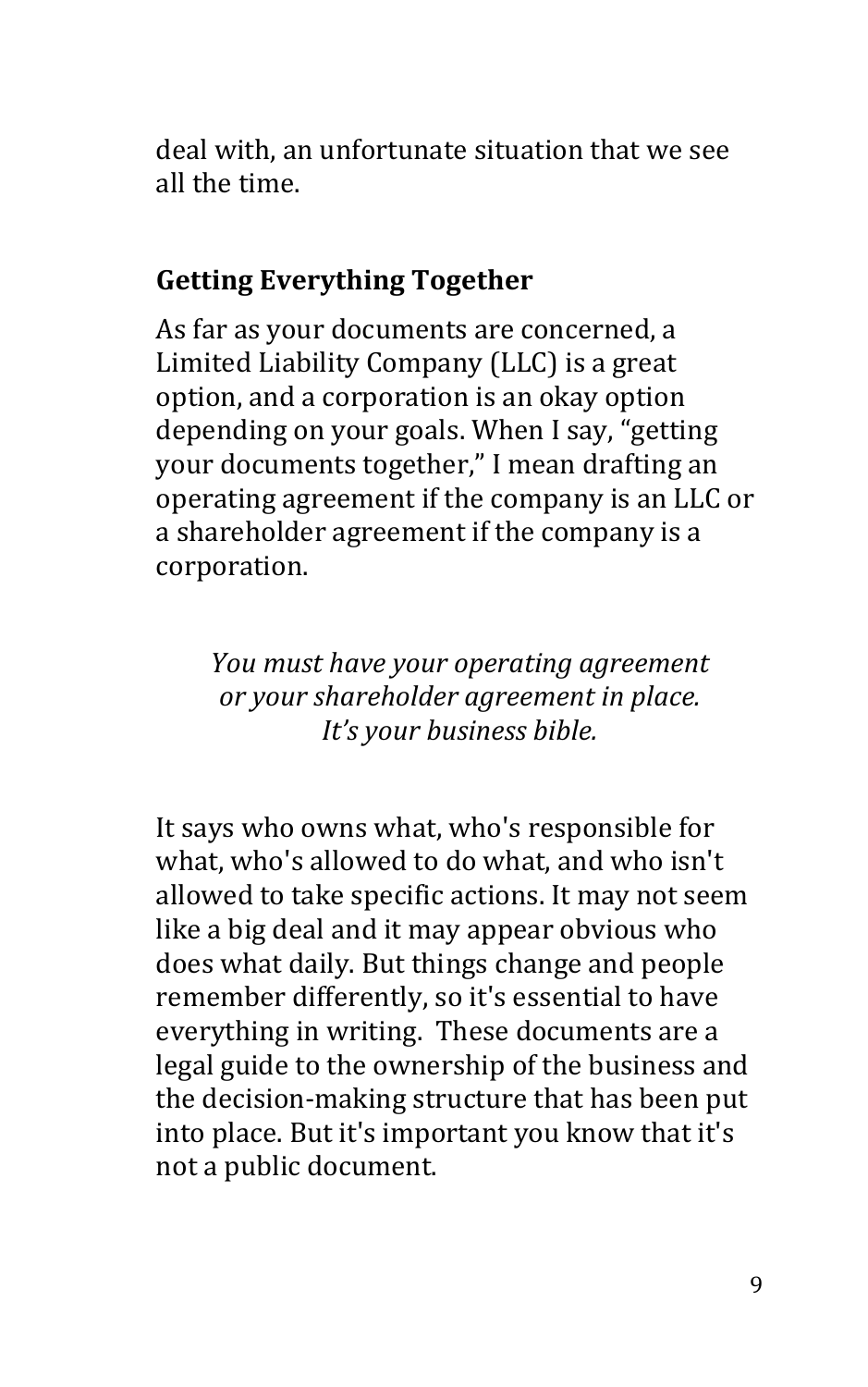There is a website called Sunbiz. This website is a very misunderstood part of the Florida government. It's the site where owners can register and file an annual report for a corporation with the Division of Corporations. For instance, people will say, "Well, my name is on Sunbiz." The problem is that Sunbiz can be changed easily and without notice. Also, it's only there to show a public record. It doesn't prove who owns how much of a company. Please don't rely only on Sunbiz, because it really gives you no protection.

I'm often asked if one type of distinction is better than the other, whether it's a partnership, an LLC, or an S Corp. I don't want to get people confused because an S Corp is not a legal entity. It's just the way a company is taxed. A lot of people get confused about that. The default should be an LLC. If certain things are in place, you may want to file as a partnership or a corporation. My advice is that you should meet with your attorney and your CPA at the same time, as a team of people who should help you. Your attorneys should not be doing your tax advice. Your accountant should not be giving you legal advice. By getting everyone together in the same room, you can sleep well at night knowing you've done the absolute best thing for your company with the highest amount of protection available.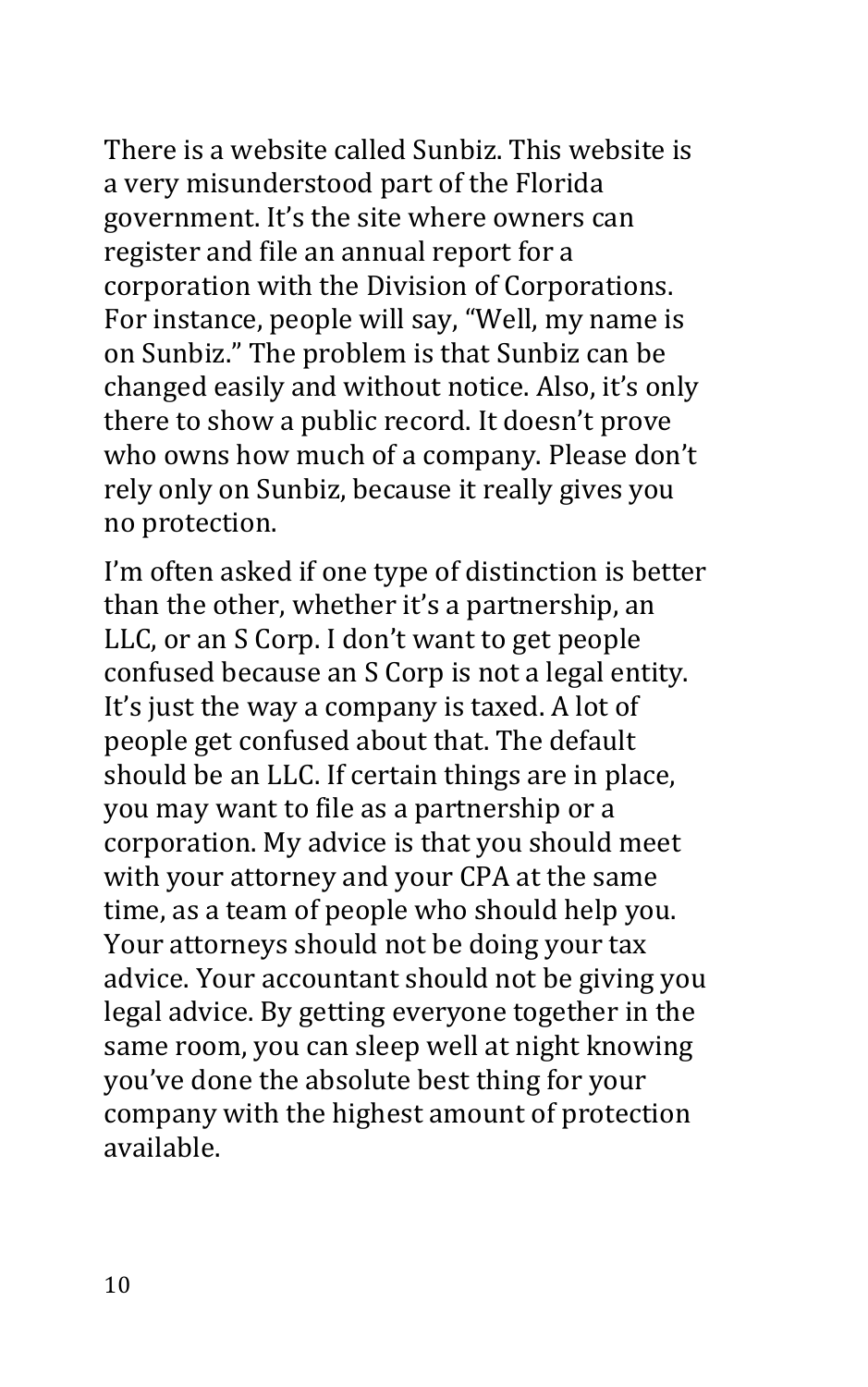# The Second Danger Zone Employment Matters

There's a lot to talk about when we discuss employment matters. We must cover state and federal rules on how an employer must treat employees. Then usually there is a big misunderstanding between what is an employee and an independent contractor.

#### **Are They an Employee or Independent Contractor?**

Let's start with a little bit of an explanation on the difference between an employee and an independent contractor. Many businesses want to hire people to work for them but they don't want to withhold taxes or payroll taxes. To get around that requirement, they try to pay someone who should be an employee as an independent contractor. That can lead to costly trouble for the business in the form of an overtime claim.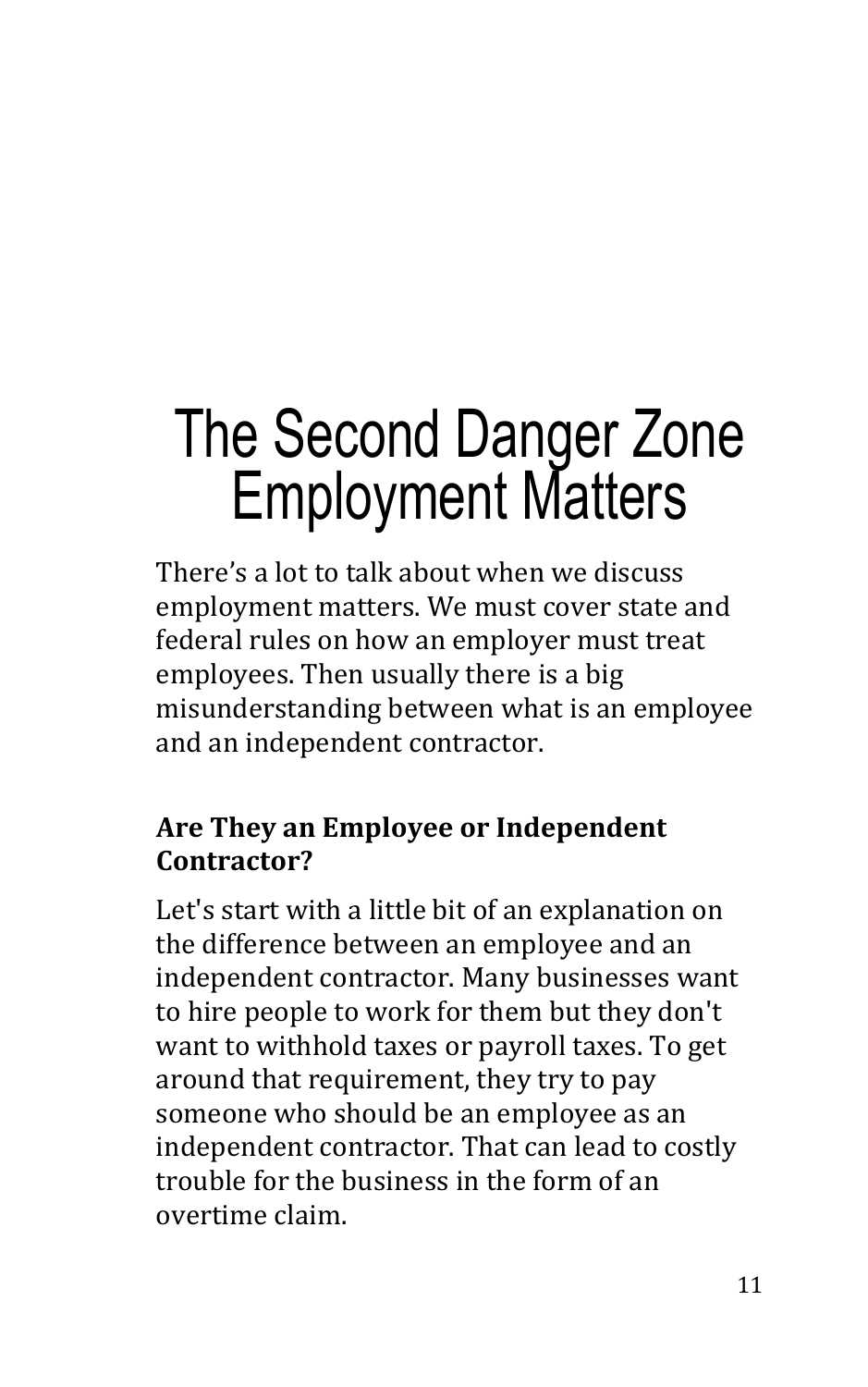*The main difference between an employee and an independent contractor is control.*

True independent contractors can come and go as they want, dress how they want, act how they want, and work from wherever they want so long as they are carrying out a task, which is written in a contract. A typical example would be hiring an IT guy to fix the computer. He may come in and fix the computer for you or take the computer offsite. He may do it at night or on the weekends. He's just being hired to carry out a task, such as building a website.

We see this often in construction or in-home healthcare. A lot of businesses will hire somebody to work on projects, and they have to wear a uniform, follow a delivery route, work certain hours or be available during certain hours, or answer calls on a phone. Those are all components that would lead a judge or jury to determine, based on a test, that the person should have been an employee.

As a business owner, if you pay someone as an independent contractor rather than an employee, you could owe years and years of back taxes on withholdings. Something even worse is that you could owe that employee overtime. Right now, in South Florida, there's a proliferation of lawsuits for alleged overtime claims. I say "alleged" because some of them are true, I'm sure, but most of them, in our opinion,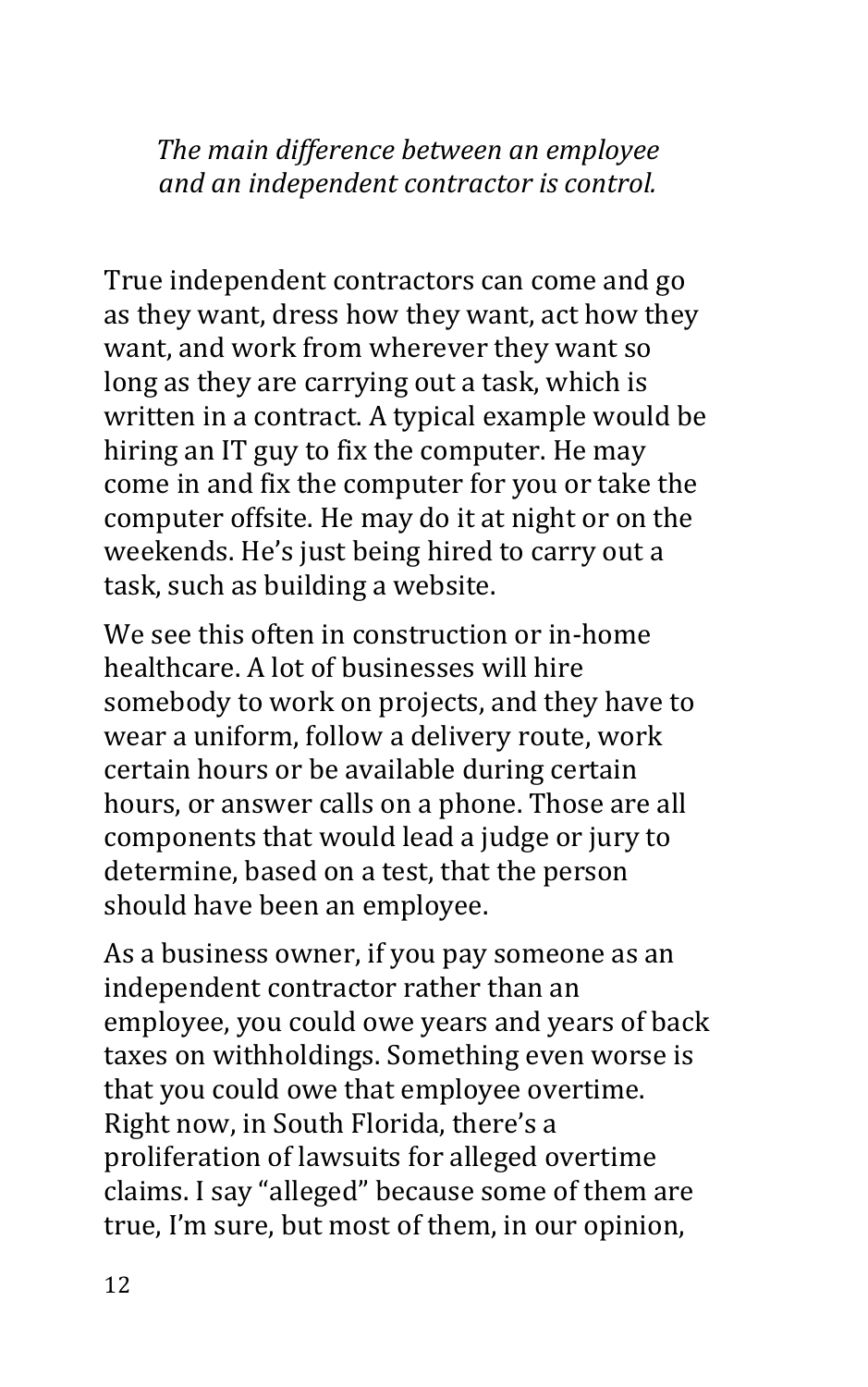are not. Without the proper proof, the business owner is fighting an uphill battle because the onus is on the business owner to prove the hours that somebody worked.

#### **Overtime Allegations**

Even if you're paying someone as an employee but you're working them more than 40 hours a week, you're going to get into trouble. If you're not working them more than 40 hours a week, they could work for you for three years and then claim they were working 50 or 60 hours a week, for example. If they're owed three years of another 10 hours per week at time and a half, which adds up, the business owner will be responsible for their own attorney's fees, as well as the employee's attorney's fees, if the employer loses the case.

While we're on overtime, I want to tell a quick story about a case our firm handled and won recently. We prevailed at the trial, but it's like winning the battle and losing the war. Our client had to spend so much money on the litigation. She decided since she had worked so hard, dedicating her whole life to building a business and hiring employees, and if all it took was for her to lose over \$100,000 in legal fees, it simply wasn't worth it. She closed her business anyway. That is a sad state of affairs for a hardworking business owner.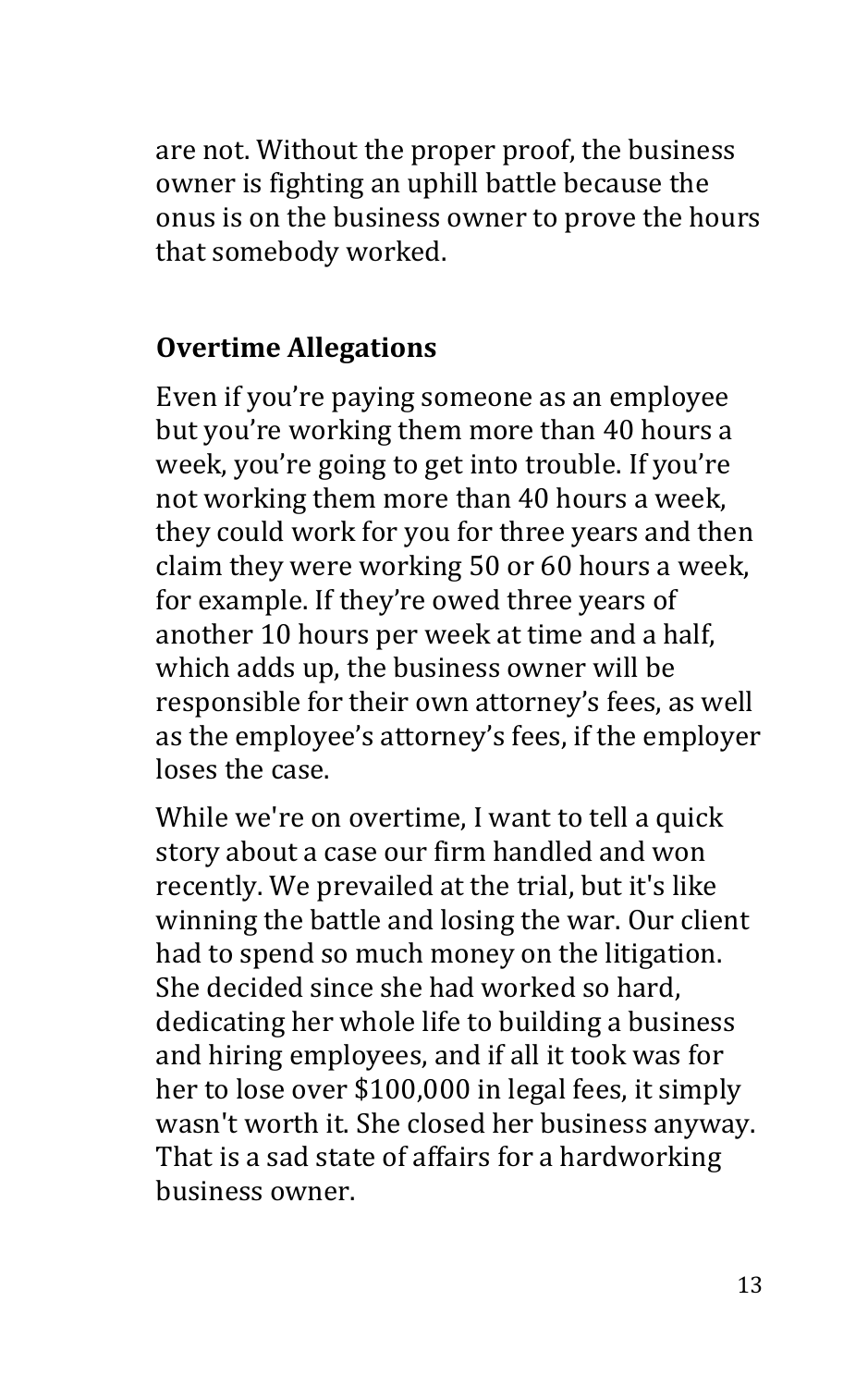In that situation, the former employee claimed that she'd worked an extra 20 hours a week for over three years and was looking for more than a six-figure payout from the business owner. Our client, who had not been our client until the lawsuit started, did not have very good records of employment. Even if you're only open from 8:00 a.m. to 5:00 p.m., if you want to protect yourself, you will require timesheets or have time tracking and check-in and check-out on your employee's phones.

Now there are many different types of sophisticated apps through third parties or even through your payroll company. These apps monitor employees' times when they check-in and check-out on the phone. Some people still use the punch cards, where you punch in and punch out, but you need to have at least a log that gets signed by the employee every week, which certifies the hours they worked.

*It's a lot of red tape in administration, but it will save you a great deal of money if you do it the right way.*

If you can prove with the time log the employee didn't work the extra hours, you will have a very short case. You will probably win on a motion dismissed or summary judgment because you can fight off those claims. We were able to win by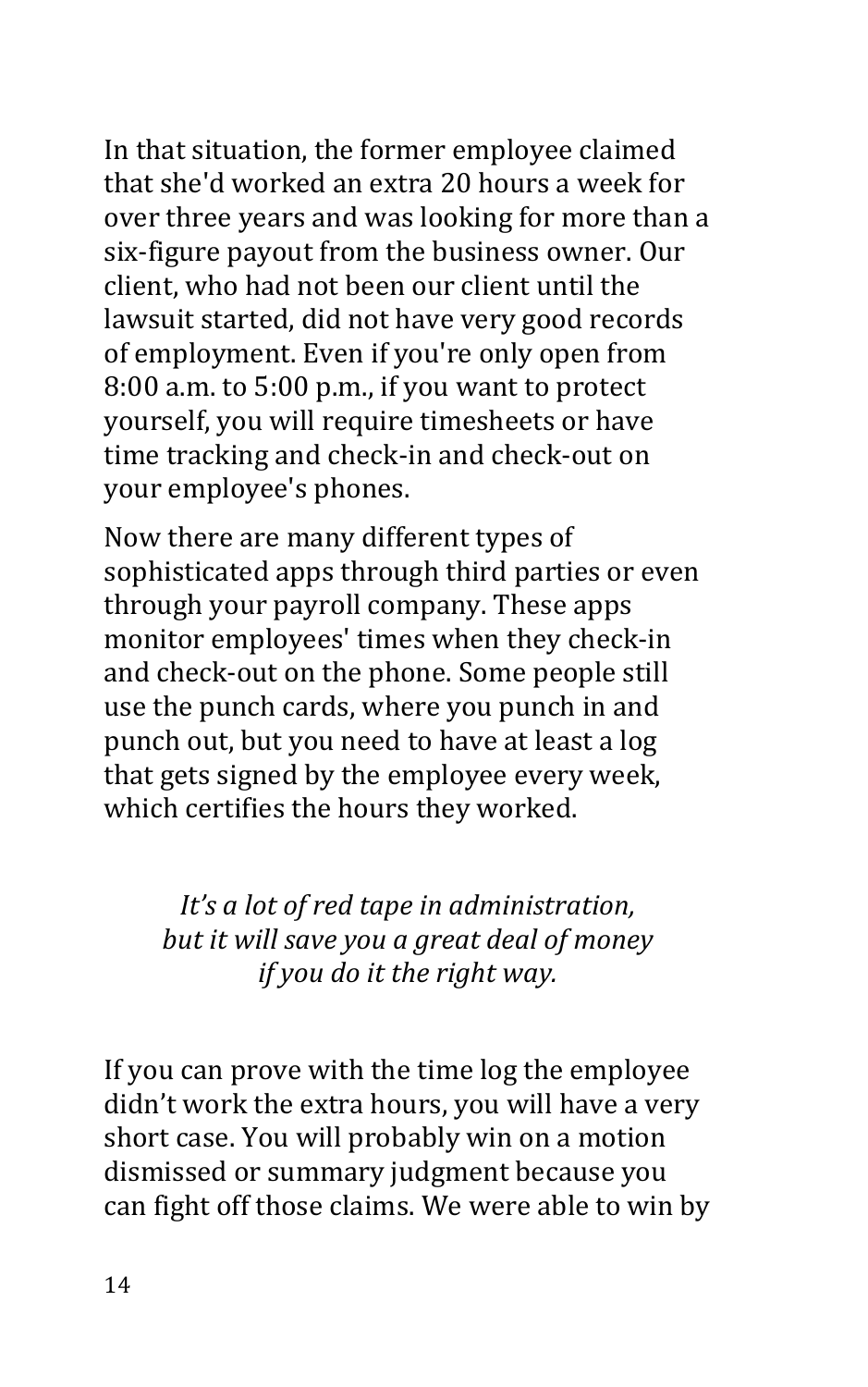proving our client was right, but it took so much more time. Without the exact records, we had to piece together the story through testimony of other employees and depositions of the parties in the case. It was a long battle, which was ultimately too costly for the business owner.

You may be reading this and thinking, "Why am I reading so much about timecards? I'm a sophisticated business owner. This isn't why I wanted to read this book." You would be surprised at how many big and medium-sized businesses, which seem to have so many cool technologies in terms of development in the workplace, still forget about keeping records of time because they're trying to create an environment where people can come and go. While we read about open workplaces and unlimited time off and a lot of other new developments in the corporate world, unfortunately, we still must protect ourselves by doing something as simple as tracking our employees' time.

#### **Employee Handbook or Employee Agreements**

There is a litany of other things to discuss between business owners, employers, and employees. There are many documents to put in place, such as employment agreements and employee handbooks. We could review all the different items that need to be in an employment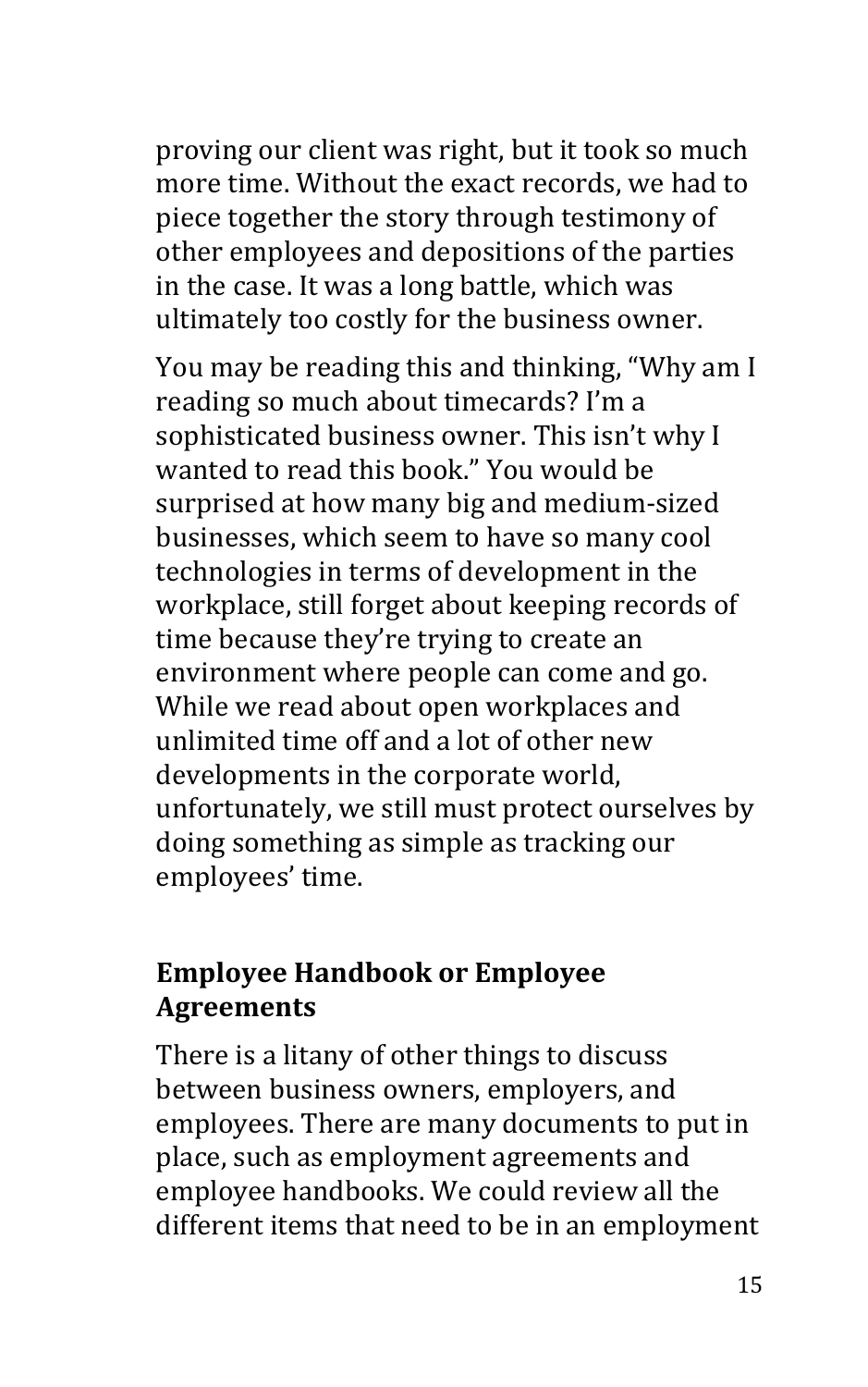handbook and the right way to do them, but truthfully, if you don't have an employee handbook, it won't be the end of your business. I would much rather you have employment agreements.

#### **Losing Your Protection**

There are certain things you should put into employment agreements and certain things you cannot put into employment agreements.

That's why you need a professional, such as a business attorney or (if the company is big enough) an outsourced HR company, to help you structure the company's agreements. This is necessary to make sure the company is not doing something illegal or putting something into a contract that means the company is no longer protected, which it might have been protected under Florida law or corporate law. One of the many important items to discuss is if the scope of work is defined as well as the pay, which is a step that seems daunting at first. Unfortunately, many of our clients have skipped that step until they started to work with us, and we've helped them safely get that in place.

Another area that's very important is how to fire employees. If the company doesn't have a severance agreement template in place, it needs to be created. The severance agreement can save a lot of time and a lot of money. In Florida federal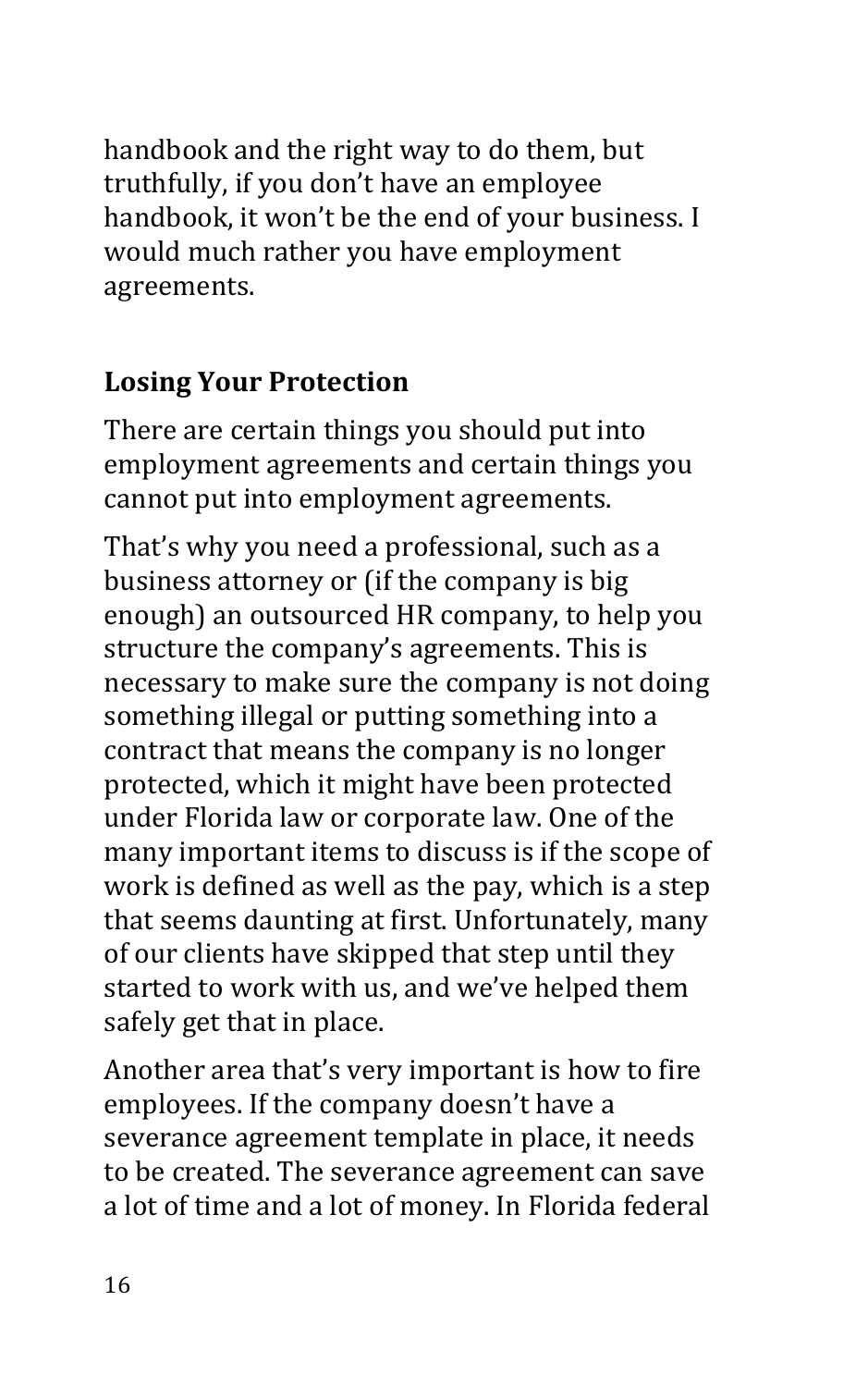court, we've seen a big increase in discrimination claims, with attorneys going around convincing former employees to sue for discrimination. Normally, just defending against a lawsuit is so expensive that the business owner would rather cut a check for \$25,000 than to spend maybe three times as much on legal fees. That's just a business decision. It's very frustrating to get hit with one of those lawsuits. If you had a severance agreement, you might have been able to avoid the whole thing.

Those are just a few of the very important areas of employment law where we help our clients put structures in place to protect themselves. Right now, as I mentioned earlier, the discrimination and overtime lawsuits are really a rising trend in Florida, which is putting a lot of stress on business owners.

#### **The Most Important Task**

Every company needs to have a timekeeping system, to make sure that employees are not working overtime. They also need to have an employment agreement. It's hard to say which is more important; one is 1A and the other is 1B. When most people talk about the agreement, it's because of the attorneys who work in this area. Doing the agreement for you is how these attorneys charge their clients. Maybe they wouldn't go out of their way to mention something they can't charge for, which is sad, but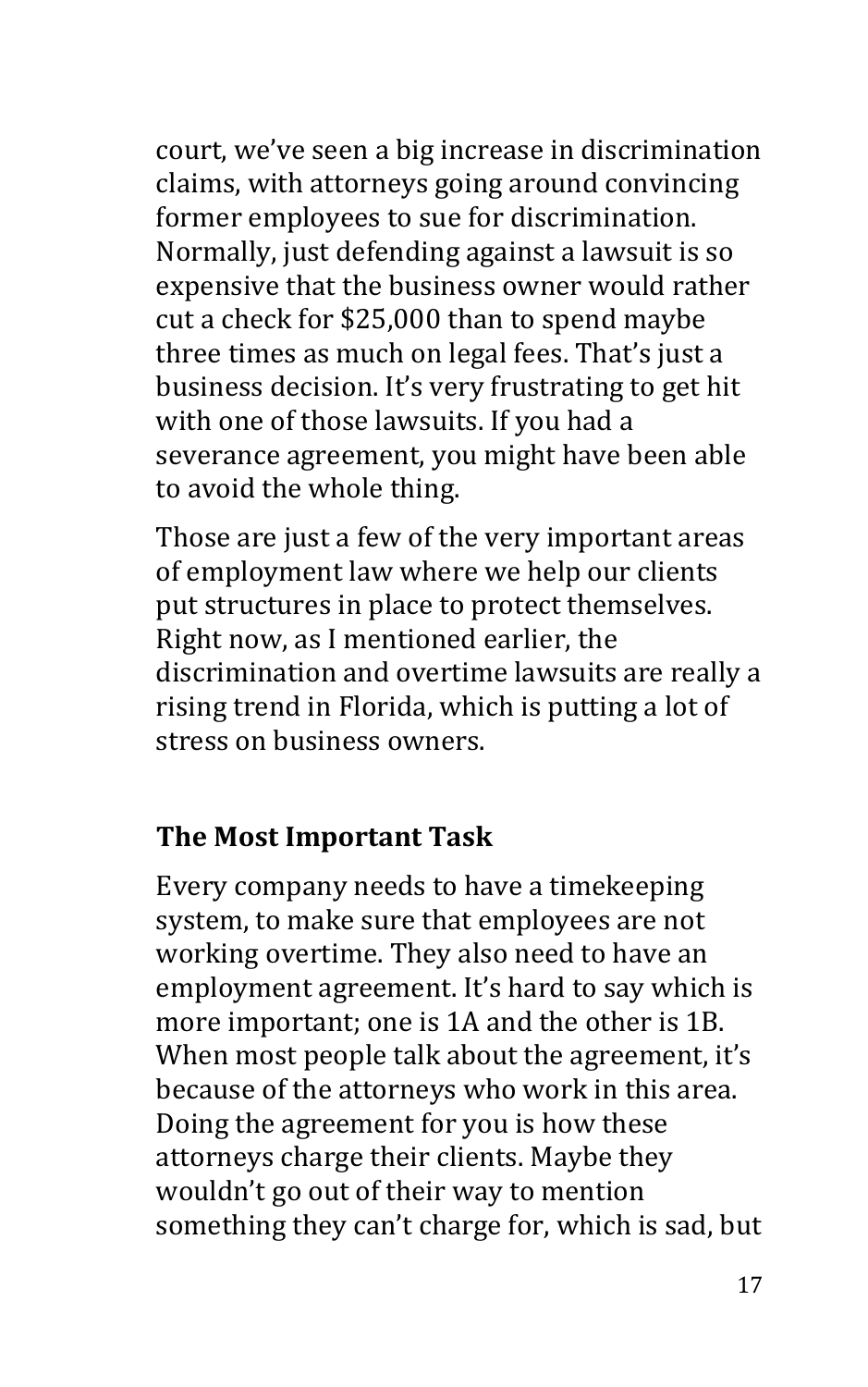a lot of people work that way. They give you the advice that doesn't cost you a penny, other than some man-hours to put a timekeeping system in place. In my opinion, that's just as important as an employment agreement.

#### **The Biggest Mistakes**

Some examples of big mistakes will be if your company doesn't have written policies on time off, sick leave, bereavement leave, or maternity/paternity leave. Also, there are issues when treating employees in the same classes differently, such as management-level employees, entry-level employees, and staff-level employees.

In a law firm, there are attorneys who are partners and attorneys who are associates. You need to treat everyone categorized in the same class equally, or you could open yourself up to a discrimination claim. Let's say you gave one person six weeks off for maternity leave. Unintentionally, maybe you just forgot or didn't write it down; the next person is given four weeks off for maternity leave. That can open you up to a claim. It's a very innocent thing and the employer was probably trying to be nice, but you must enforce your rules consistently.

#### **Termination Dangers**

Employee termination is a big place where people get themselves into trouble. There are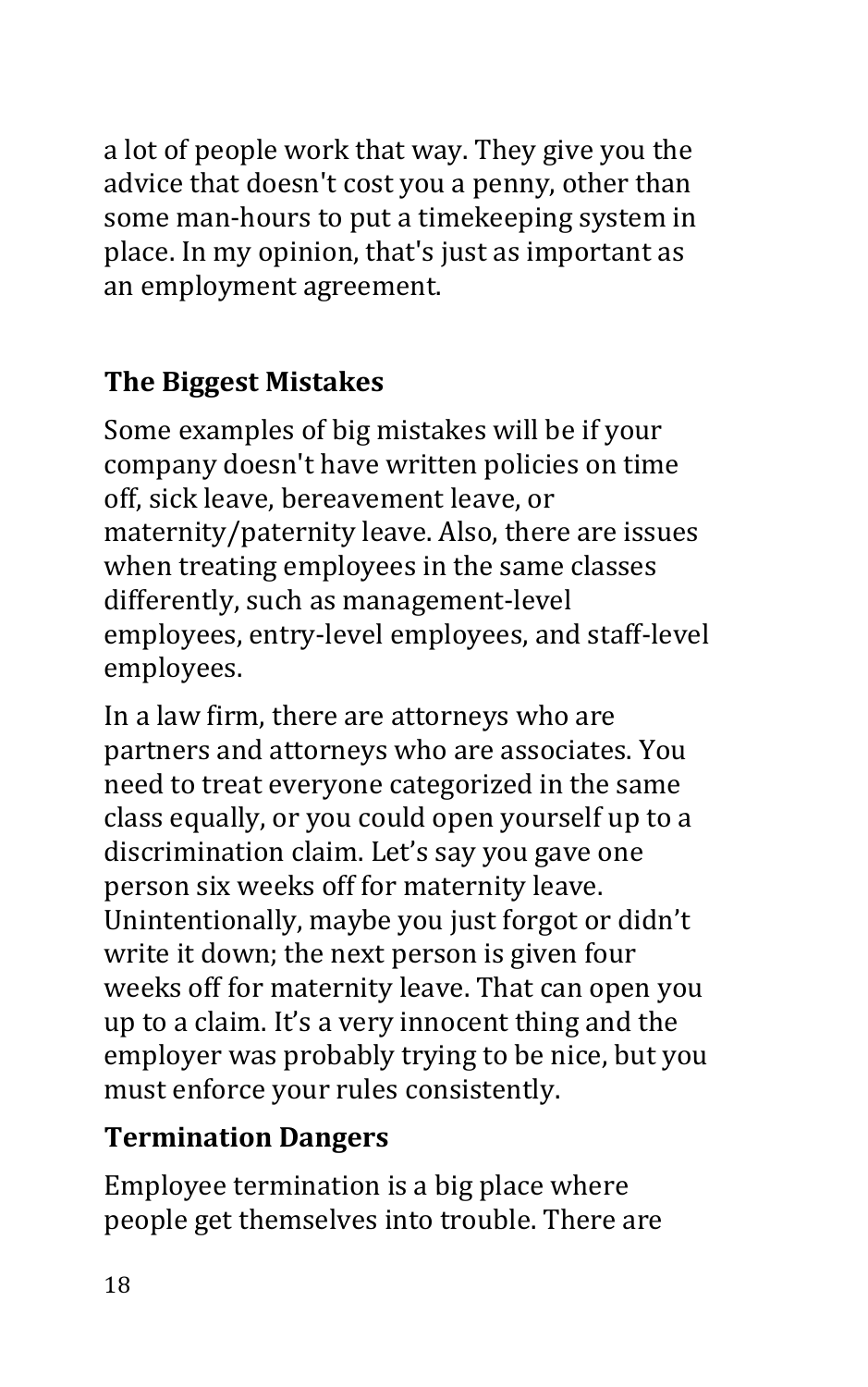federal rules about certain steps you must take. For example, if you fire someone who is over a certain age, it is easy to open yourself up to a discrimination case if you don't follow the proper procedure. Going back to the topic of overtime claims, you can put someone on salary and then have them work more than 40 hours a week without paying them overtime, but only if they're paid a certain amount and if they have a certain amount of autonomy as a managementlevel employee. You could not do that with all employees.

Maybe you need to fire somebody who is young or a minority, and you didn't follow all the steps equally. For example, maybe your company has a three-infraction rule. If you fire someone in the first infraction but give more chances to other people, you're no longer enforcing the rules the same way across the board for the same class of employees. That will open the business to a discrimination claim.

To return to the topic of having a severance agreement, let's say your company gives someone severance pay and has them sign an agreement that they've had time to personally review or get an attorney to review. That way, you can avoid the situation of this ex-employee turning around and deciding (even a year later) that they want to sue their previous employer. Maybe they just had a run of bad luck. Maybe they finally met somebody who had an idea such as, "Hey, you should just sue your boss. I got a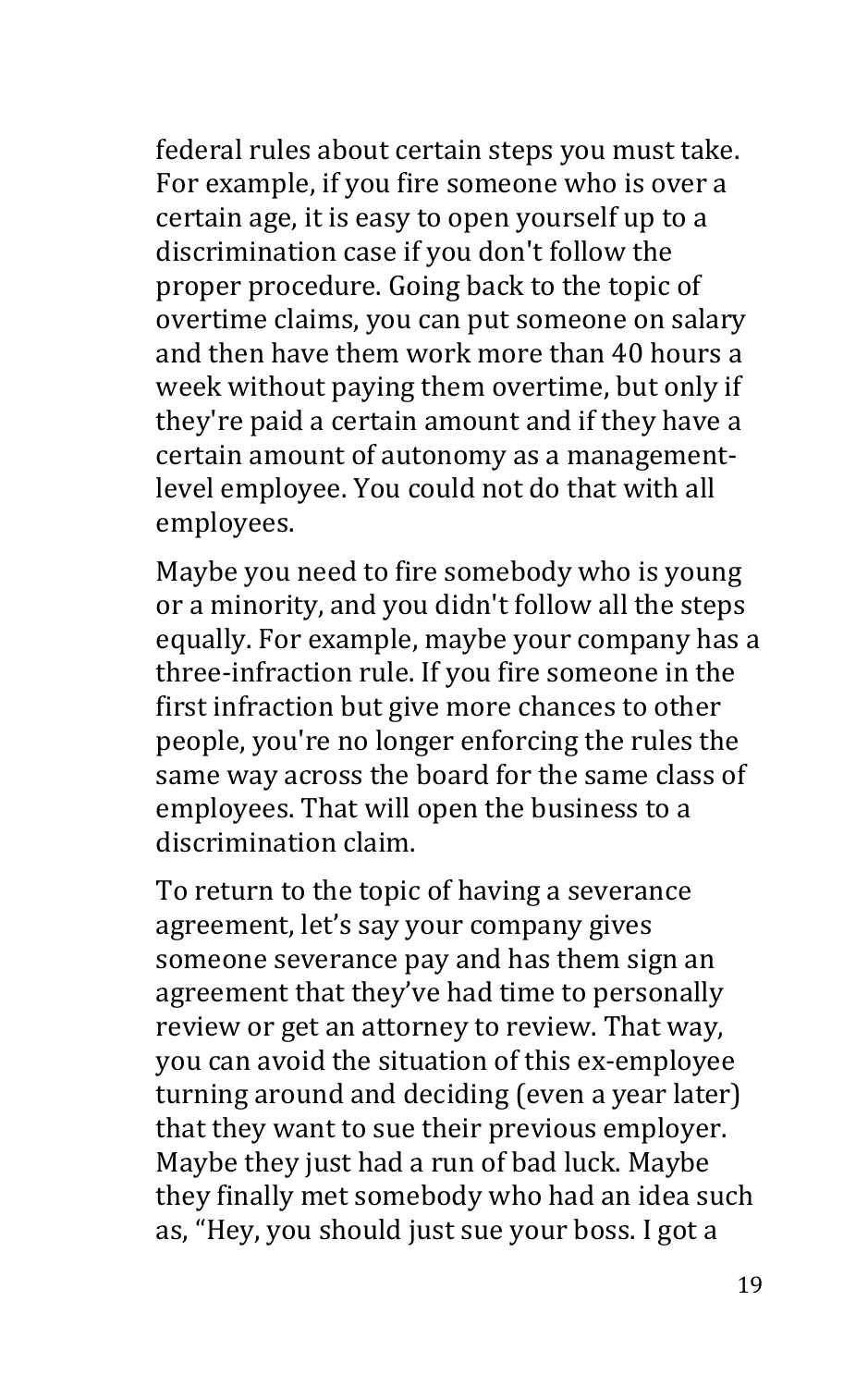\$20,000 check because I made up a lawsuit." Those types of things happen all the time. Just paying the attorney's fees to deal with it can be very painful. You must be very careful about the way you fire employees.

#### **ON purpose or Not**

A big revelation for business owners is that many of these lawsuits don't arise because the business owner did something intentionally. Most business owners think they're putting themselves out of harm's way because they're not doing anything *intentionally* wrong. The real danger for those types of business owners is in, not realizing *they don't know what's opening them up to trouble.*

*It's not only about taking time to educate yourself, which can certainly take a lot of time; it's about creating relationships with the right people who will guide you through these danger zones*.

For our very fast-growing clients, the movers and shakers, we understand they need answers very quickly. When they're trying to strike a deal or make a move, stopping to have your lawyer review the document can delay the process by a week or two or sometimes more. Unfortunately, it's going to be better in the long run, making sure you took time to dot your I's, cross your T's, and get your ducks in a row, doing everything by the book.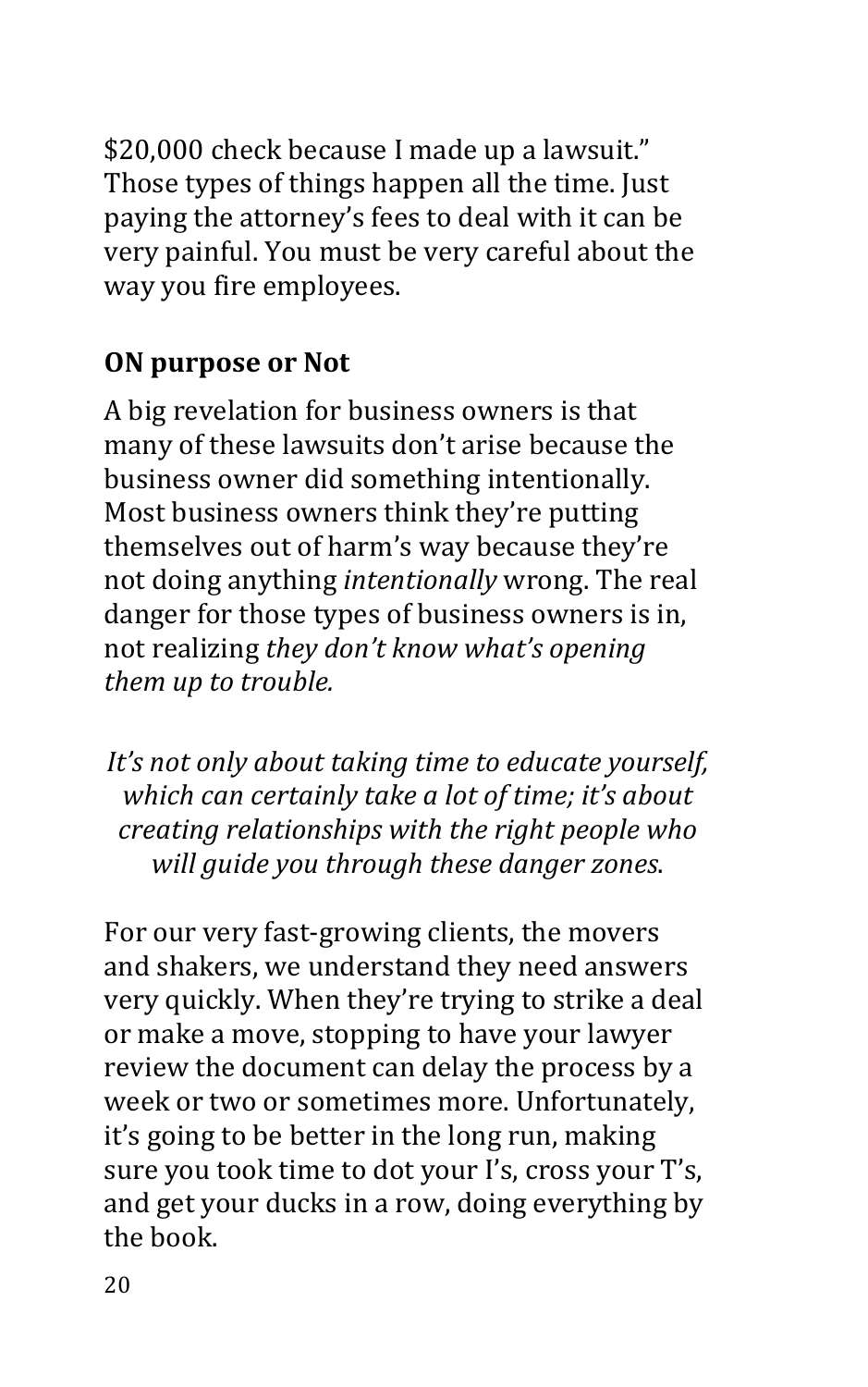#### **Key to Success Tip**

Here's a tip I'd like to share with you. This tip doesn't benefit us as a law firm, but we're very happy to give out this tip to business owners. There is something called **Employer Professional Liability Insurance** (EPLI), which can apply if you have an employee handbook and consistent standards. We help our clients develop the necessary documents to get this type of insurance, which will help you pay for your attorneys' fees and the costs of defending claims if or when an employee sues the company. We're not sure why everybody doesn't have it or know about it. We tell all our clients, "Please try to get EPLI." It can save you a lot of money if you're embroiled in a lawsuit by an employee or former employee.

We had one client who got sued twice within a year for discrimination. We defended him and prevailed on both claims. Again, the amount of attorney's fees they were paying was just painful. It's disheartening. Our whole goal is to keep our clients out of the courtroom so they can continue to make money and employ people and help the economy move. If you're able to get it, this insurance will be a great benefit for you as a business owner.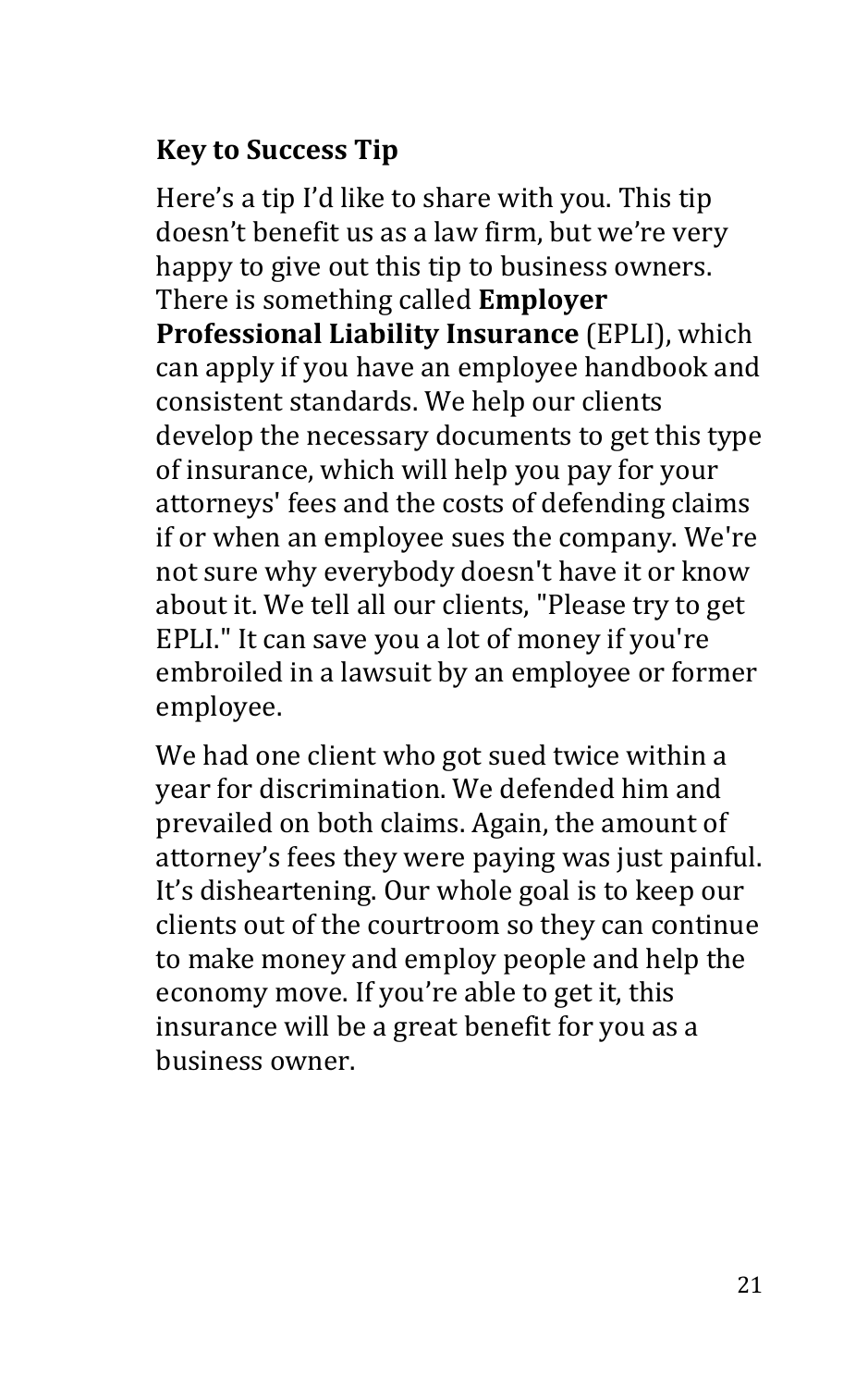## The Third Danger Zone Contracts and Lease **Agreements**

As I've stated previously, when you're fighting with the other shareholders or partners in a business, most of the time, it spells doom for the company, and the company implodes. When you deal with disputes between third parties, it's not fun but it's just something to deal with. What we try to do is put our clients in the best position possible with great contracts and lease agreements, so they can create as much leverage as possible.

**What I mean by contracts**: Any sort of vendor agreement, with anyone supplying goods or services to your business.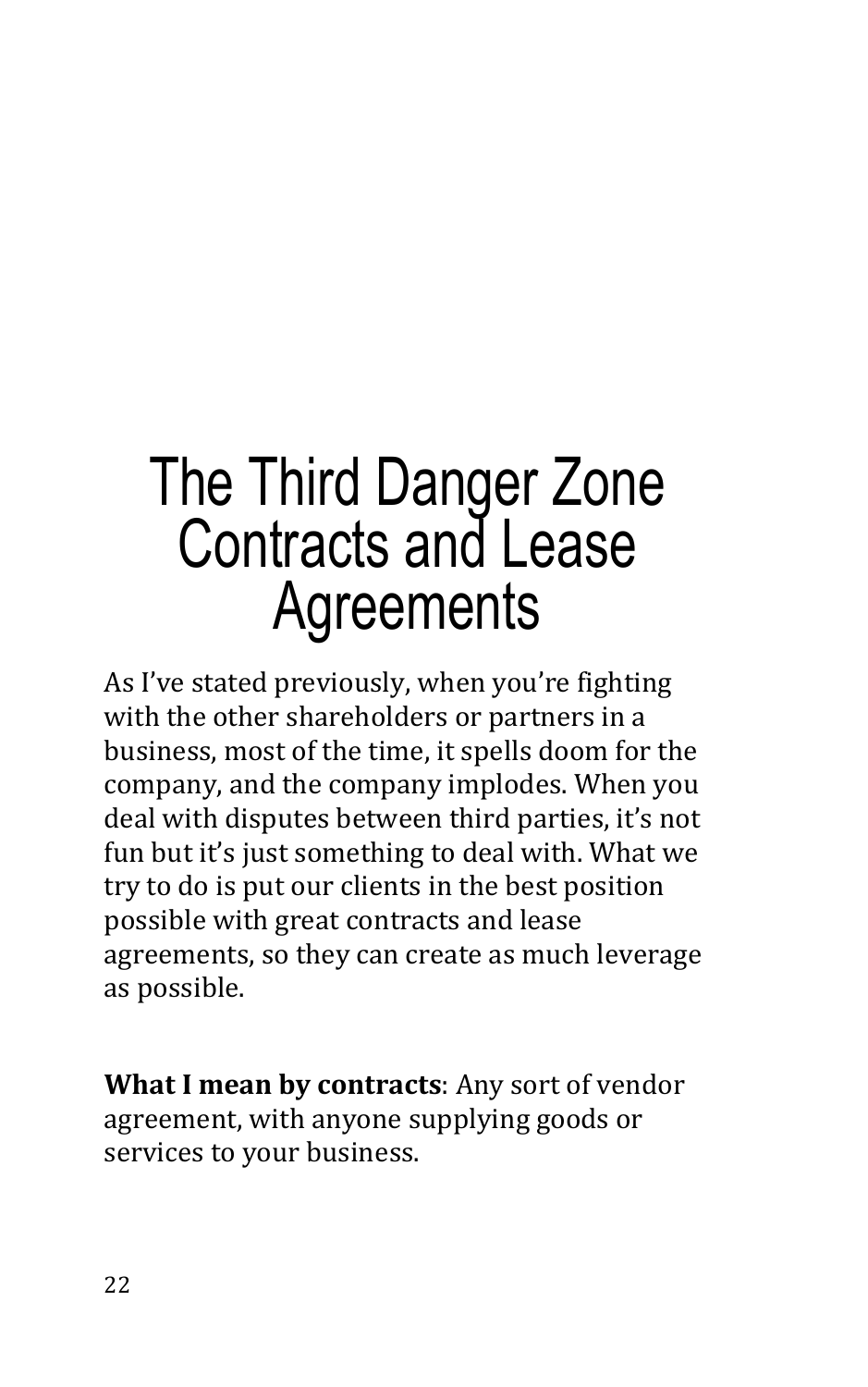**What I mean by lease agreements:** This would include any lease agreement on vehicles, warehouse spaces, or commercial spaces. Having your commercial lease agreement reviewed by a very good commercial real estate agent is important, but there are also things that attorneys will know, but the real estate agent or company won't, and attorneys will be able to look out for these things in lease agreements.

Many areas in the commercial leasing space can get clients in trouble, both legally and financially. If a business owner is not careful about what is put into a lease agreement, landlords can take advantage of the business owner. We've seen that it's not always a situation of a savvy landlord taking advantage of an unsuspecting new business owner. Quite a few managers and employers don't take the time to thoroughly review the lease agreement. It's such a long document that they think, "I'll just deal with it later"

#### **The Devil's in the Details**

For example, one story I want to share deals with a relocation clause. We had a client who rented space in a mall. They signed the lease without having an attorney review it. A representative of the mall approached them, saying a new, more recognizable tenant wanted their space and our client was being moved to an area in the back of the mall. Of course, our client thought, "You can't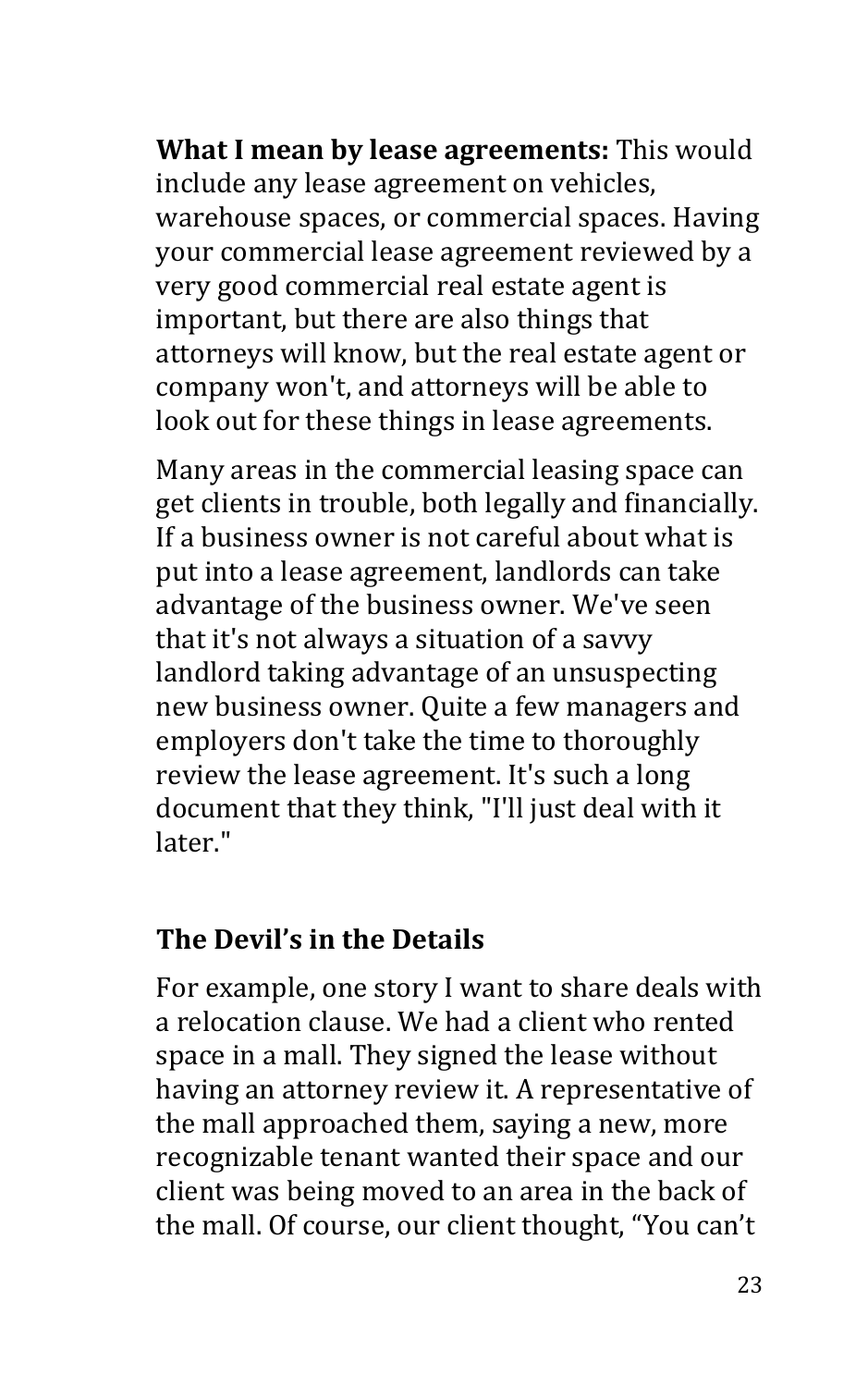do that, it's not fair." Once we were pulled in to take a look at the existing lease we found out that, sure enough, the mall had the right to do that. To make a long story short, the business eventually went bankrupt because the new location proved to be as unrealistic as we thought it would be at the time. The only choice the client had litigation to delay and stall on a lawsuit they would not win, because there was a very clear contractual agreement.

Another client got into a lease and was launching a food business. On the weekend of the grand opening, the plumbing malfunctioned, and their entire place flooded with sewage. They had spent about \$20,000 on a big grand opening and they had handed out discounts and flyers and people showed up to a place that couldn't open.

Once they finally cleaned that up, they turned on the second oven to cook pizza, and it was too hot. They could only make half of the food they needed to serve the whole store, because the landlord misled them about the amount of equipment that could function properly in that space and the lease didn't provide for a way to get out of that space.

When that company didn't have the financial wherewithal to withstand those challenges, they had an oral agreement with the landlord that they could leave, so they picked up and left. The landlord turned around and sued them, locked them out, and kept all the equipment because the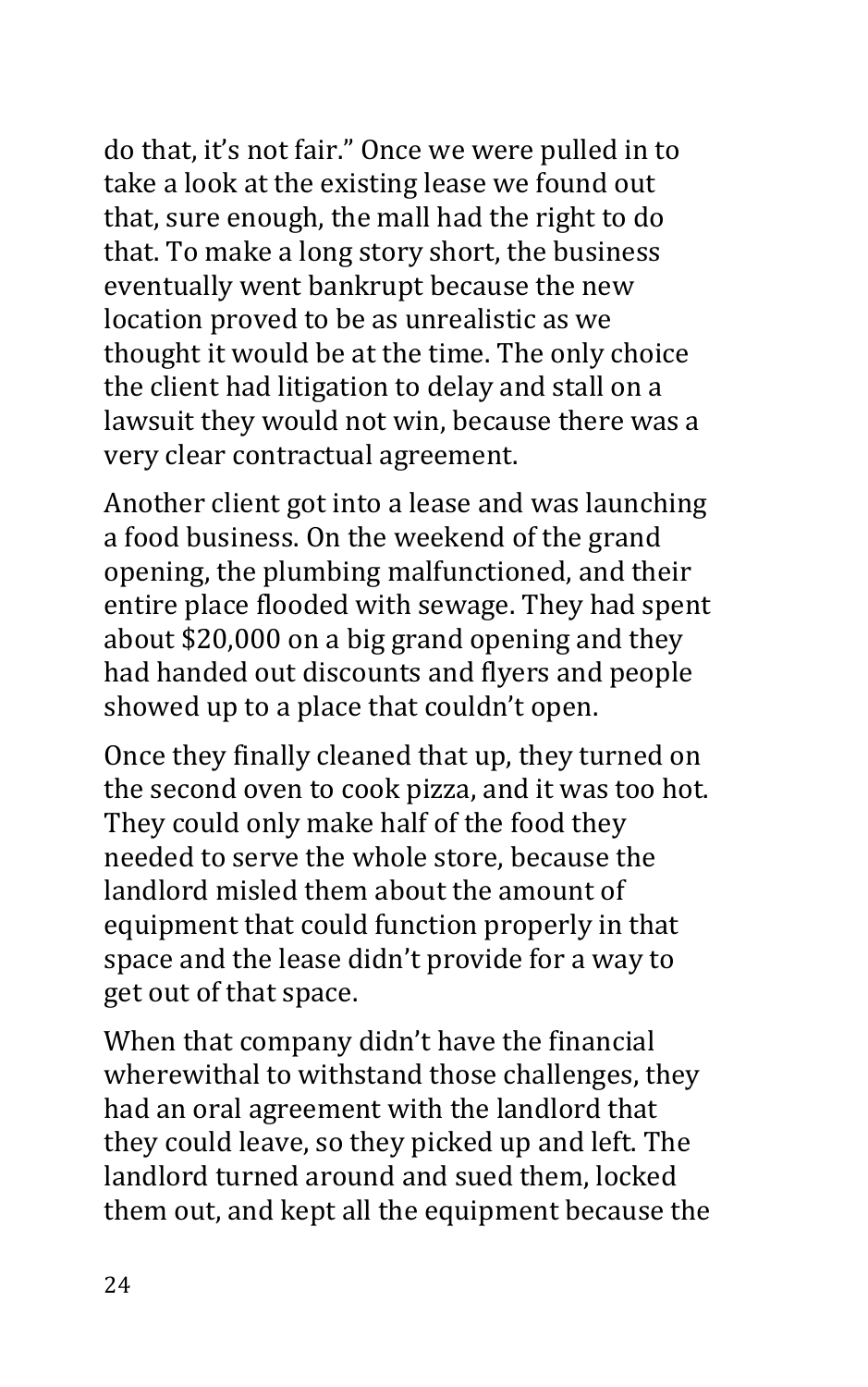other clause in the lease agreement (which was very poor for our clients) was that the landlord had a lien on all of the kitchen equipment and furniture in the restaurant. You can imagine how our clients felt. They faced the bait-and-switch from their experienced landlord, who obviously had done that before, while our clients were new in business, trying to make something for themselves.

By the time we got involved, this scenario had already unfolded. We ended up getting a rather favorable result for our clients, but only after several years and a lot of money spent on litigation, and a lot of heartache and regret. If we had just been able to review the lease in the first place, maybe the entire mess could have been avoided.

#### **Here Today, Gone Tomorrow**

The third story I want to tell is about another client who had a unique hangout, a food-anddrink spot in a fun area of town in Miami that wasn't zoned properly. The lease didn't protect the company. After almost two years of building up a good reputation and developing a following, and finally starting to break even on a monthly basis in terms of expenses and revenue, they were kicked out overnight without any legal recourse to get back into their spot.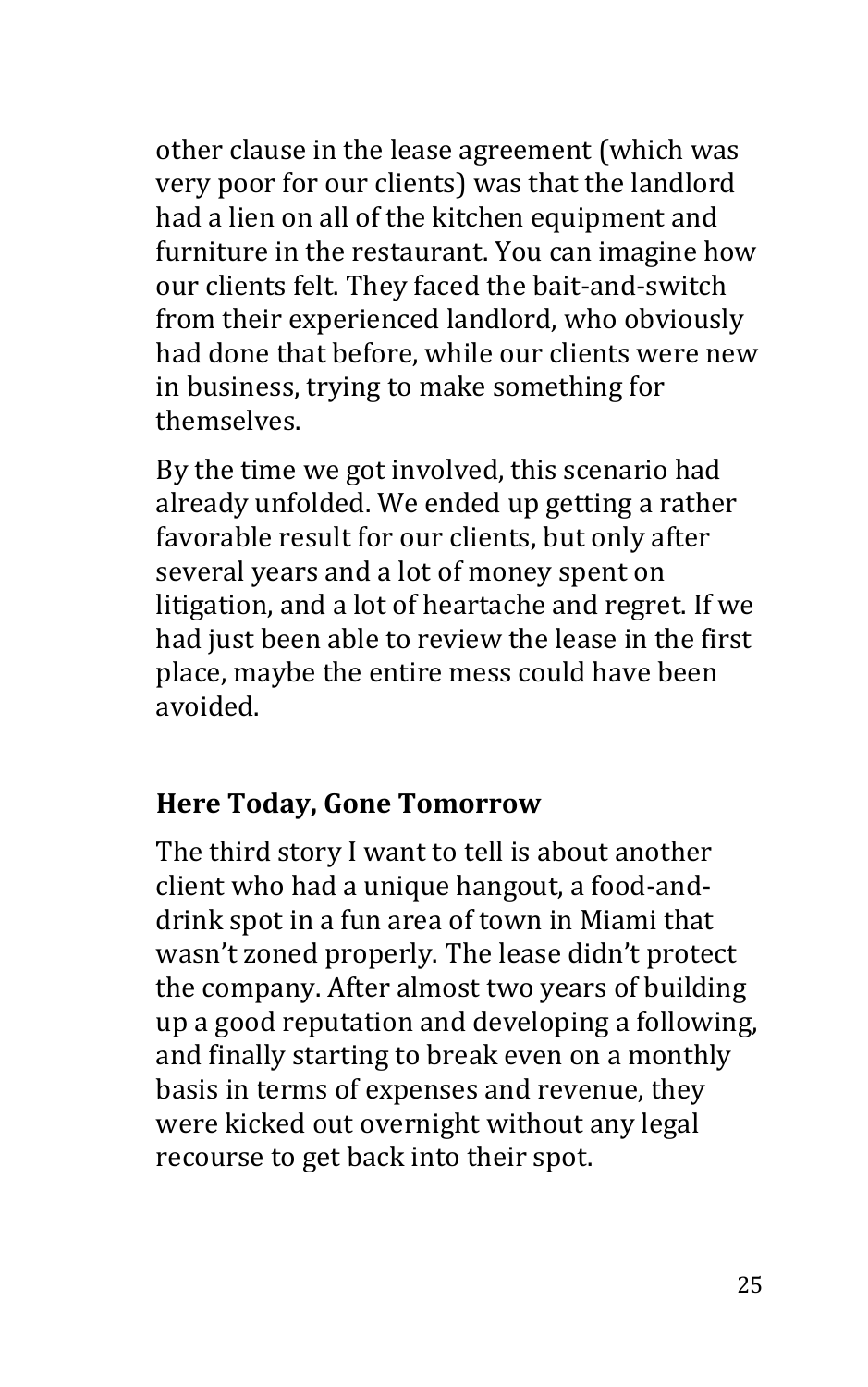Of course, I could be here all day telling you stories in which the business owner lost a lot of money and went through a very painful situation, especially about lease agreements that weren't reviewed by a professional. Talking about contract and lease agreements. It's not a fun, sexy topic or a topic people want to read about for pages and pages. It won't ever be sexy to sit there and read contracts and documents, so our pitch is, "Let us do that work for you, let us help protect you." Yes, it's a little bit slower, and it will cost you some money now, but it will be pennies compared to what it would cost if you don't have this document reviewed. That's really where it applies when you talk about cost versus value. It may cost you more now, but it'll be a lot more valuable at the end of the day.

#### **Protecting Yourself from Outside Threats**

Whose fault is it anyway? That's a load question and one that hopefully you'll never be on the receiving end of. There was an accident on one of the properties our clients were leasing. The question was this: Who is responsible for a billboard attached to the building, the landlord, or the tenant? Of course, we wouldn't have ever thought that a claim would be made against a tenant, but unfortunately, we had to deal with it.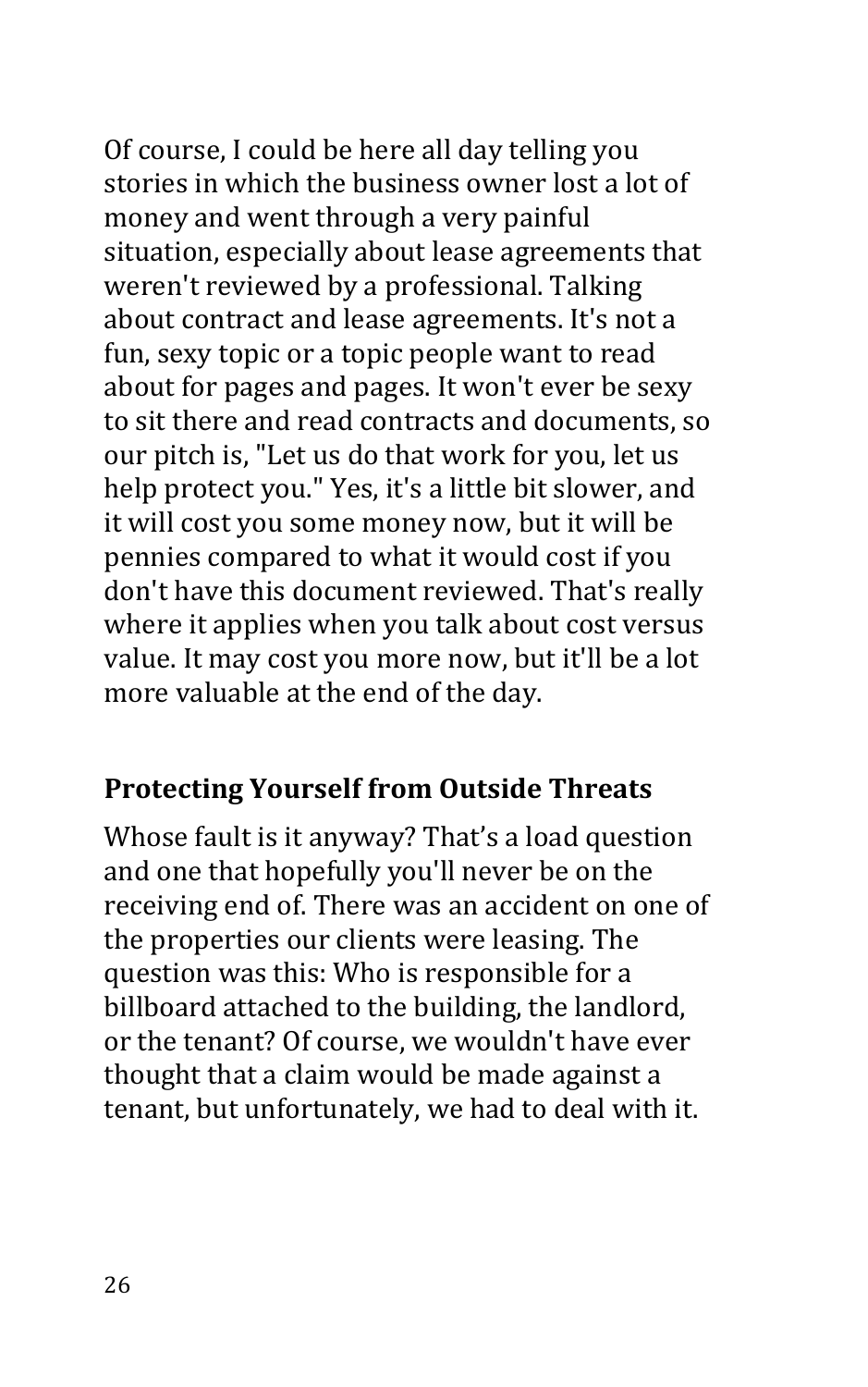If you're not careful and if definitions aren't carefully drafted, then tenants can find themselves responsible for something they never imagined as their responsibility.

Even if we did recommend tenants review the building for potential changes made by the landlord, I'll tell you that only one in a hundred of tenants would be that careful and studious in noticing changes around the building and seeing how it affects them as a tenant. Even if I recommended that course of action, most tenants probably don't think about what's covered in their lease. They're just so focused on trying to make ends meet or building their business in a lot of cases, and rightfully so, that they really don't have time for these things.

#### **Let Me Out!**

When your time is up, take advantage of it. If your lease agreement is up for renewal, you don't want to miss the window in giving your landlord notice that you're going to opt out of your lease. If you're planning to opt out, or even if you're planning to explore opting out of your lease, most contracts have automatic renewals, which can really frustrate the business owner.

In addition, especially in South Florida, you see personal guarantees on most commercial leases. Even if the business goes under, the business owners are normally liable for the rent until the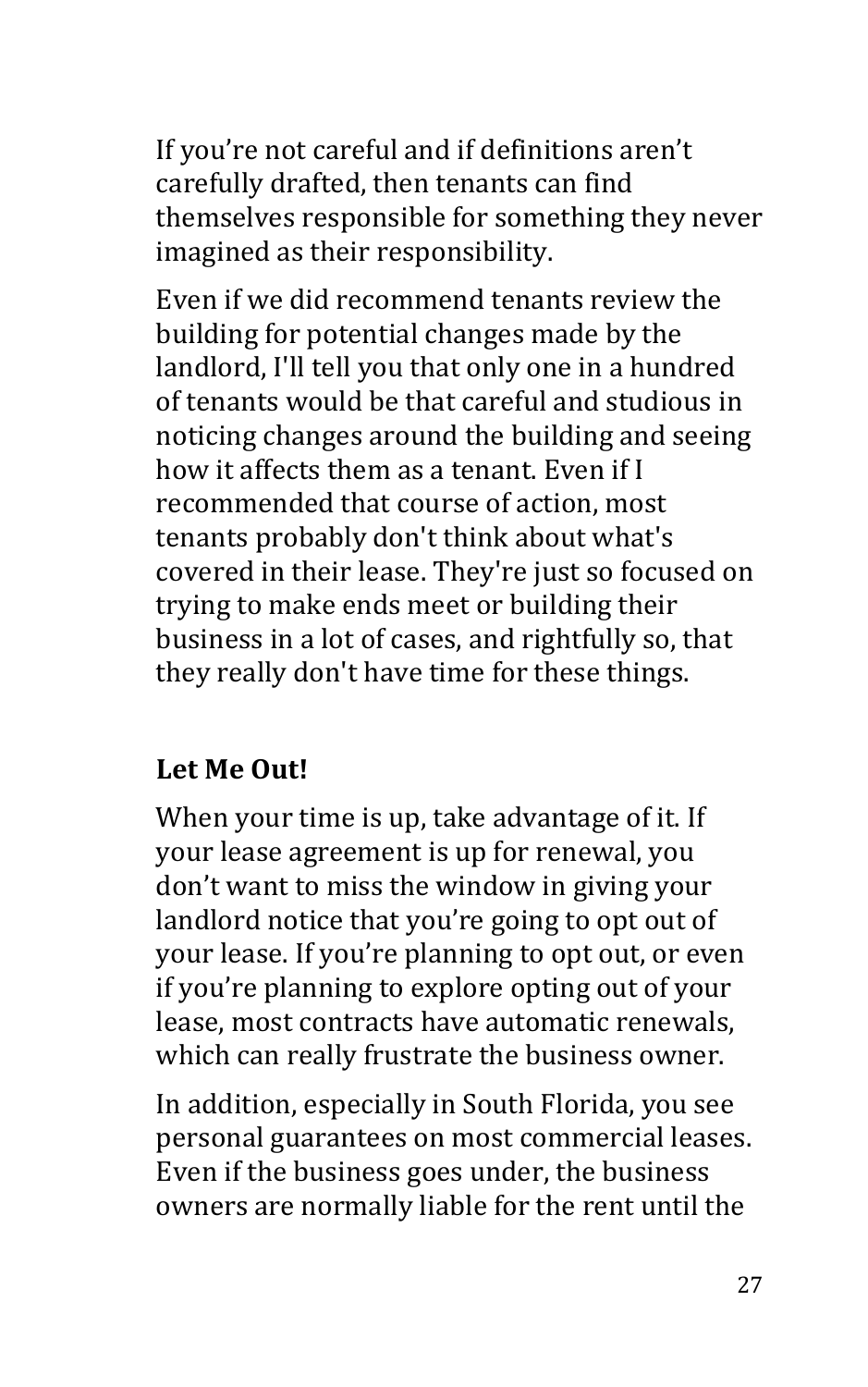landlord re-rents the property. In a lot of cases, we've seen landlords really drag their feet on rerenting the property because in their eyes, the individual owner of the business is paying for it anyway. There are far too many ways for a business owner to run into a bad situation via a commercial lease or another third-party contract. We're here to help our clients avoid those situations.

#### **Key to Success Tip**

One of the worst things that can happen to an owner is to be limited in your business growth by your physical space. One tip we give is to negotiate for the right to get more space or to get out of your contract if the building can't provide you with more space. If you want more square footage and your landlord doesn't have it available, you can negotiate your way out of a contract if you thought about this ahead of time. You never know. We've seen our clients' businesses grow up in a good way, but they're limited by their physical space or they're paying rent at two places because they couldn't get out of a lease. A negotiation can save people quite a bit of money.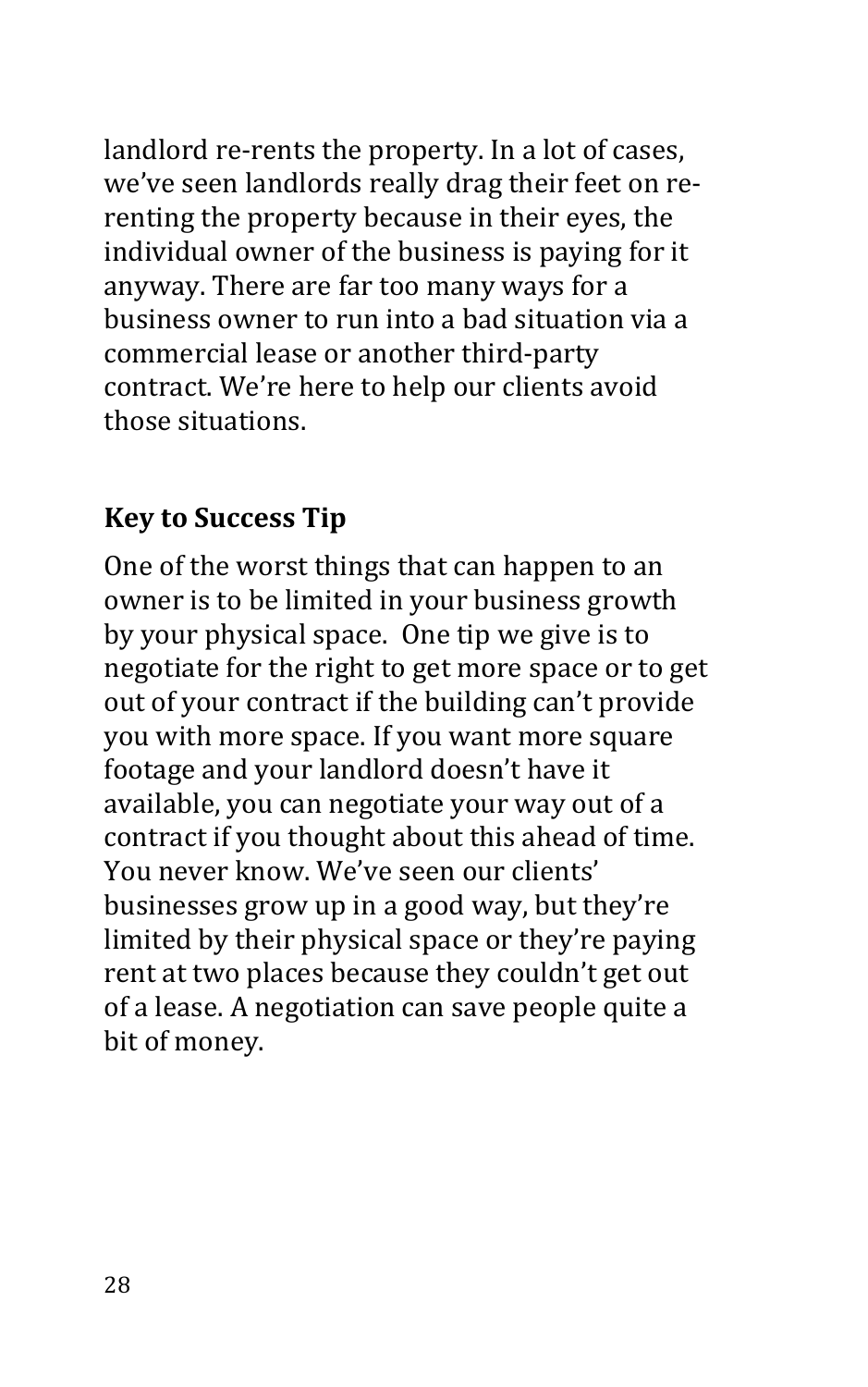# The Fourth Danger Zone Intellectual Property

Maybe everyone, at this point, knows how to identify a trademark, but a trademark protects an image or logo, a set of words, or words in a logo together, from being used wrongly. That is, if a business owner gets a trademark on that word or image.

For example, Coca-Cola obviously has a strong trademark and someone else couldn't use the words Coca-Cola, especially with a red-andwhite image, because that would be trademark infringement. Everyone can imagine big logos, from the golden arches of McDonald's to Pizza Hut or Target, but small business owners need to protect themselves in this way as well.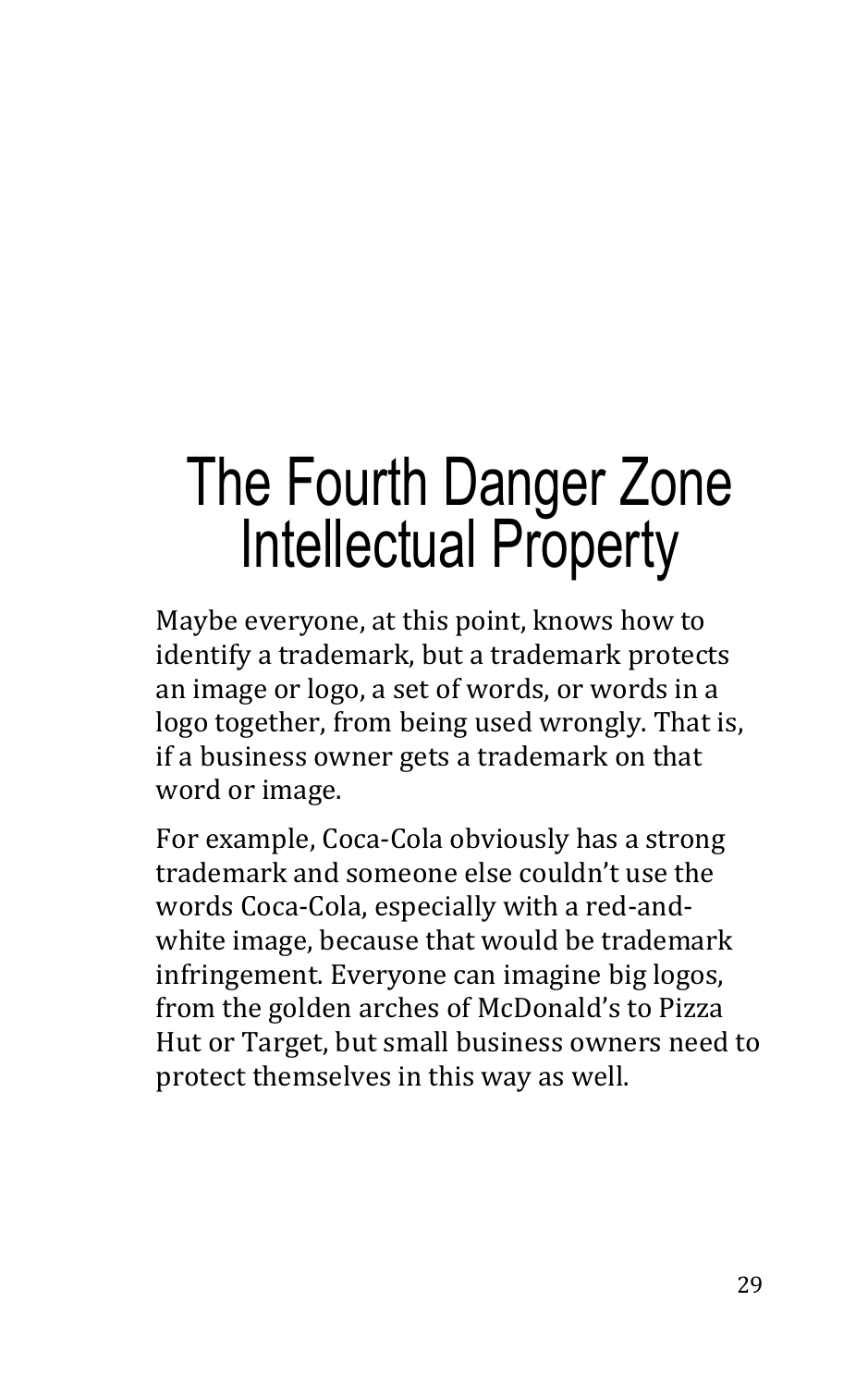#### **Just Because It's Yours Doesn't Mean It's Safe**

The way a trademark works is by protecting the word or the image in a certain classification. There are many classifications, but you can't get across the word "classification" unless your products or services transcend different classes. For example, if your business was a bakery, you could not trademark the name of the bakery for sports equipment. You could only trademark it for food services. I think that's an important thing that people don't realize. Even more dangerous is when you don't trademark the name of your business or its logo, and a competitor comes in and starts using the logo or the name of your business. That can cause a lot of confusion and could even put you out of business.

#### *The theory behind federal trademark protection is that it prevents confusion in the marketplace.*

If you have XYZ widgets and you're selling trademarked widgets on US1, somebody else isn't allowed to move in across the street and create XYZ widgets and confuse people, who now don't know who they're dealing with when they look up the company online or make phone calls. We've seen that happen when companies don't get a trademark on their names or logos.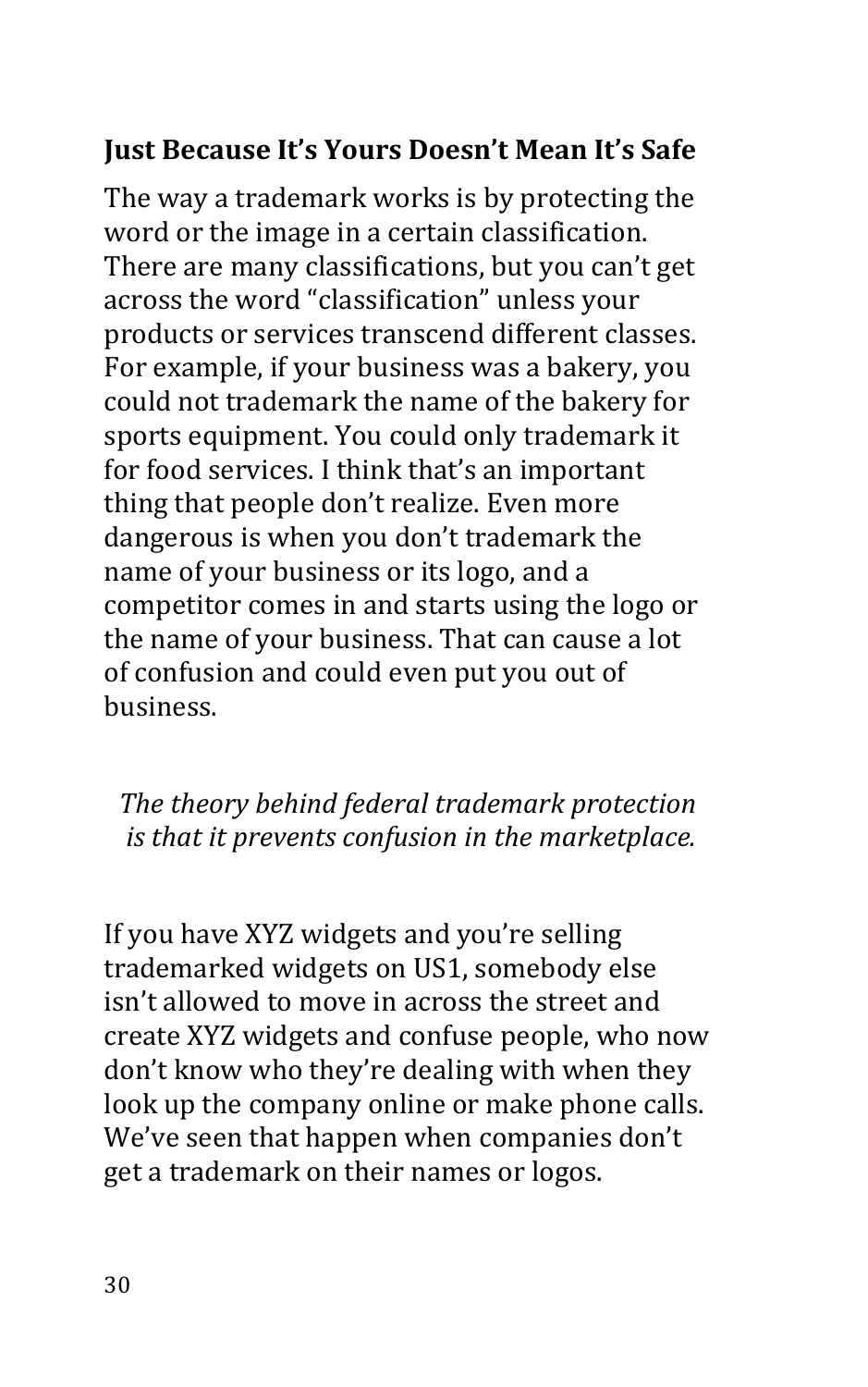A few years back, we got a call from somebody who had a competitor move next door and start the exact same company with the same name. After 10 years of building their business, clearly, they were up in arms. You can imagine the anger and the disappointment caused by that kind of scenario, but they never took the time to get a trademark placed on their name.

Getting a trademark on your name and your logo is how you own what you're working on. Again, just registering your company name on Sunbiz online doesn't mean that someone else isn't going to swoop in and use it under a tradename or a Doing Business As ("DBA"), or just not register the name with the state of Florida but use it to create confusion anyway.

#### **Pre-Planning Prevents Confusion**

To avoid that situation, you must get a trademark ahead of time. Once you get your trademark, which there's really no excuse not to (it's a rather inexpensive procedure in the first place), then you will have federal protection from somebody using your trademark. Then you can send cease-and-desist letters and enforce your rights under the trademark. Unless you've registered for the trademark in the first place, you really don't have many rights.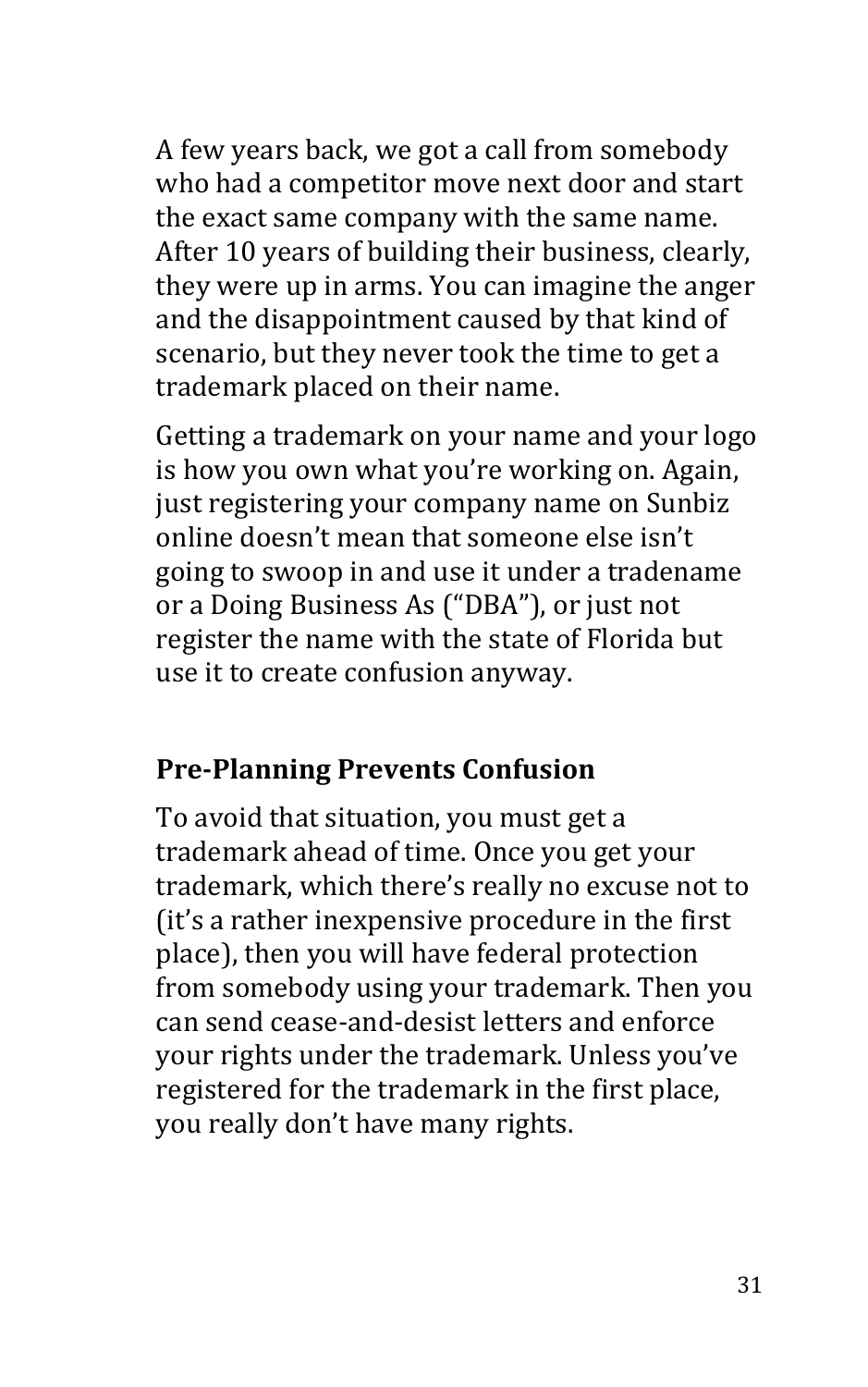There is a lot of confusion around the trademarking process. I'm often asked about creating a trademark for the name and the image, "Are those two separate processes? Do you need to do the name of the product, the name of the company, and the name and the logo? Are those all separate?"

The short answer is "yes." You'll see companies create a trademark for the name, the logo, and every product line they roll out. It's like the name of a car or a shoe. Of course, you have different lines or different types of cars or shoes, because companies will trademark anything and everything that they can.

#### **It's Never Too Late**

I was asked the other day, "Are there any remedies for new businesses that have no plans in place for protecting themselves? It's never too late and the law does change in this area, but it used to be called "first to use," and now it's more like "first to register." For a more likely scenario, let's say you've been in business for five years in Florida. Somebody in Georgia opens, and uses the same business name, and does a federal trademark registration that may prevent you from doing business in your state or in other states. Sometimes, you can continue to do your business because you were the first one to use it, but you are limited on how far you can go. Obviously, that can be really disheartening.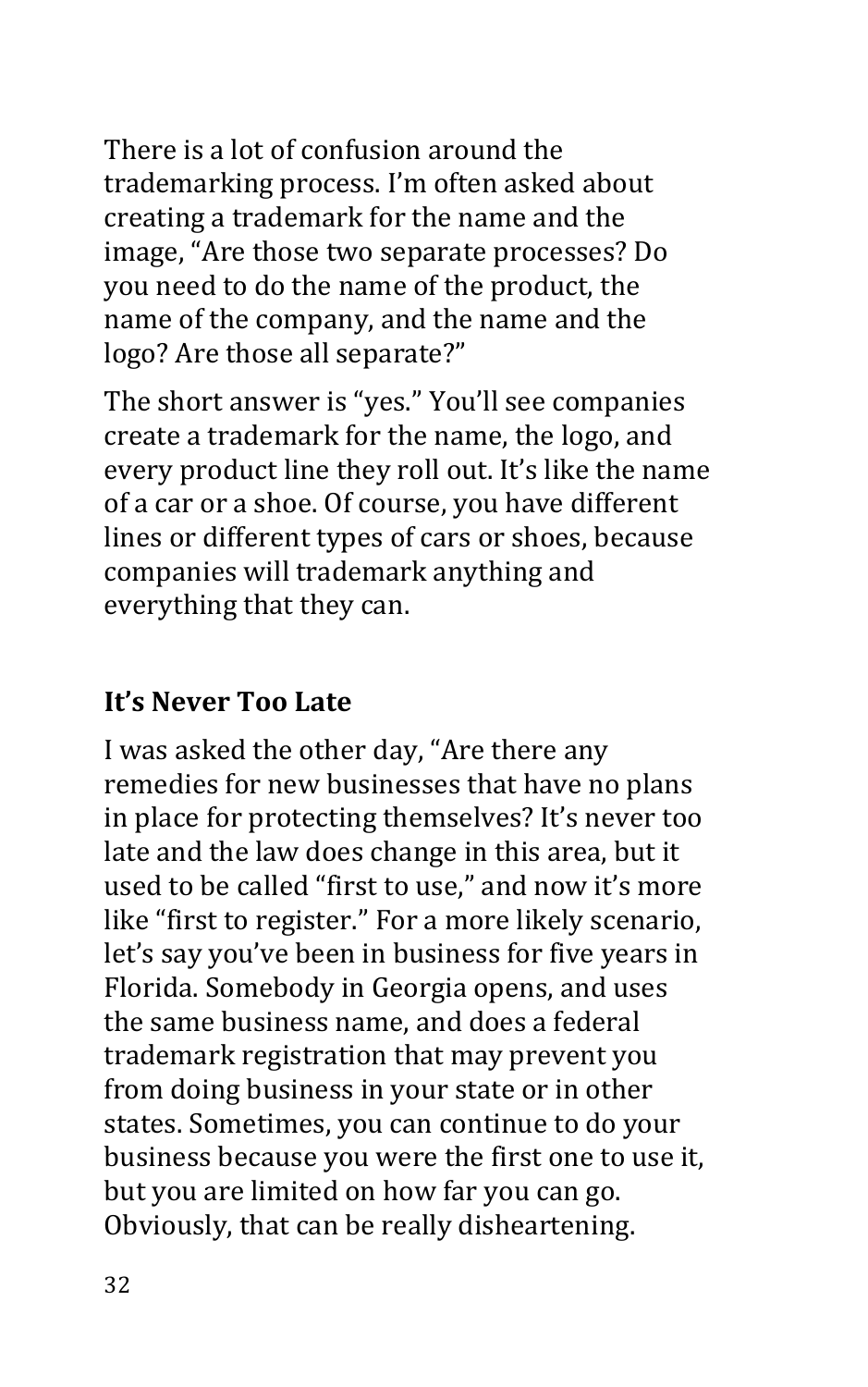Wherever you are, if you've been in business for a year or 30 years, you want to trademark your name and your logo at once. Of course, you should investigate to see whether you can trademark or whether someone else has done it already, and then you want to move as fast as possible in getting that protection.

This is another question I was asked recently. "If somebody else trademarks the name ahead of you even though you've been in business for many years, at that point, couldn't they force you to change your name?"

The short answer to that is, "Possibly, because we've seen it before." There's not a bright line rule on that because there is a lot of federal case law about somebody who has been in business and someone else who later trademarks the same name or the same logo. The counterargument is that you're grandfathered in because you've been using the name and the logo, but then we get into restrictions on expanding your business using the same name. The bottom line is that it's not worth building a business that's not protected. It's not worth spending attorney's fees or litigating in federal court over something that cost you as little as \$1,500 to protect.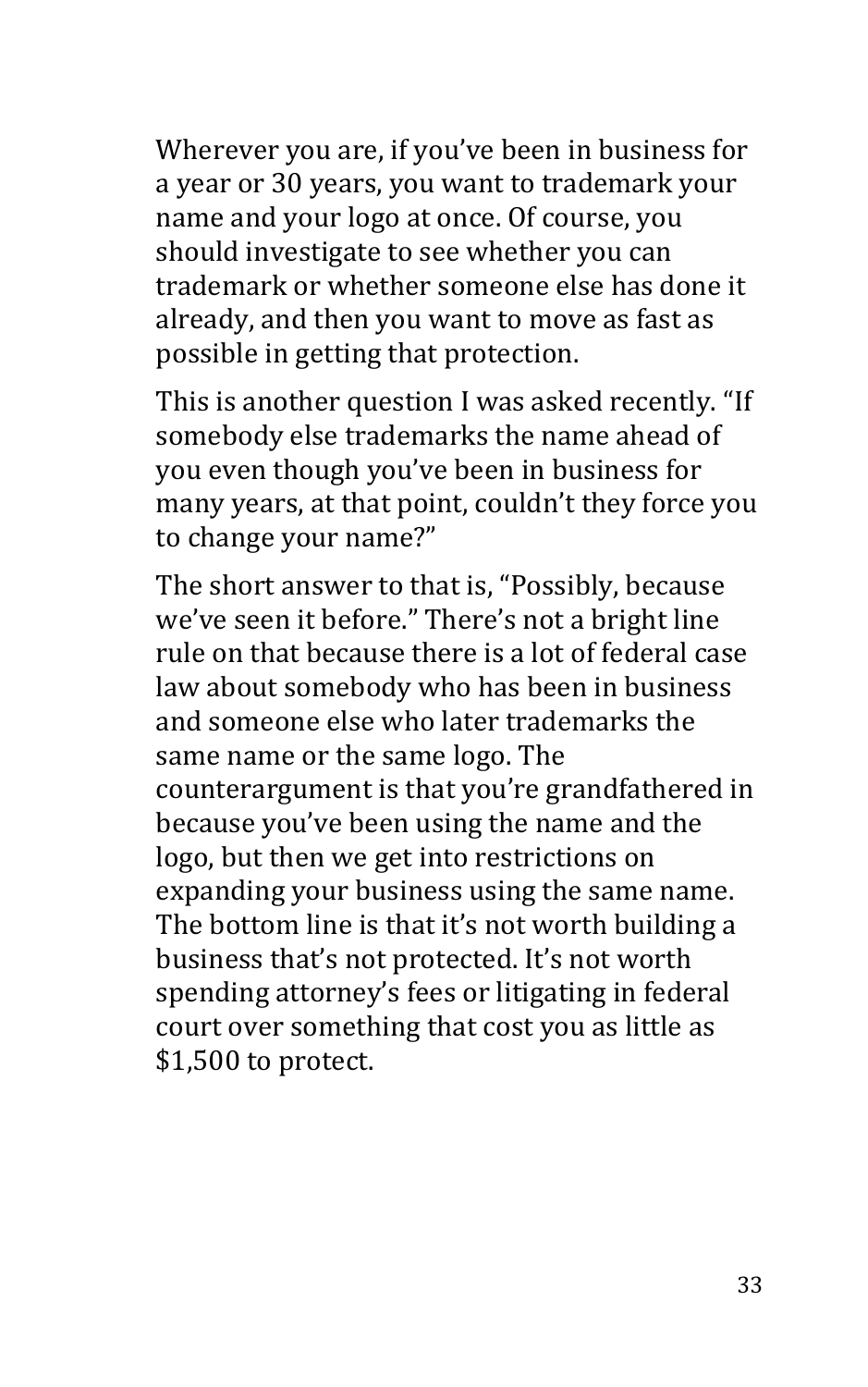#### **Key to Success Tip**

Seek out trademark protection at once, but also give very good consideration to international protection. If you have any possibility of expanding or doing something in another country, even if you're selling a product on Amazon, you should protect yourself internationally as well. You want to investigate all three levels: state protection, federal protection, and international protection.

That would really change things, regarding not being able to grow if somebody else registers your trademark. That would affect internet sales as well. You could really create a lot of online confusion. You see this a lot in the Amazon wars. Somebody in another country will create a product that looks exactly like yours, and you're stuck with people thinking they're buying something from you, but they're really buying something from someone else.

When you're dealing with a country like China, it's hard to enforce your rights. At the same time, because of treaties, most countries in the world will recognize international trademark registration. At the very least, give yourself the most protection that's available even if it's not perfect.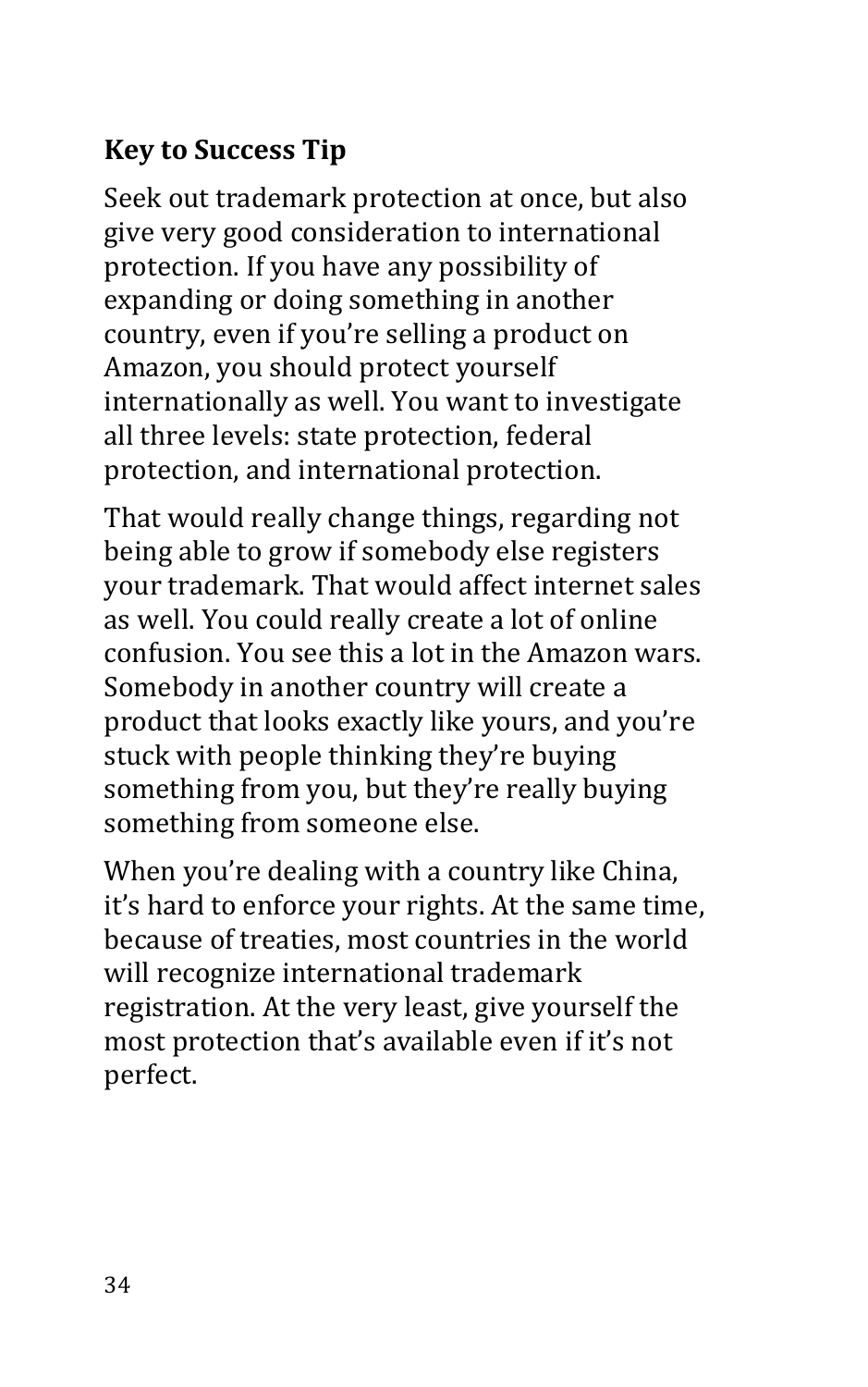# The Fifth Danger Zone Regulatory Compliance

I want to touch upon two topics in this area, which I think are vital. First is the proliferation of lawsuits under the Americans with Disabilities Act (ADA). Second is the new and developing area called the Telephone Consumer Protection Act (TCPA), which I'll touch upon at the end.

Two types of lawsuits have now become rampant in South Florida, posing a very quickly growing risk to employers and business owners. The first type is one we've already talked about, which is the overtime claim. The second type includes claims made under the ADA, which is a federal law.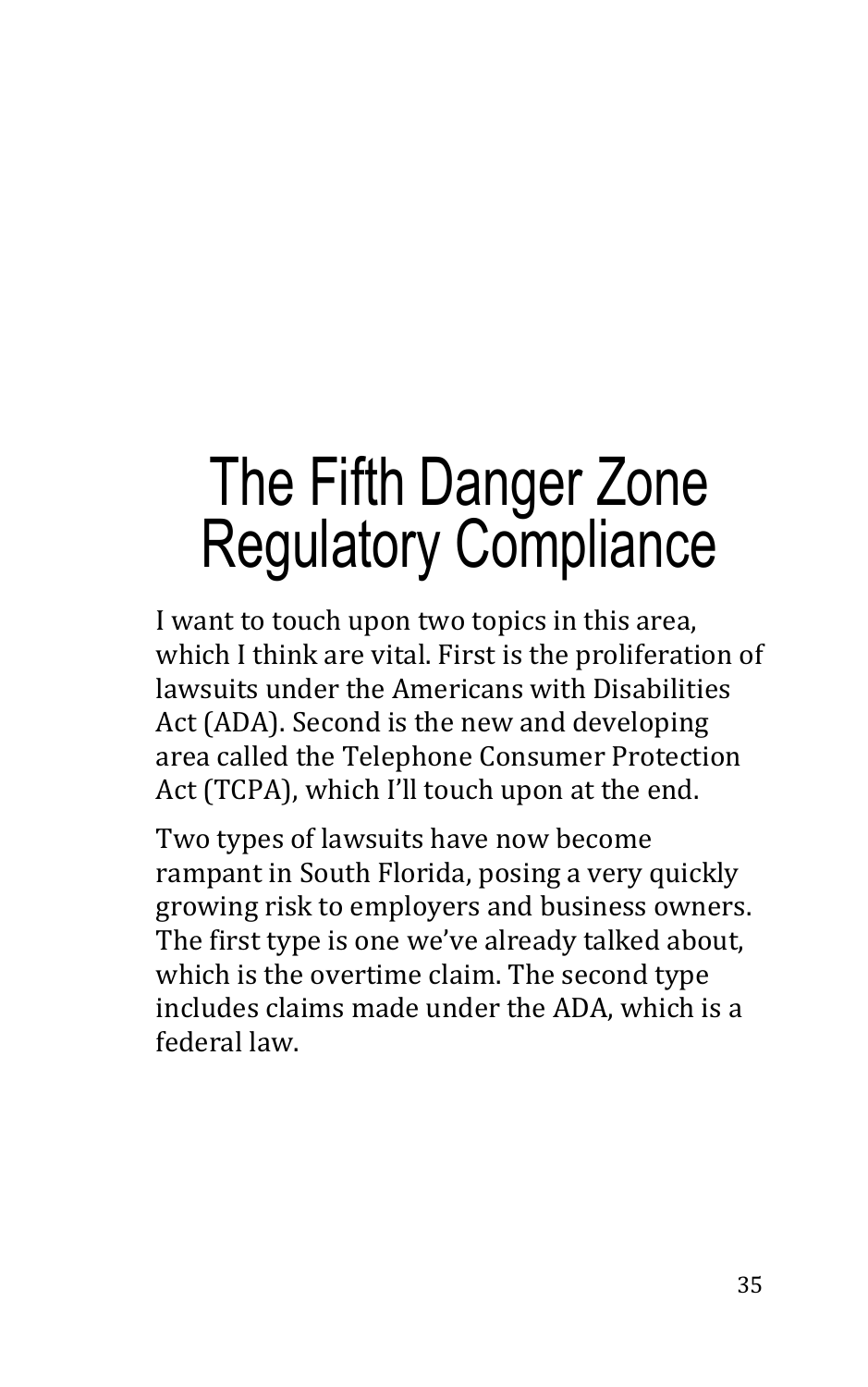#### **ADA Lawsuits**

A claim under the ADA will allege that the premises are not suitable for somebody with a disability. It could be something major like a wheelchair not fitting through a door, or it could be something as small as a parking spot being an inch too narrow than it's supposed to be under the federal law.

A whole new line of lawsuits is being filed by a handful of attorneys, who are suing anyone and everyone for alleged ADA violations. The tough part in defending these lawsuits is the prevailing party's attorneys' fees clause, which means that if any part of the lawsuit is correct, the defendants of the lawsuit will handle the attorneys' fees for the plaintiff. The defendant is the business owner, and usually the landlord, but could be even a tenant of a building. That usually drives up the cost enough so that employers and landlords and building owners want to settle and just stroke a check, even though they may be able to prevail in the lawsuit.

Our firm sees hundreds of lawsuits being filed per day targeting building owners. The claims can be that a counter is too high, a toilet paper roll is not exactly where it's supposed to be, a handrail is a little bit off, there are too few handicap parking spaces, the ramp isn't the correct angle, or the actual parking spaces themselves are too narrow. These are a lot of what seem like rather benign or, more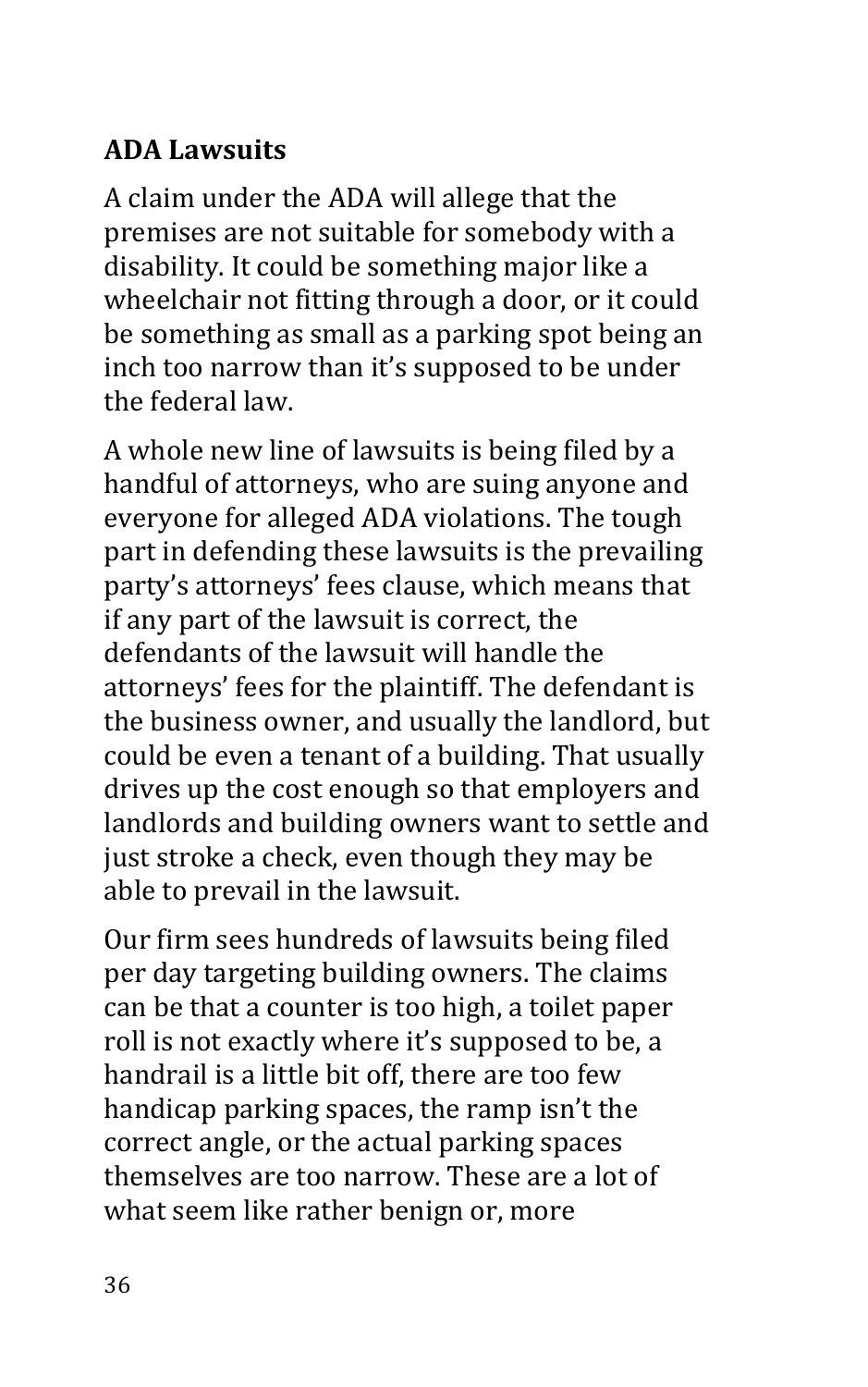importantly, easily fixable problems on the premises. Instead, you're now having to hire an attorney to defend a lawsuit in federal court and potentially pay to fix all the ADA violations, as well as paying the attorney for the plaintiffs, which can be rather expensive endeavor. It might have taken you less than a few thousand dollars to fix your premises in the first place, if you had known.

> *The counterargument here is that you should have known you could have you own property inspected.*

While that is certainly true, we have been arguing for notice provisions to be sent to landlords or building owners to fix the premises, with potentially six months to get the place fixed before they'd be eligible to be sued. It is a heavily litigated and developing area. There are so many lawsuits filed that it's really affecting business owners and it's hard to deal with.

#### **ADA Online Lawsuits**

The scary thing is that the ADA lawsuits have moved from physical premises to online. A wave of lawsuits is being filed against anyone who has a website that's not ADA compliant. If this is the first time you've heard of this issue, you may be thinking, "How can my website not be ADA compliant?"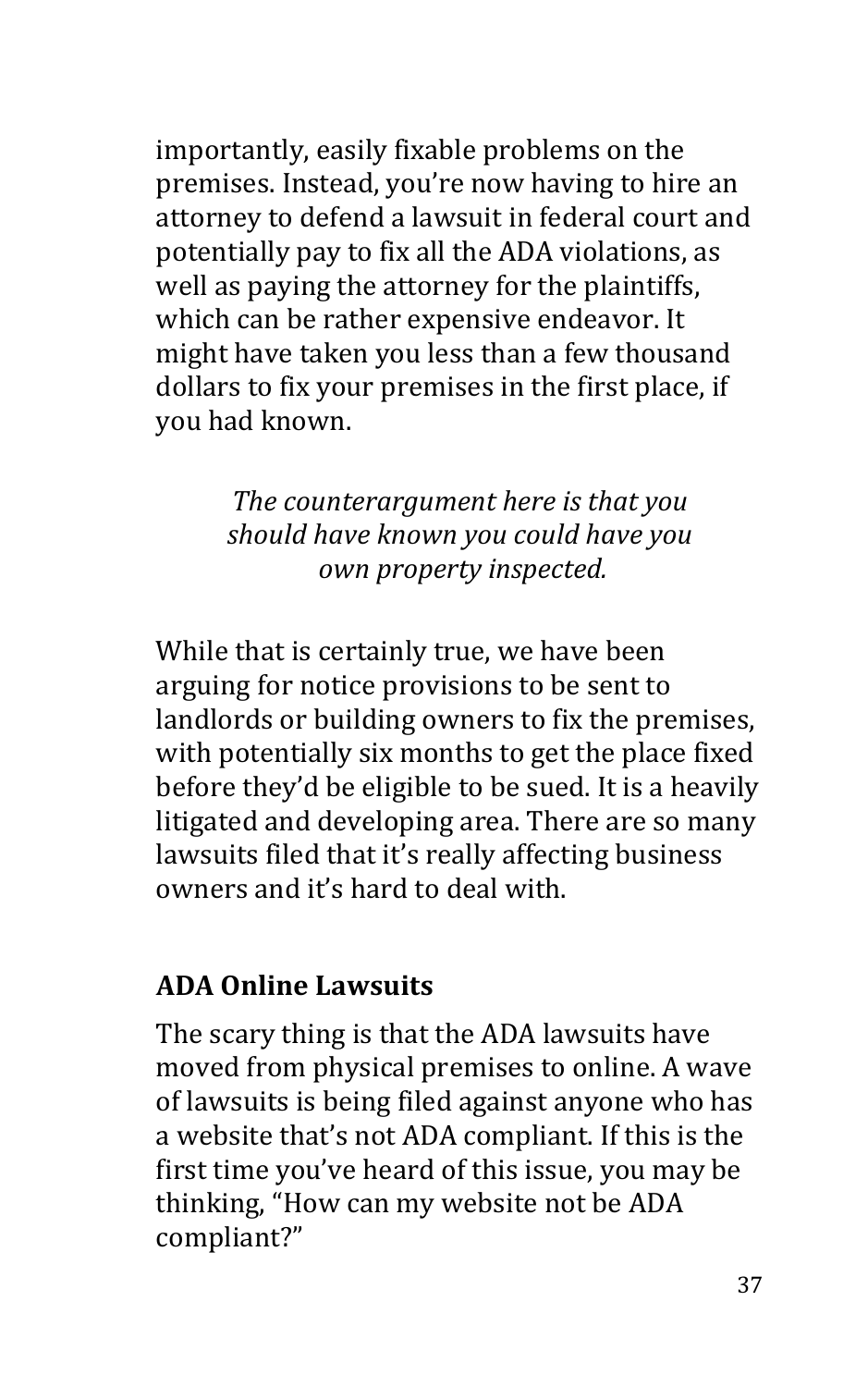The ADA extends to anyone with any type of disability. If someone is visually impaired and they cannot navigate your website or click on something that would make it readable, then you could be in violation of the ADA and face the same type of lawsuit. The wave of ADA lawsuits is coming, if it hasn't already started. We are getting many calls every week for defending these types of cases, which is disheartening. Of course, we understand that the ADA is a wellintended law and it provides good protection for Americans with disabilities, as it should, but it's being abused by certain types of lawyers who are really affecting business owners.

We've created a website so that business owners can type in their website for their business and see what needs to be fixed on it to make the website ADA compliant. We have companies we can recommend that can help you fix your website.

#### **app.sitecompliance.com/tremblylaw**

As far as the ADA and your premises, get them inspected before you get hit with a lawsuit. If it's too late and you're served with a lawsuit, there are a lot of first steps you could do to avoid major exposure. Please call us right away and get your website checked out.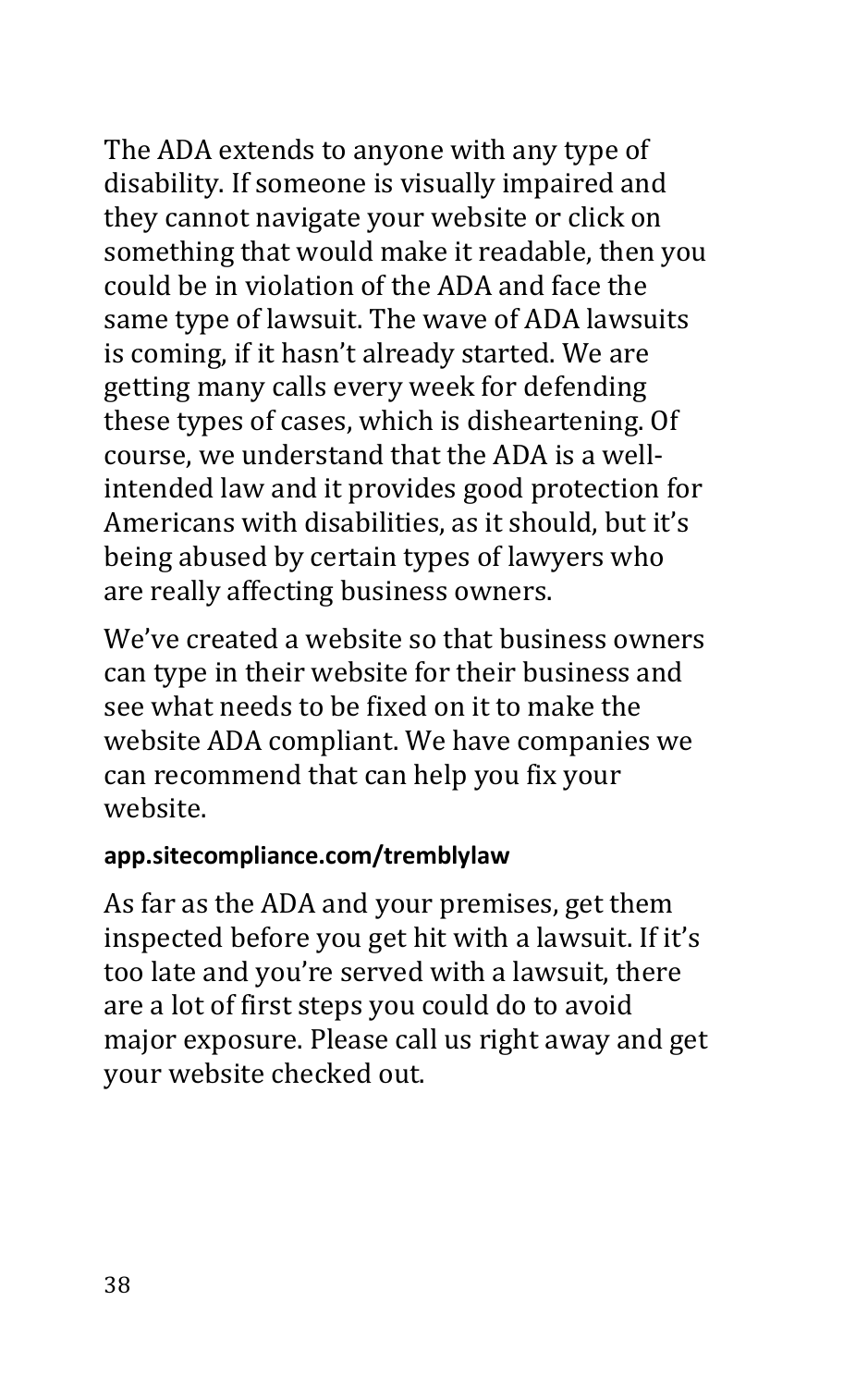#### **TCPA Lawsuits**

The second regulatory compliance area I mentioned was the TCPA. This is a rather new developing area, but our firm is starting to see these lawsuits pick up. We're defending businesses that, for the most part, have unknowingly stepped into an area that they probably never saw coming, such as text message marketing.

Text message marketing has been increasing in popularity, and a lot of companies are being pitched by marketing companies to advertise to people via text. Let's say that hundreds and hundreds of customers are coming in and out of your restaurant, and you start collecting their phone numbers as part of the check-out process. The next time you go to Home Depot or Pizza Hut or even Party City, you'll notice that they ask for your phone number. They're doing that because the more information they have on you, the more ways they can market to you.

What companies are supposed to do is get affirmative permission to send you messages via text. Smaller businesses don't have the financial wherewithal to hire full-time attorneys who watch for these kinds of exposure areas. The small business owner has an idea, "Let's start sending text messages," so they start texting their clients.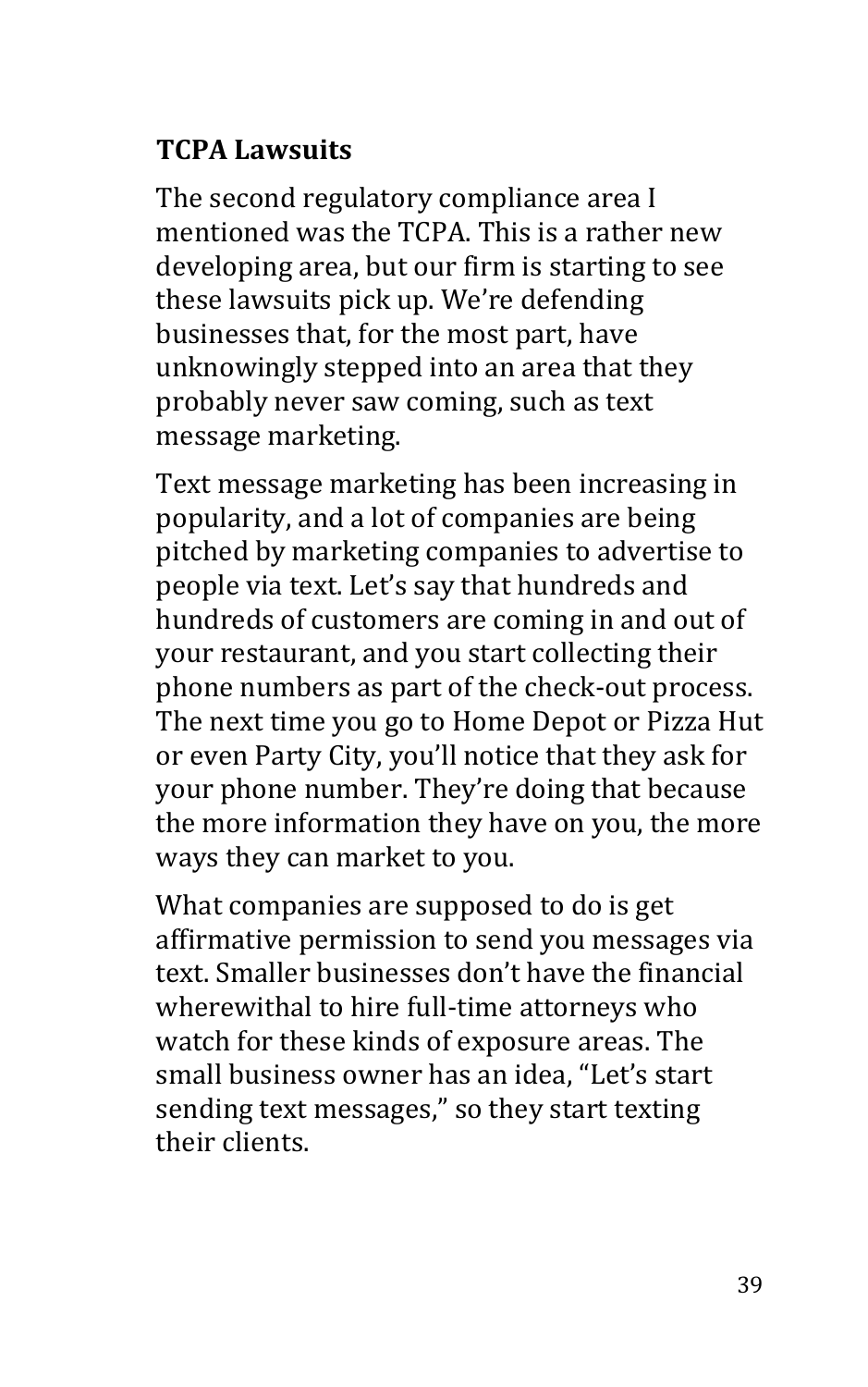The nuisance here is that, if you pick up your own phone and start sending a text to your clients, it's okay. You may annoy some of them, but that's your decision as a business owner. There are machines that will do automatic text messaging for you, sending out thousands and thousands of text messages at once. It's a narrowly defined statute, but if you violate it in a certain way, you could be looking at up to \$1,500 per infraction. When you multiply that by the thousands, companies are being sued for millions and millions of dollars for sending out text messages.

#### **Ask Before You Text**

If you pay attention the next time you get a text from a company, it will have an opt-out clause. While you need to have an opt-out if you send a text message for marketing, just including the opt-out doesn't mean you're in compliance with the TCPA. You are still supposed to look for and get an affirmative position before you text somebody.

We recently defended one of our clients who was sued under the TCPA. Fortunately, they didn't meet all the elements for a TCPA lawsuit, so the whole thing was dismissed without any exposure whatsoever. The plaintiff in that case was seeking a judgment for more than \$5 million. You can imagine that would put most companies out of business. We must be very careful while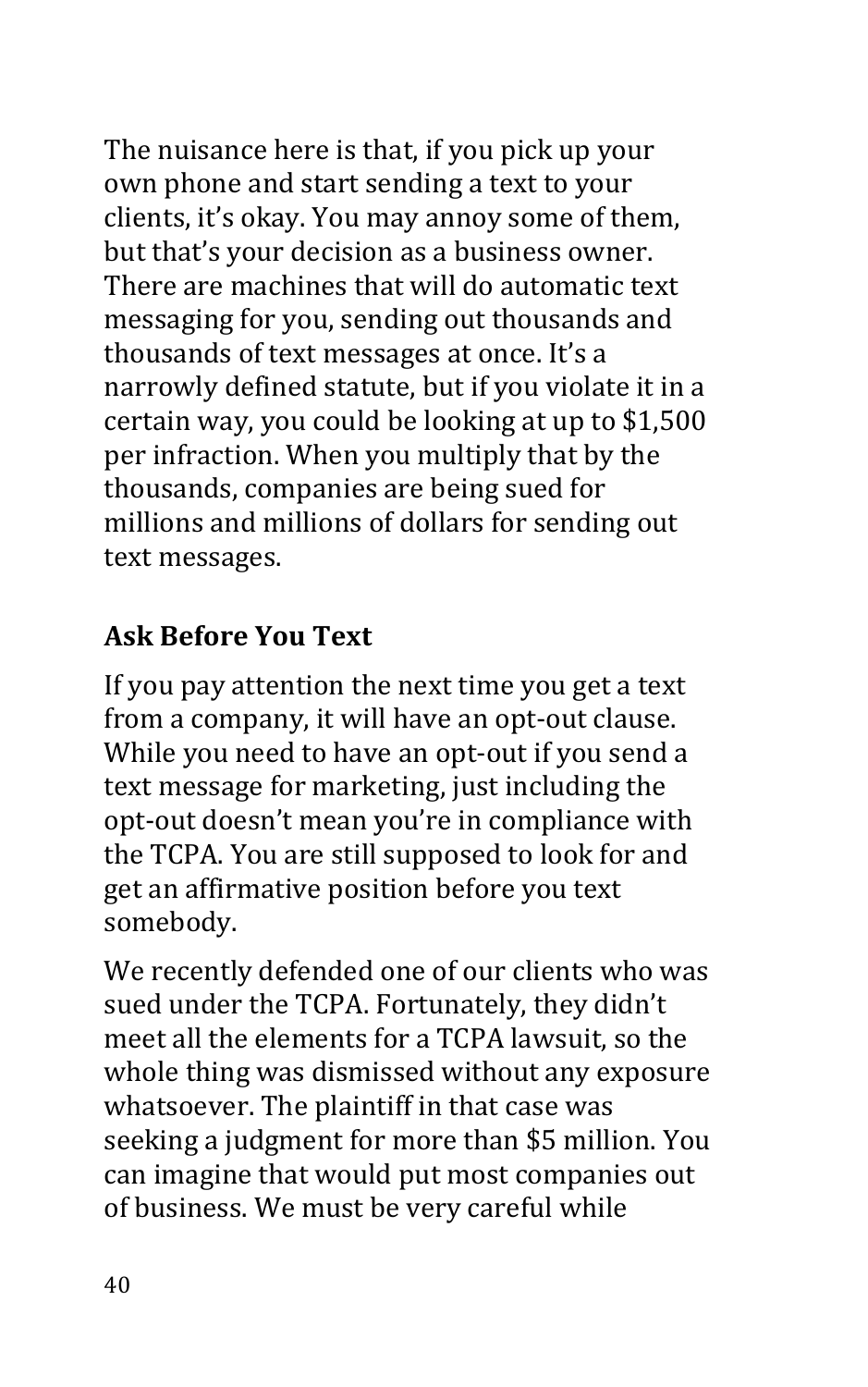telling our clients how not to fall afoul of the TCPA. The hard and fast rule should be, "Don't have systems that send out automatic text messages indiscriminately even through thirdparty companies."

Again, a lot of it sounds like business owners just not knowing they are crossing the line, which is not intentional. Well, sending out a coupon to save people a little bit of money, that's a nice thing. You're intentionally trying to help people. You're also potentially (unintentionally) violating a law that could open the company up to a lot of exposure for lawsuits. This service is often sold within marketing packages which the company may not even know they have bought, whether it's content management or a customer management system. They may need to investigate that as well.

#### **Get it Because it's New!**

Most of the time, companies are shouting they have the latest newest technology and they pitch the business on this "Great New Service." The business owners know they're buying a service; they just don't know that it's potentially a violation of law. The owner knows a marketing guy. Marketing guy learns about something new and he decides to start a business. He's going to start soliciting companies with this new technology: "Hey, if you have 10,000 customers in your database, with one click of a button, we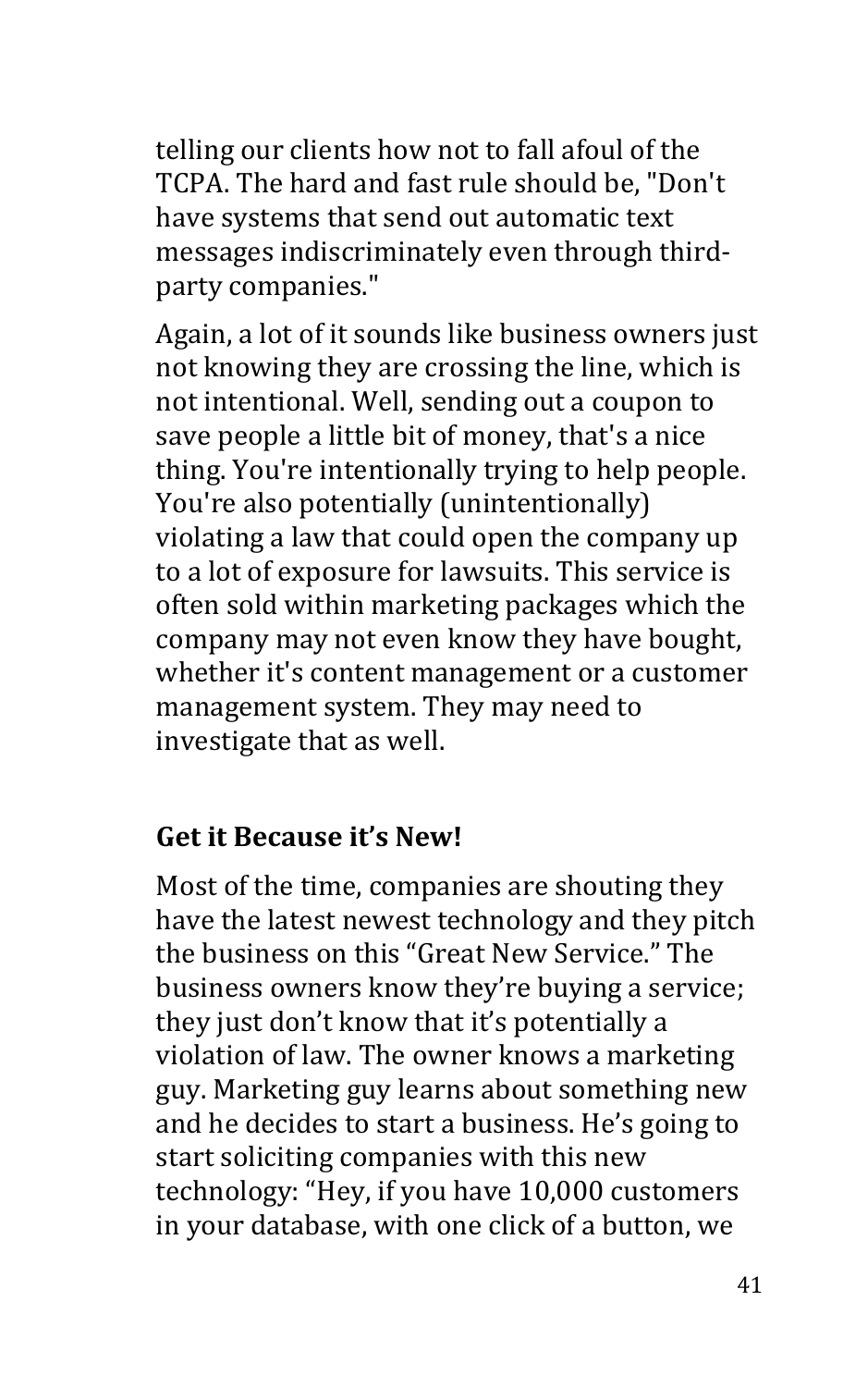can send all of them a text message on Sunday morning offering a discount on a Sunday brunch buffet."

#### **Unexpected Exposure**

Well, imagine how many people will get that coupon which weren't thinking about your business, who forgot about you, or your business just wasn't top of mind. Now they're going to come in and get brunch that day. It makes a lot of sense. Of course, that seems like it would work, but that's not allowed within the law, and it's going to get business owners into a lot of trouble. It's one of those "who knew" things. Who knew you could have so much unfair exposure in terms of the multiplier? Obviously, \$1,500 a text is a lot of money, so that penalty could be a very scary thing for a business to go through.

#### *Most of the time, these lawsuits apply to a class action in federal court.*

This means you're talking about big-time attorney's fees just to defend the claim, which would have to come from the business owner. Even if you had the foresight or an agreement which supported indemnification from that marketing guy or company, nine out of 10 they will not have the financial wherewithal or the insurance to pay on the claim. Essentially, they'll just disappear, knowing they got someone in trouble; you'll never find them again.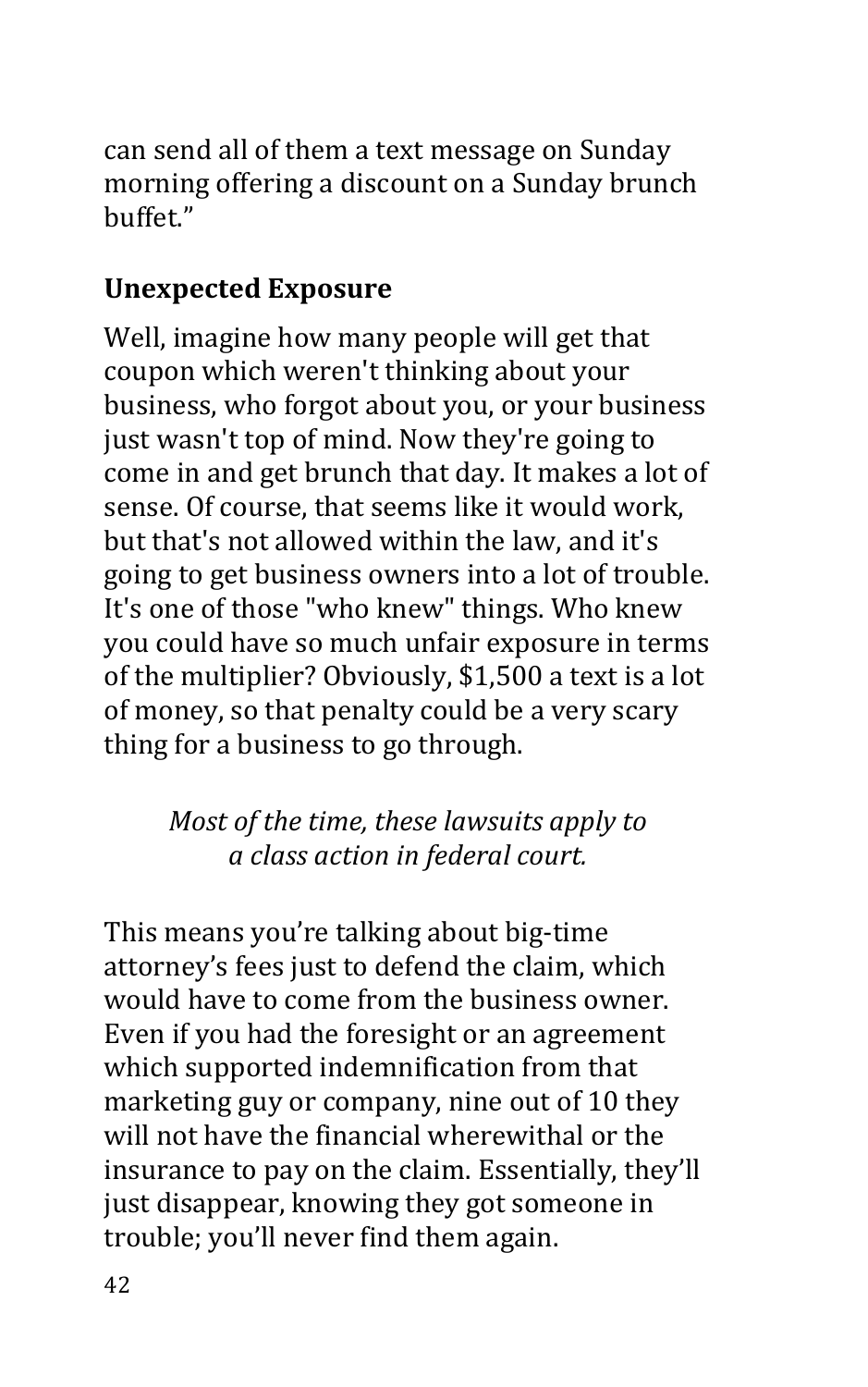#### **Key to Success Tip:**

I would strongly recommend that owners avoid texting the client altogether, unless you are absolutely certain and can get it in writing that you're within compliance and that the company has insurance that would protect you from any types of claims. If those two things aren't in place, then I would just steer clear. It's not worth the risk.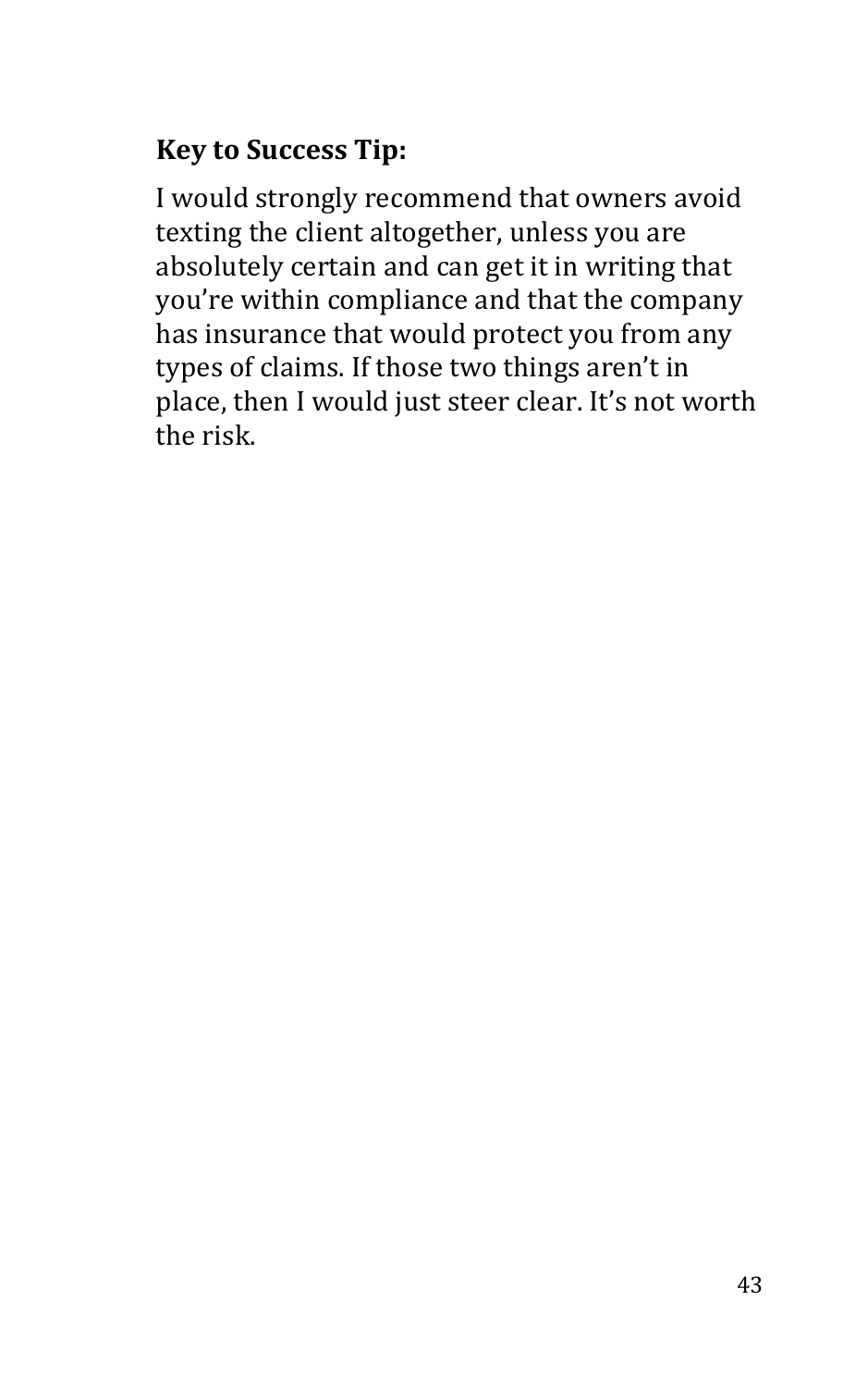### Dealing with Danger Zones in Eight Steps: How to Protect Your **Business**

We have an eight-step system on how to protect your business. I will review what's involved in each one. While you may be thinking, "Here's the sales pitch," we unapologetically recommend to our clients that they protect themselves. It's not worth the exposure. It's not that hard to take care of everything we've talked about, and we would rather see you not like us now because we're telling you to protect yourself than be really mad at us later because you never took the steps to protect your business.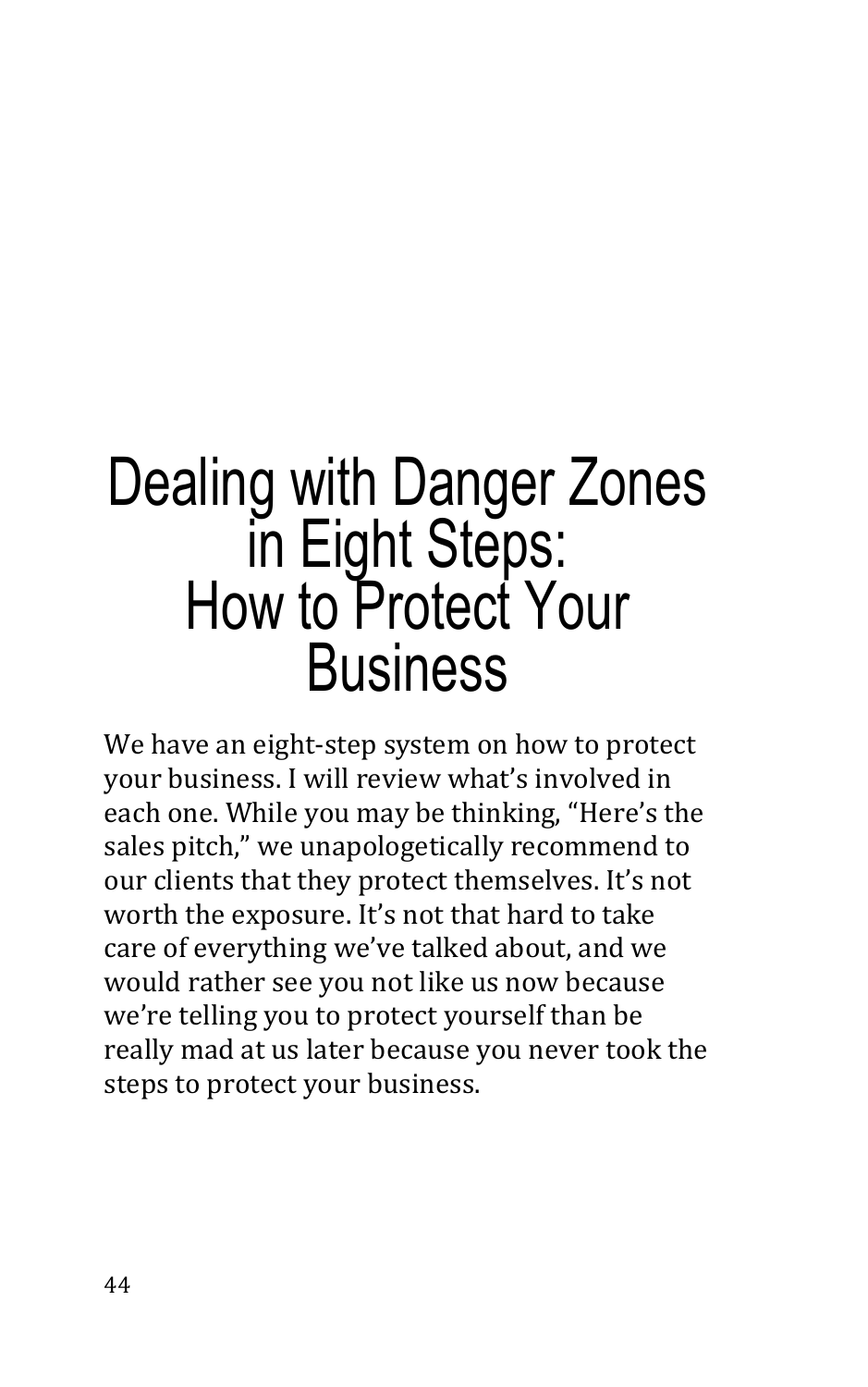#### **Step One**: **Engage in a Hiring System**

So many employment complications, as previously reviewed in this book, come from a poor hiring and recruiting system.

#### **Step Two: Employment Contracts**

Your business needs a detailed written program that's applied consistently, that has been reviewed by attorneys, and is in compliance with the law. The interview system should be done in the right way handwritten notes are not kept, every person is asked the same interview questions, and there should be multiple people in the interview. You should constantly review your own business to make sure you have the right people on your team.

#### **Step Three: Team Member Handbooks**

I know that sounds like a bunch of off the cuff advice with no legal standing, and for the most part, it is. It's a business owner-to-business owner conversation: one owner telling another that your people are everything and they will either make or break your business. The more resources you pour into hiring the right people, the fewer problems you'll have and the happier you'll be. If you start that in the hiring system, it flows to the rest of what we talked about. You can have willing, happy employees signing employment agreements, and a robust, healthy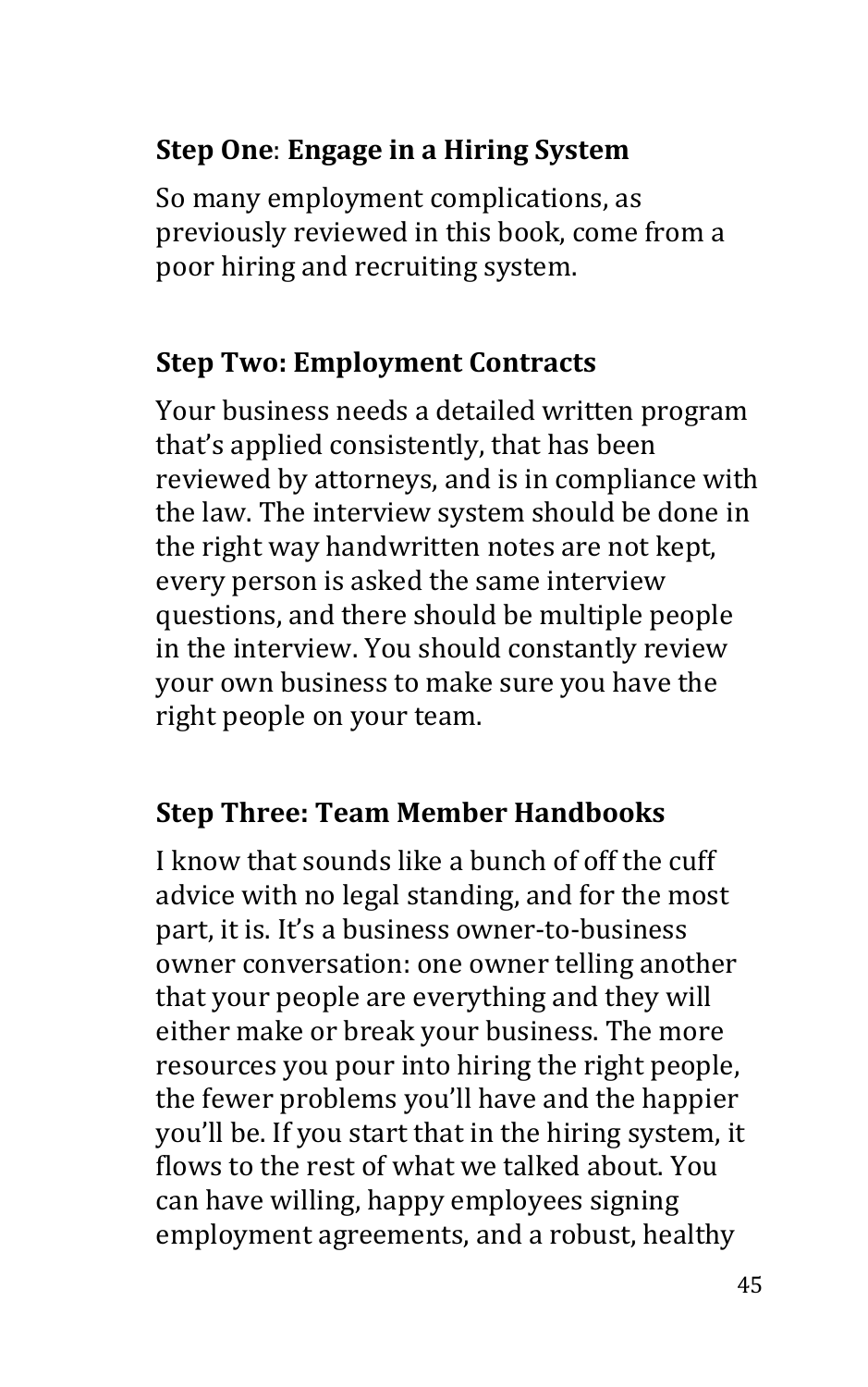employment handbook, and a very detailed infraction enforcement system. In the end, this means you will have a good severance system. Putting all those things in place will do wonders for protecting your business from your own employees.

The truth be told, it's better not to have employment handbooks than to have them and not use them or enforce them, believe it or not. If you have fewer than three employees, this may not be that important. Once you get more than five or six employees, you will want to have an employment handbook written and you're going to want to enforce it.

The employment or team member handbook is where you will put all the rules for the entire business that you wouldn't put into an individual employment contract. It runs the gamut of everything you need to communicate to your employees about what it takes to work within your business: dress code, business hours, social media policies, time off, sick leave, potential protected items, proprietary information definitions, computer use and protocol, parking, and so on.

Once you put the rules down, it's important to remember that you must stick to them because that's where the sticking point can be. Not following your own handbook, that can open you up to claims as well.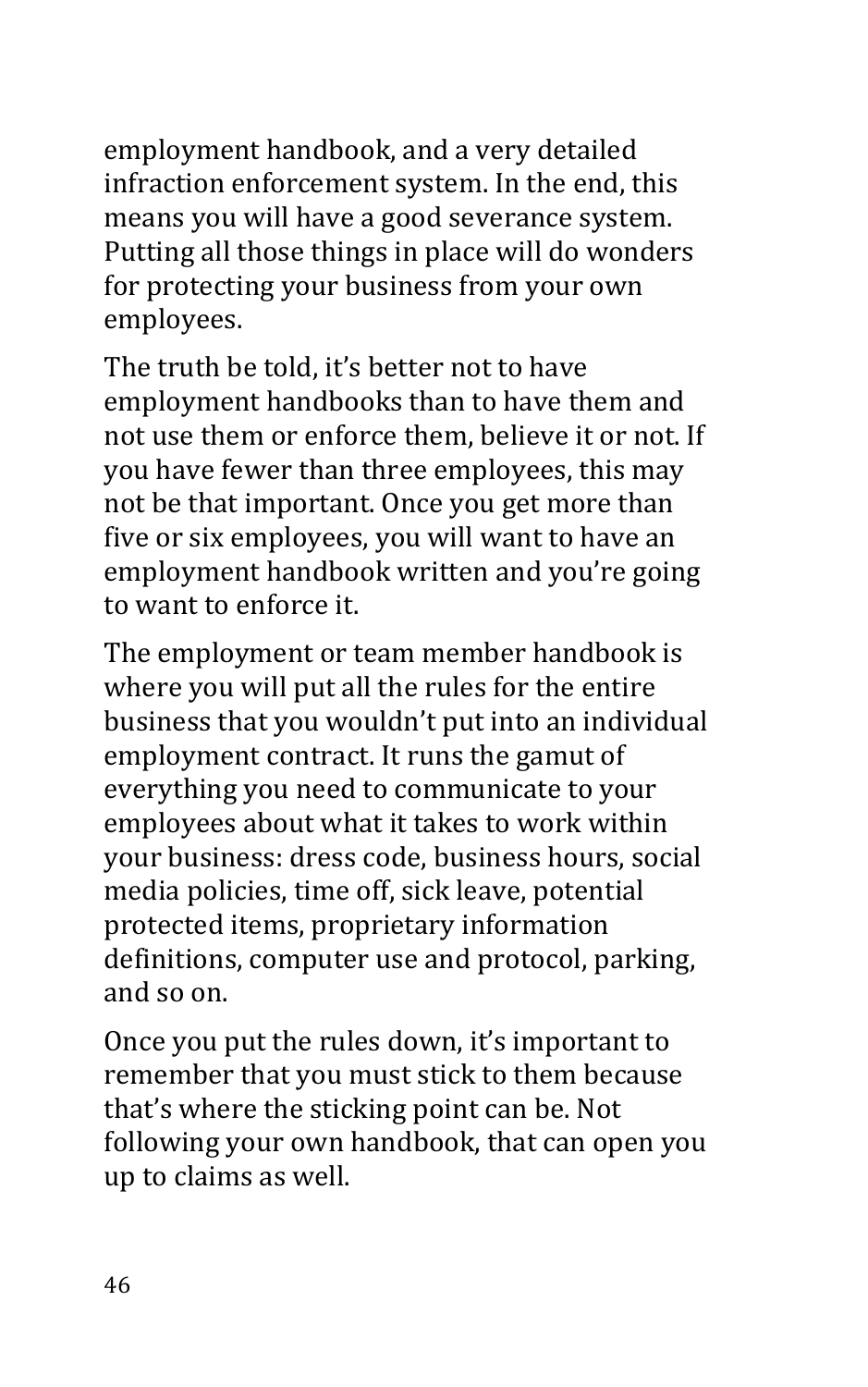#### **Write Your Systems Down**

There should be a written system detailed in your handbook that you've handed out to all your employees, and they should all sign the acknowledgement form that they received the handbook. Maybe the handbook says if you're late, you're going to get written up. If you're late twice, you're going to get suspended. If you're late three times, you're going to be fired. Let's say four people are chronically late and you fire the fifth person after the third infraction, but the first four were allowed to continue to work without suspending them or writing them up. Then someone will say, "Why was I selected or singled out and fired but no one else was?" That's selective enforcement, which means that person is being singled out, which means that person is being discriminated against. It opens a decent claim for discrimination.

If you've already written a handbook, we recommend you review your employment handbooks at least once a year. You can always let us look at them as well. I do want to iterate that the bigger your team, the more important this becomes. Again, if you're a five-person business, then you just don't have the same level of worry attached as a larger business would.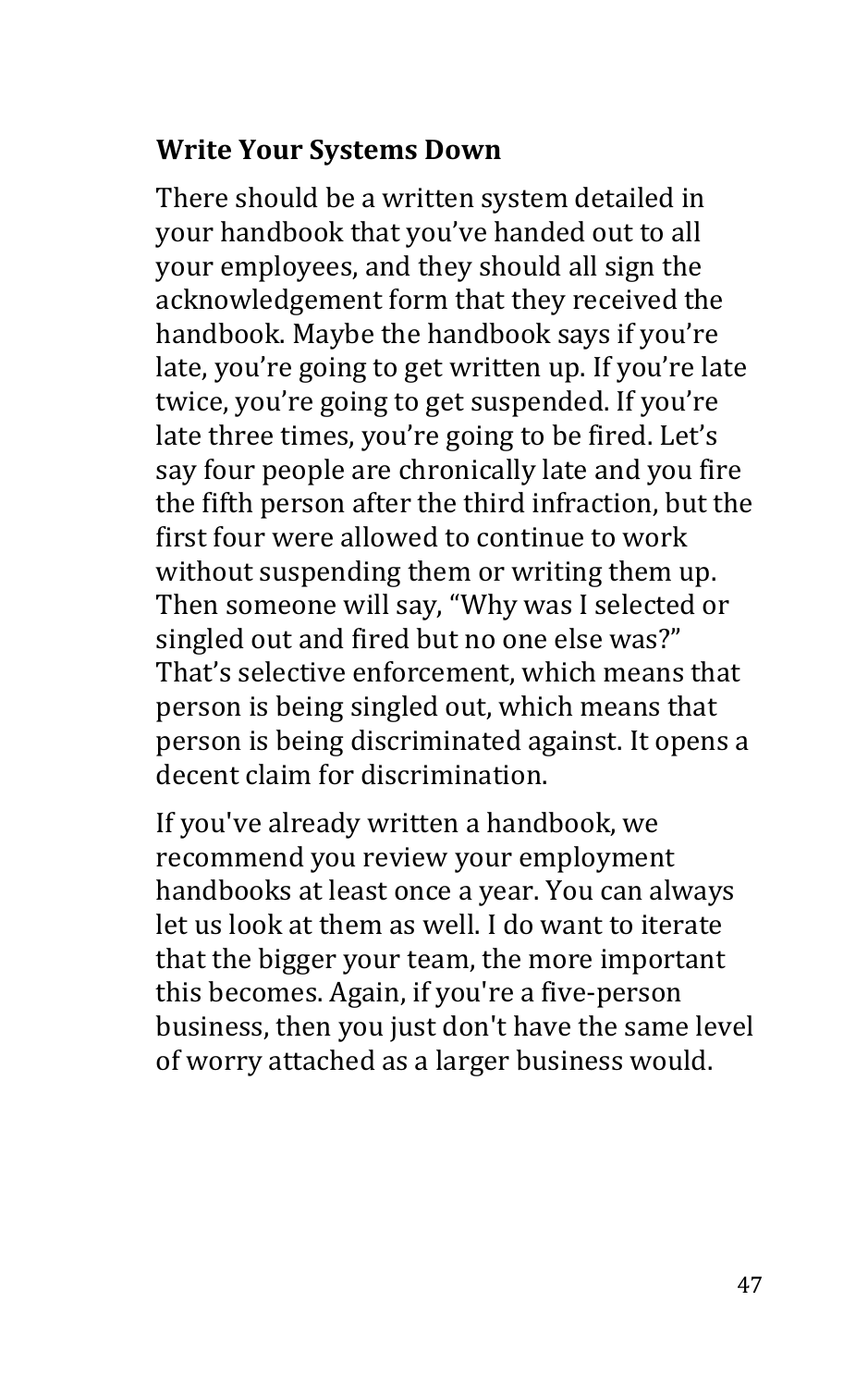#### **Step Four: Get Insurance**

Earlier, I mentioned EPLI insurance. If you're sued by an employee for discrimination and/or overtime claims, for the most part (depending on what the policy says), the insurance company must pay the legal fees for the defense. Again, I do want to point out that the insurance company hires their own attorneys. Normally, it's not our firm because there are insurance defense companies. This is a completely non-self-serving tip: if you don't have this insurance, you're going to need to hire a skilled team of legal defenders and pay a lot more money. I would rather you have the coverage and stay in business, working with us or a similar firm on ways to be in compliance and out of court, rather than do what a lot of firms do: just hope you don't get sued and then have to pay all the legal fees.

#### **Step Five: A Legal Diagnostic**

We invite you to go to our website, **www.TremblyLaw.com/DangerZones** fill out the survey and see where your business is protected and where it may have exposure. That is a good way to have an idea of what's under the hood.

If your car is running but you never look under the hood, you have no idea if you're two miles away from running out of battery power or brake fluid, blowing a gasket, or experiencing a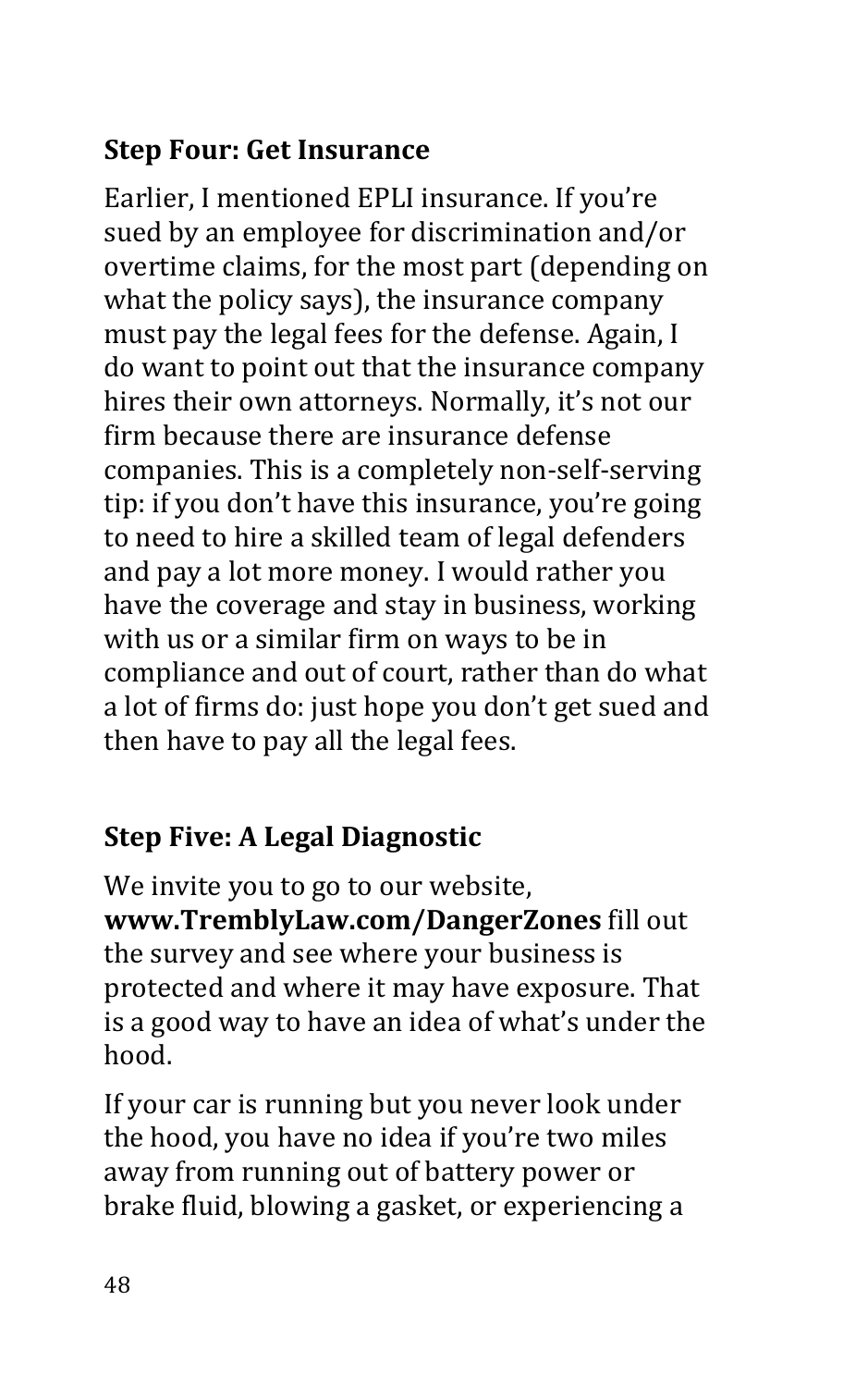failed engine. Let's face it; we don't all have beautiful dashboards with indicators that would let us know of every potential trouble. Unless we're taking the time to investigate what's under the hood, we can be a few miles away from disaster without even knowing it. That's why we suggest starting with a legal diagnostic to see what you have in place, what you need and what's urgent and what's not urgent.

#### **Step Six: Hold Quarterly Meetings with Business Development Teams**

On the sixth step, we make recommendations. I call this a "development team" because, on a high level, you don't need to limit this to just meetings with your attorneys. You can have your CPA, your legal team, and sometimes an insurance program representative or a banker, to meet with you quarterly to review what's under the hood. Make sure what needs to be fixed does get fixed. This is something that takes time and it's an expense, but it sure is less expensive than waiting until the whole engine blows.

#### **Step Seven: Profit First**

We are currently the only Profit First™ certified business law firm in the state of Florida. While most firms say they really care about their clients, we back up that claim with action. We help our clients implement Profit First™ in their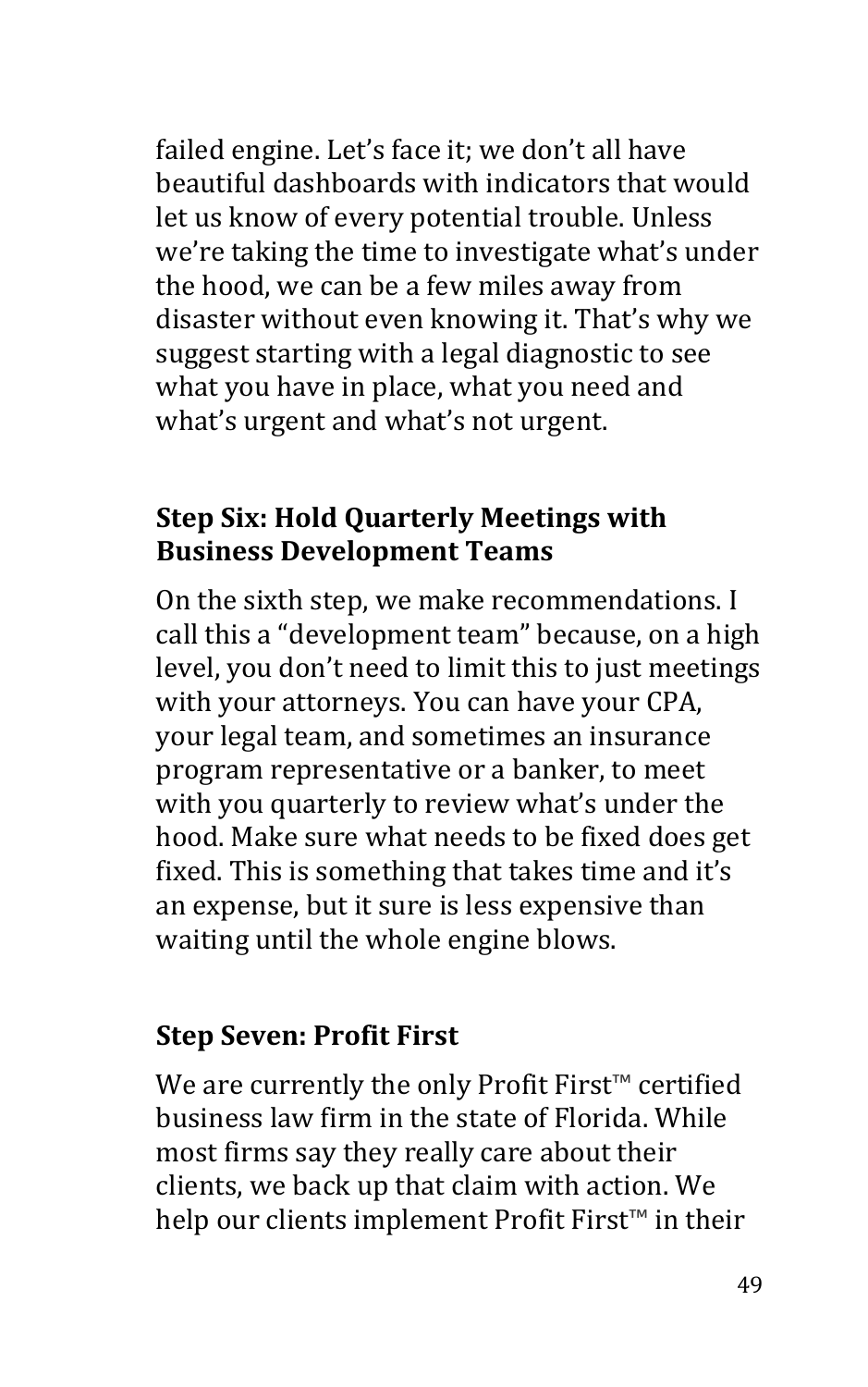own businesses because, as they say, "Broke business owners can't help anyone." Life is too short to be miserable.

When you go through all of the heartache and the stress of starting your own business, paying for bills and trying to market and sell, filling orders and doing the job, at the end of the day, when everyone else gets paid and you don't, that is really, really frustrating. It puts you in a place that's not fun to be.

By being extremely financially prudent, you grow your business faster. Then you start to hire more people and provide more jobs with a work environment that's stable, where people aren't wondering if they're going to show up one day to an empty office because it's been raided by a creditor. We have developed a Profit First™ system where we help our clients implement Profit First™ into their businesses just like we have. We have joined the Profit First™ team on their mission to help eradicate entrepreneurial poverty.

#### **Step Eight: Your Operating System**

Number eight is to develop an operating system, a proven system for running your team. That would mean hiring a coach or some sort of proven program to develop a lot of the processes we've reviewed: hiring, team management, financial management and growth, and team communication.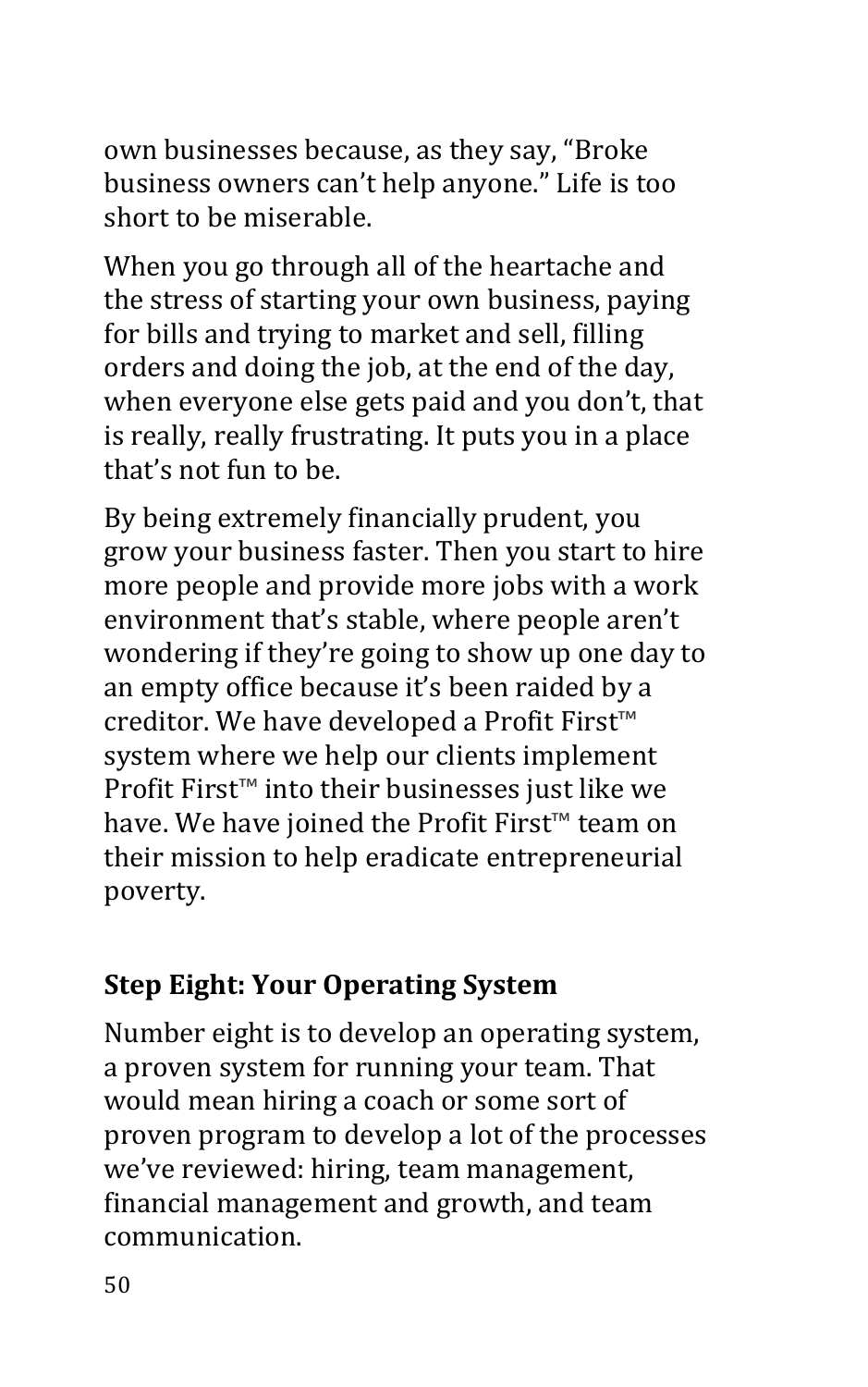As you're growing, it's very important not to reinvent the wheel. A lot of businesses get stuck on the hamster wheel of just working really hard. The owners don't figure out that, by working *on* the business instead of *in* the business, that's the only way to get off the hamster wheel and actually grow. There are a lot of great resources that we're able to recommend on an individual basis to help our clients keep growing their business, speaking non-legally.

Again, we don't just believe in providing legal resources. We believe in providing business resources as we partner with our clients.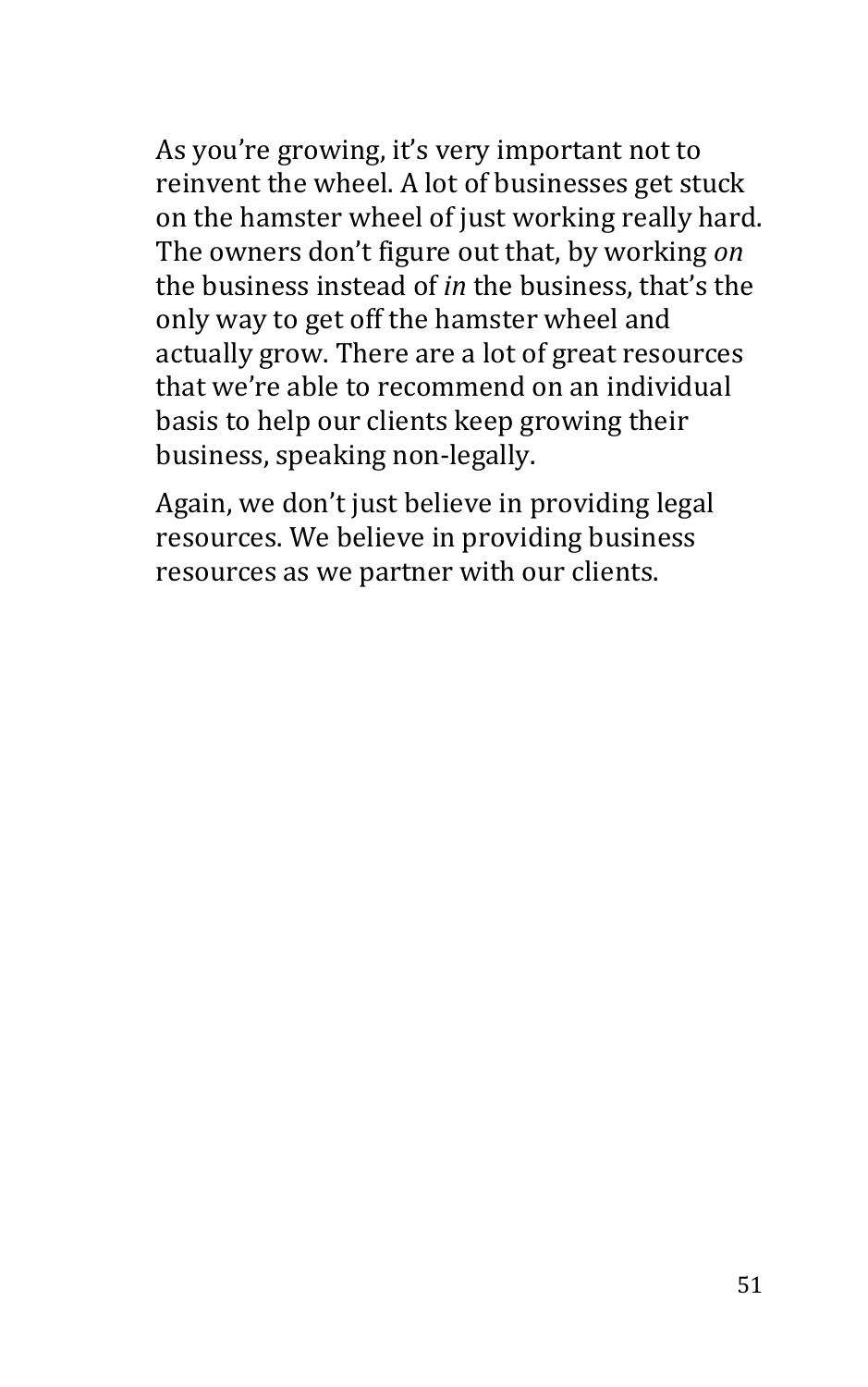# Is Your Business Protected Against Lawsuits?

You've worked hard building a successful business to support yourself and your loved ones. You provide jobs and a great work environment. Business is good. But have you taken the measures to protect that business from avoidable lawsuits? Could one forgotten contract or one unwritten manual take everything away from you by exposing you to a "business-ending" lawsuit? Are your biggest assets – your employees – also your biggest threat? Are you sure that you're in compliance with all the state and federal laws and regulations required to run a business in South Florida? Or have you unknowingly put your business in .The Danger Zones?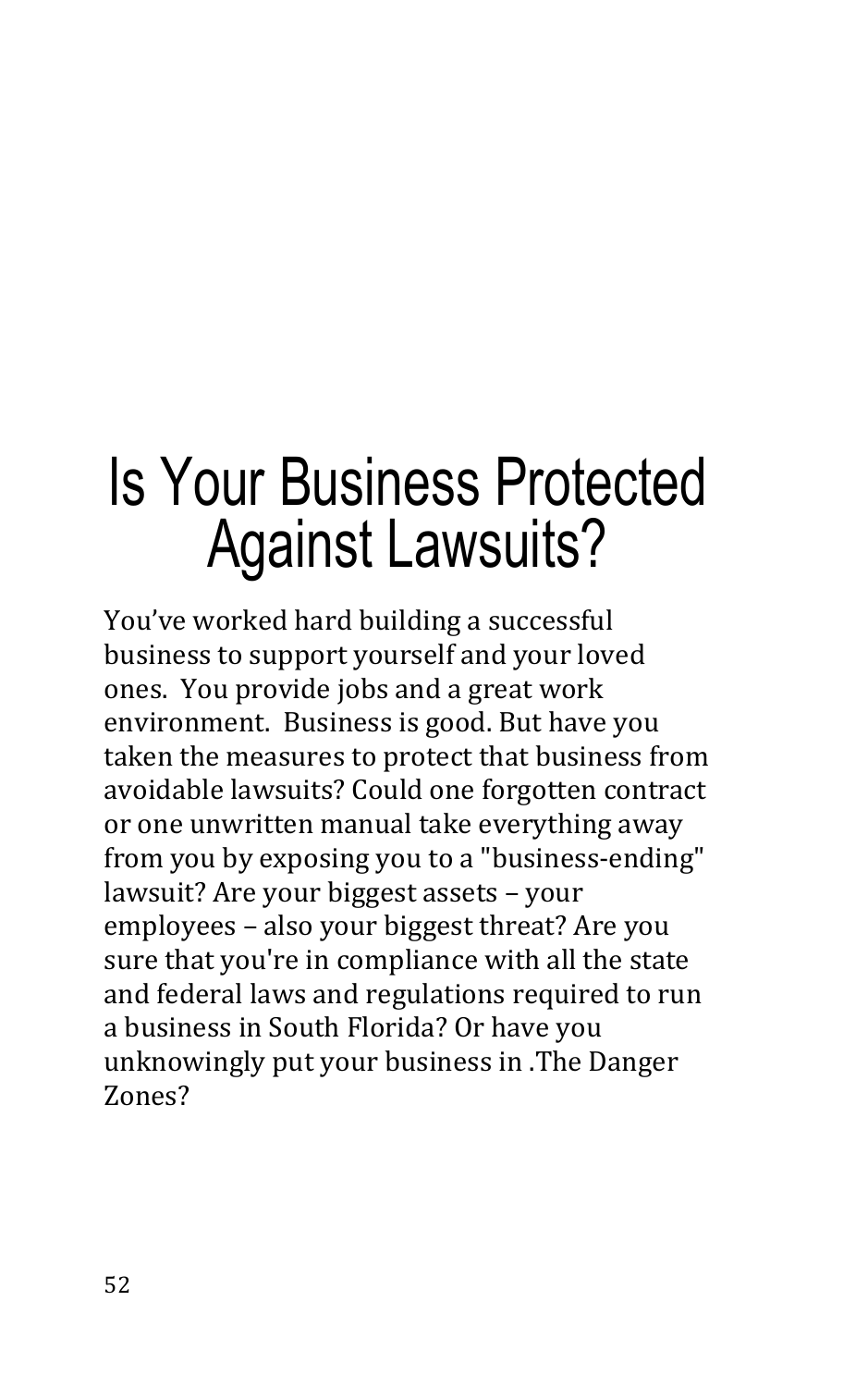Our legal team analyzed and dissected years of business litigation data, and we identified the 50 most-common areas of exposure threatening businesses today. We have broken those exposure areas down into five categories, which we call The Danger Zones. In this book we illuminate those threats, share some real-life horror stories, and discuss how to avoid becoming one of the many unfortunate business owners drowning in legal fees for failing to take proactive action to protect their business. We also do our best to keep it simple and fun.

Don't feel like reading the entire book and want to skip the line? No problem! We've created a short quiz to help you assess your protection or exposure to the hidden pitfalls of the five Danger Zones. It's a free tool that includes feedback after the quiz regarding your current state of legal affairs.

Take the quiz now

at **www.TremblyLaw.com/DangerZones** for your free diagnostic.

Or, call us at **305-930-6779** to set up an appointment.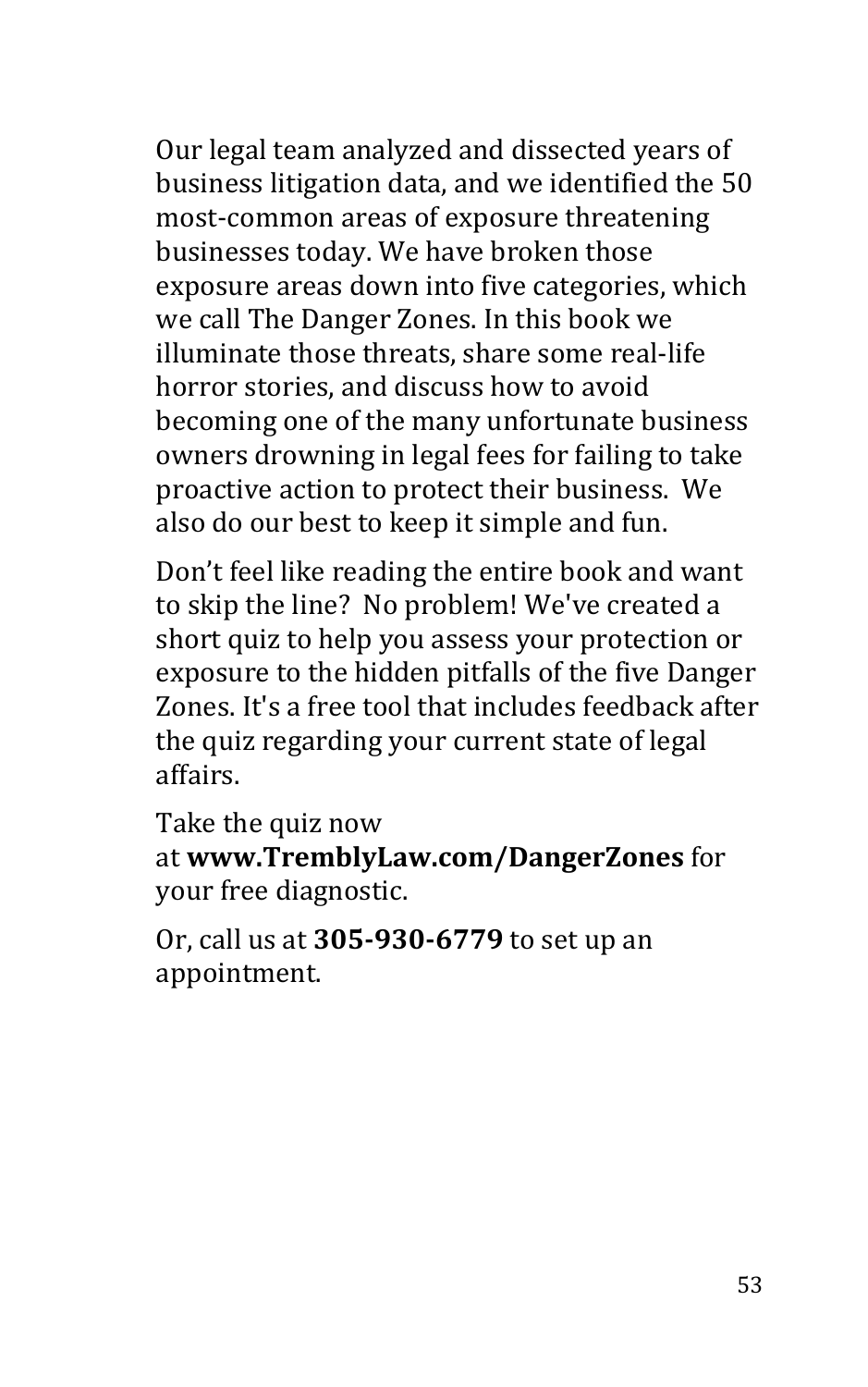At Trembly Law, we protect honest business owners from getting legally screwed™. It's tough being a business owner today, and that's why we're leading the fight to protect business owners and employers – so that you, the backbone of our economy, can continue to provide jobs and make a difference in the world.